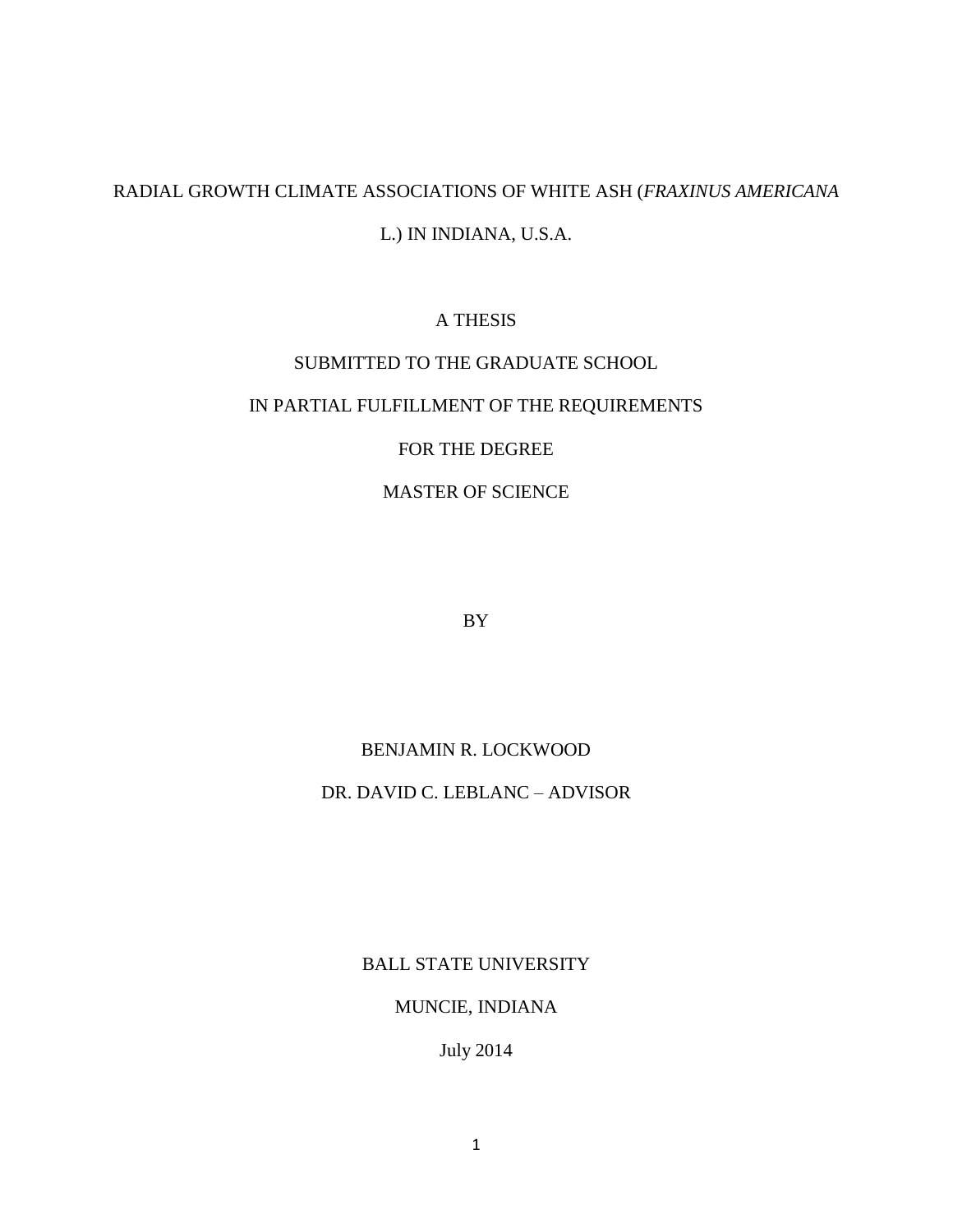#### ACKNOWLEDGMENTS

This study was supported by the Indiana Academy of Science and the Ball State University ASPRIRE program. I thank Dr. David LeBlanc, chairperson of the thesis committee, for continued guidance, assistance, consultation and mentorship throughout each phase of the research. I gratefully appreciate both other thesis committee members: Dr. Kemuel Badger and Dr. Donald Ruch for their comments on research analyses and writing suggestions. I thank the Wilbur Wright Fish and Wildlife Area, Hoosier National Forest, and Ball State University for permitting the collection of increment cores. I thank John Taylor for providing study site information. Also, I thank Zachary Jameson for assisting with a large amount of the fieldwork.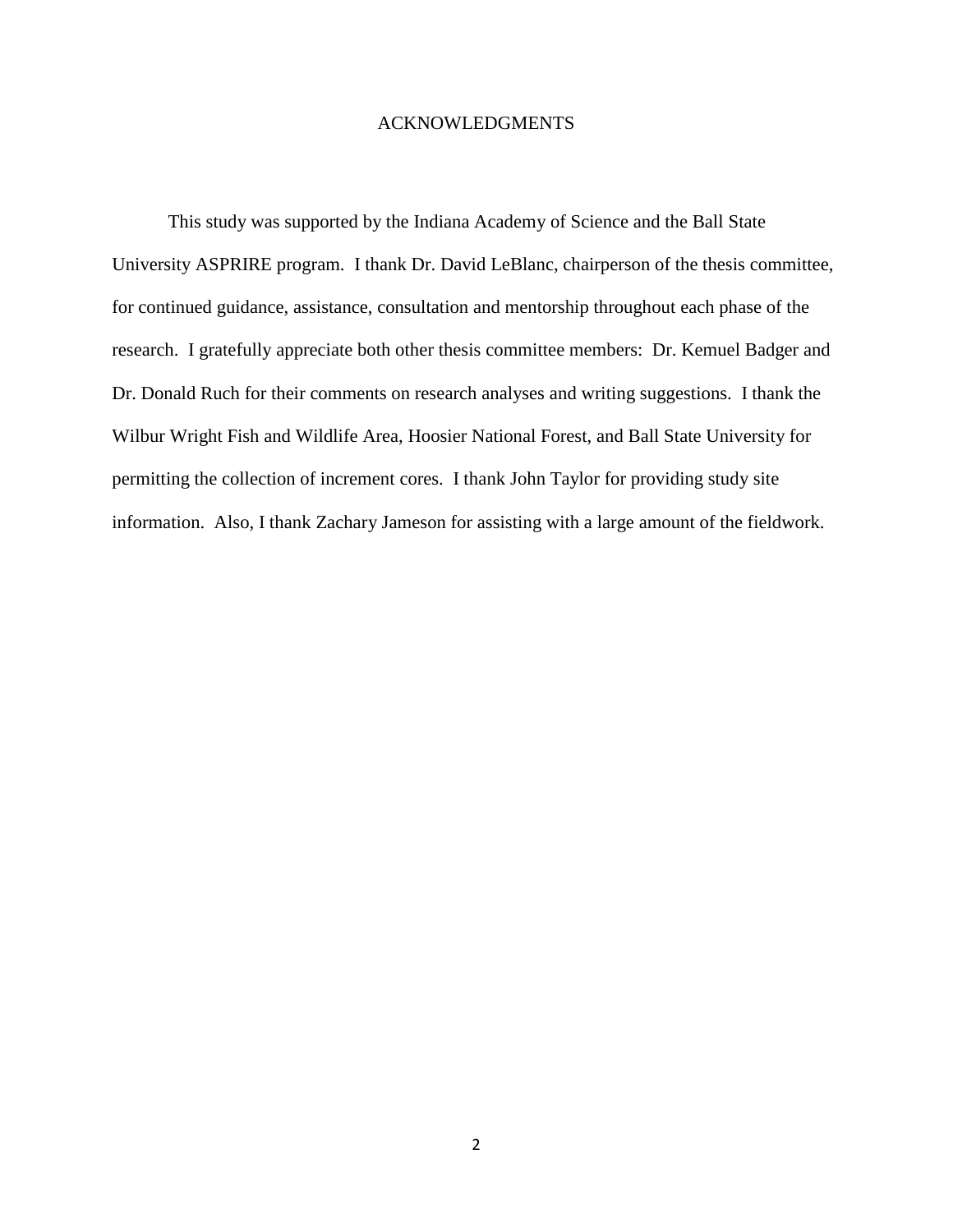## TABLE OF CONTENTS

|                         |                                                                                             |                                    |                          |                                           |                              |                                                                                                                                         |                               |                      |                      | Page           |
|-------------------------|---------------------------------------------------------------------------------------------|------------------------------------|--------------------------|-------------------------------------------|------------------------------|-----------------------------------------------------------------------------------------------------------------------------------------|-------------------------------|----------------------|----------------------|----------------|
| ABSTRACT.               | $\ddot{\phantom{a}}$                                                                        | $\sim$<br><b>Contract Contract</b> | <b>Contract Contract</b> |                                           |                              | $\mathcal{L}^{\mathcal{A}}$ and $\mathcal{L}^{\mathcal{A}}$ are the set of the set of the set of the set of $\mathcal{L}^{\mathcal{A}}$ |                               |                      |                      | $\mathfrak{Z}$ |
| <b>ACKNOWLEDGEMENTS</b> |                                                                                             | $\ddot{\phantom{a}}$               |                          | and the contract of the contract of       | <b>Contract Contract</b>     |                                                                                                                                         | and the state of the state of |                      |                      | 5              |
| CHAPTER 1.              | $\ddot{\phantom{a}}$                                                                        | $\ddot{\phantom{a}}$               | $\ddot{\phantom{a}}$     | $\sim$ $\sim$<br>$\sim$ $\sim$            |                              | $\blacksquare$                                                                                                                          | $\ddot{\phantom{a}}$          | $\ddot{\phantom{a}}$ |                      | $\tau$         |
| CHAPTER 2.              | $\mathbf{L}^{(1)}$ and $\mathbf{L}^{(2)}$ and $\mathbf{L}^{(3)}$                            | $\ddot{\phantom{a}}$               | $\ddot{\phantom{0}}$     | $\ddot{\phantom{0}}$                      | $\ddot{\phantom{a}}$         | $\cdot$                                                                                                                                 | $\ddot{\phantom{0}}$          | $\ddot{\phantom{a}}$ |                      | 14             |
| Introduction            | $\mathcal{A}^{\mathcal{A}}$ and $\mathcal{A}^{\mathcal{A}}$ and $\mathcal{A}^{\mathcal{A}}$ |                                    | $\ddot{\phantom{a}}$     | $\sim$ $\sim$                             | $\sim$ $\sim$                | $\sim$ $\sim$                                                                                                                           | <b>Contractor</b><br>$\sim$   |                      | $\ddot{\phantom{a}}$ | 14             |
| Methods                 |                                                                                             | $\ddot{\phantom{a}}$               | $\ddot{\phantom{a}}$     | $\ddot{\phantom{a}}$                      | $\sim$                       | $\ddot{\phantom{a}}$                                                                                                                    | $\sim$                        | $\sim 100$           |                      | 17             |
| Results                 | $\ddot{\phantom{a}}$                                                                        | $\ddot{\phantom{a}}$               | $\ddot{\phantom{a}}$     | $\ddot{\phantom{a}}$                      | $\ddot{\phantom{a}}$         | $\ddot{\phantom{a}}$                                                                                                                    | $\ddot{\phantom{a}}$          | $\ddot{\phantom{a}}$ |                      | 26             |
| Discussion              | $\sim$ .                                                                                    | and a strategic con-               |                          | $\sim 10^{-11}$ .<br>$\ddot{\phantom{a}}$ |                              | $\bullet$                                                                                                                               | $\bullet$                     | $\blacksquare$       | $\ddot{\phantom{a}}$ | 32             |
| CHAPTER 3.              | and the contract of the                                                                     |                                    | $\sim$ $\sim$            | <b>Contract Contract</b>                  | <b>Contract Contract</b>     | <b>Contract Contract</b>                                                                                                                |                               | $\ddot{\phantom{a}}$ |                      | 34             |
| Introduction            | $\sim 10^{-10}$ and $\sim 10^{-10}$                                                         | $\sim$                             | $\ddot{\phantom{a}}$     | $\ddot{\phantom{a}}$                      | and the contract of the con- |                                                                                                                                         | <b>Contractor</b>             | $\ddot{\phantom{a}}$ | $\ddot{\phantom{a}}$ | 34             |
| Methods                 | $\ddot{\phantom{a}}$                                                                        | $\ddot{\phantom{a}}$               | $\ddot{\phantom{a}}$     | $\ddot{\phantom{0}}$                      | $\ddot{\phantom{a}}$         | $\ddot{\phantom{0}}$                                                                                                                    | $\ddot{\phantom{a}}$          | $\ddot{\phantom{a}}$ | $\ddot{\phantom{0}}$ | 36             |
| Results                 |                                                                                             |                                    |                          |                                           |                              |                                                                                                                                         |                               |                      |                      | 46             |
| Discussion              |                                                                                             |                                    |                          |                                           |                              |                                                                                                                                         |                               |                      |                      | 50             |
| <b>REFERENCES</b>       |                                                                                             |                                    |                          |                                           |                              |                                                                                                                                         |                               |                      |                      | 52             |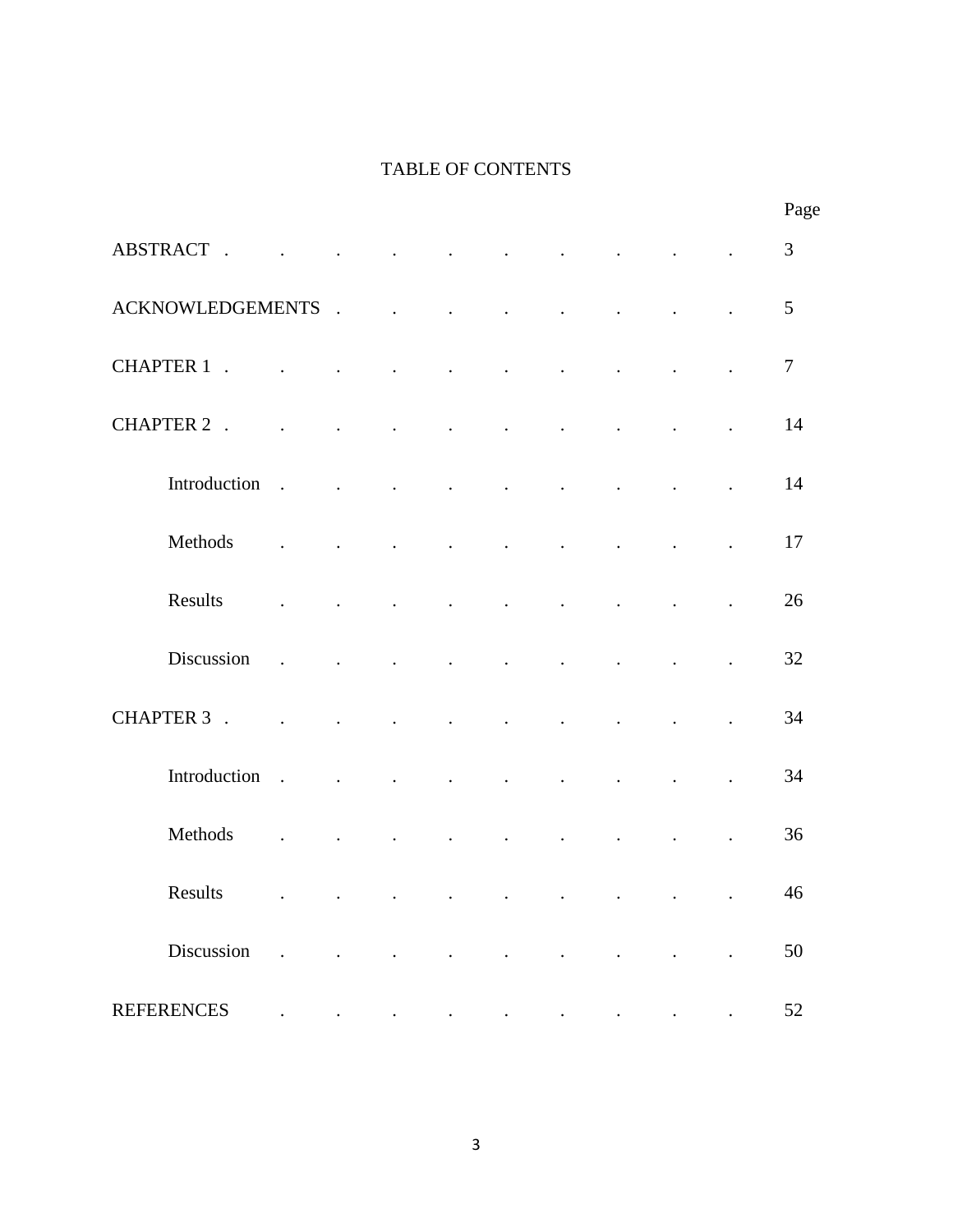#### **Chapter 1**

## **LITERATURE REVIEW**

#### **INTRODUCTION**

Ash species (*Fraxinus*) are ecologically and economically important components of forests in eastern North America (Burns and Honkala 1990). Ash populations in North America are under attack by the emerald ash borer (*Agrilus planipennis* Fairmaire, EAB), an invasive beetle from Asia that is causing widespread ash mortality. Recovery of ash species after the current EAB outbreak, likely decades in the future, will occur under an altered climate regime. Forest managers will need better information than currently exists about the responses of ash species to climate stresses to guide their efforts. Analyses that relate historical variation in width of tree annual growth rings to past variation in climate variables provide a direct means to improve simulation models that are used to predict tree and forest responses to potential climate change (LeBlanc and Foster 1993, LeBlanc and Terrell 2009, 2011). While much of this research has been done for oak species, virtually no research has been done to document the climate responses of ash species in the eastern United States. Unfortunately, millions of large and mature trees that are required for these analyses have succumbed to attack by the EAB. Hence, there is a relatively narrow window of time in the next few years to learn what we can about white ash responses to climate stresses before mature trees are gone.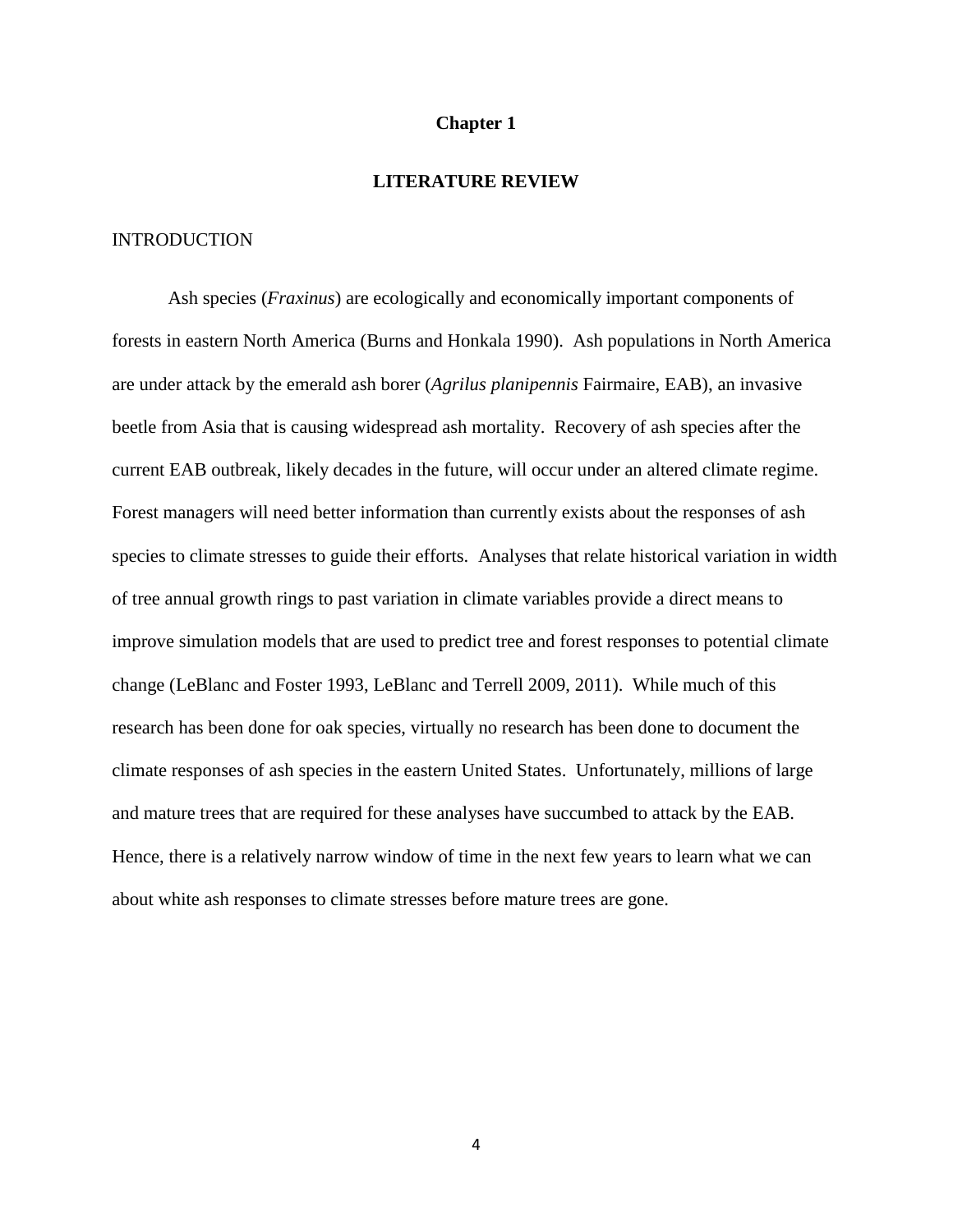#### WHITE ASH ECOLOGY

The native range of white ash spans from Nova Scotia to northern Florida in the east, and from Minnesota to Texas in the west (Burns and Honkala 1990). A wide variety of soil types can support white ash, most of which are in the orders of Alfisols, Spodosols, and Iceptisols. White ash is particularly sensitive to soil moisture content. Moderately well drained soils in which roots can penetrate to a depth of 40 cm provide for the best growth. While it is rarely found in swamps, white ash is considered an intermediately flood-tolerant species. In the Central States it is most commonly found on slopes along major streams.

White ash is a temperate zone, ring-porous hardwood species. Research suggests that such species produce annual earlywood vessels prior to leaf formation and support this production with energy stores from prior growing seasons (Dougherty et al. 1979; Foster and LeBlanc 1993; Barbaroux and Breda 2002; LeBlanc and Terrell 2009). This is necessary because earlywood becomes nonfunctional over the winter and new vessels must be produced before the tree can support leaf-out. After leaves have emerged, cambium activity switches to latewood production which is supported by photosynthesis during the current growing season. During the late growing season latewood production stops, however photosynthesis is still occurring and metabolites are stored within the tree for future season's earlywood production (Zweifel et al. 2006).

#### EMERALD ASH BORER

Emerald ash borer was first identified as the cause of severe ash mortality in Michigan in 2002; however recent studies suggest that it was present in the area as early as 1997 (Siegert et al. 2014). Authors of the study used dendrochronological methods to reconstruct the epicenter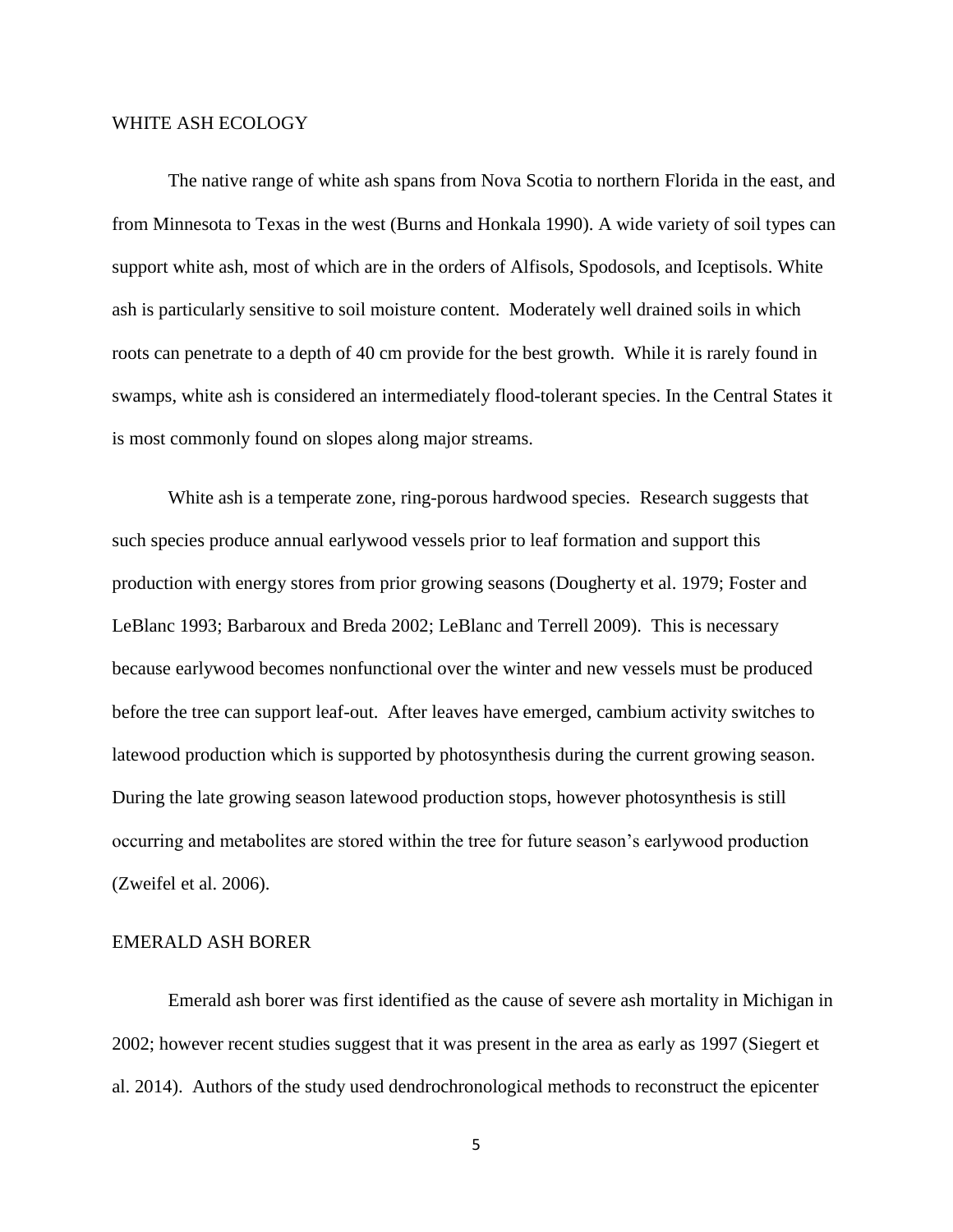and spread of the outbreak. They found that ash mortality began in 1998 in southeastern Michigan and spread at a rate of 3.84 km per year, but by 2001 spread rate had increased to 12.97 km per year. The authors also documented that satellite colonies emerge at a rate of 7.4 per year with an average dispersal distance of 24.5 km. Seigert et al. documented the ability of emerald ash borer (EAB) to spread at rapid rates across large distances.

Recent research suggests that complete mortality of native ash due to the EAB may be unavoidable (Knight et al. 2010). Knight et al. documented that healthy stands of ash can progress from healthy to nearly 100% mortality in as little as 6 years, regardless of initial ash density, size, habitat, or diversity. The extremely high rate of ash mortality due to the EAB means that ash will likely need to be re-established in some areas if extinction is to be prevented. Forest managers will need accurate information about ash climate tolerances to implement a reintroduction after decades of climate change.

#### DENDROECOLOGY OF *FRAXINUS* GENUS

Tree growth is frequently affected by variations in climate, and the response to this variation is recorded in the annual rings of the tree (Fritts 1976). Fritts describes the possible biological mechanisms responsible for climate factors leading to variation in the annual rings. For example, under conditions of low precipitation and high temperature a tree is subjected to an increase in water stress. This can lead to less net photosynthesis and an overall decrease to carbon translocation and storage throughout the tree. Water stress can also lead to decreased transpiration, which results in heat stress, leaf damage and premature leaf drop resulting in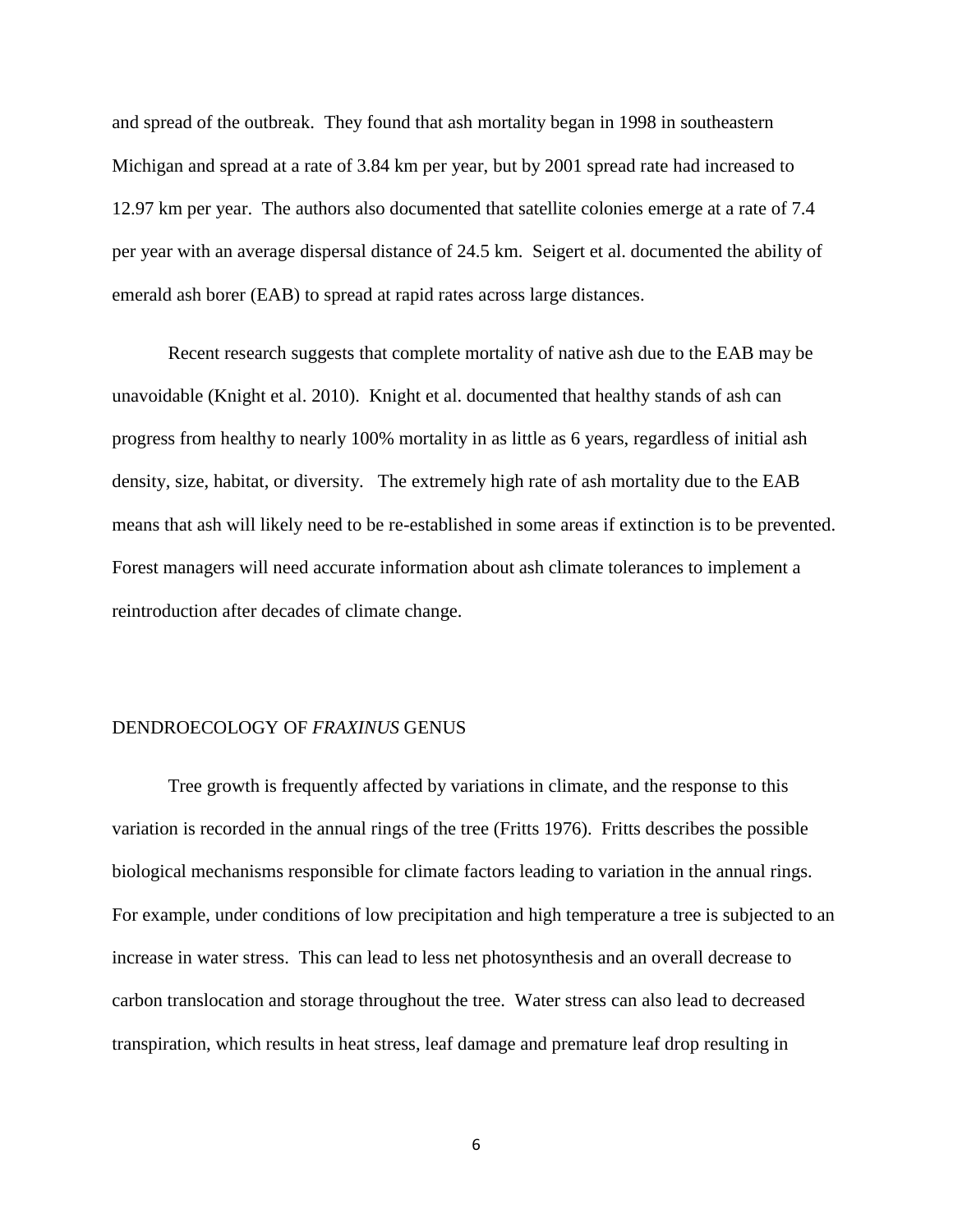reduced net photosynthesis. Ultimately the overall result of an increase in water stress is that there is less potential for cambial growth.

Tardiff and Bergeron (1993) studied the principal environmental factors relating to radial growth of black ash (*Fraxinus nigra* Marsh.) in northwestern Quebec. Tree-ring samples were collected in 50 quadrats within five stands located on different topographic position (sandbar, along river, near bog, upland away from bog or river, and river delta). Redundancy analysis was used to compare the mean standardized chronologies of the 50 quadrats. Response of trees to climate factors was assessed using response function analysis. Four subgroups of quadrats were formed on the basis of the redundancy analysis: (1) Sandbar and river delta stands, (2) Near bog quadrats, (3) Near-river quadrats, and (4) All quadrats located in stands far from river or bog (upland sites). They found that trees in both groups 2 and 3 showed a positive correlation with April and July temperatures of the current year when the annual ring formed. Group 3 showed no correlation with summer precipitation in the current year. Radial growth of ash trees on upland (Group 4) sites had positive correlation with June precipitation. Tardiff and Bergeron concluded that the radial growth of black ash was influenced by weather conditions in the year prior and the year of growth. The results also suggest that the growth-climate associations of black ash are strongly influenced by topographic position.

Tardiff and Bergeron (1997) studied the effect of climate on black ash in northwestern Quebec, near the northern and western range limits of the species (Burns and Honkala 1990). Black ash tree-ring chronologies were developed for an upland site where black ash is not affected by flooding. Increment core samples in this study were processed using standard dendrochronological procedures detailed by Fritts (1976). Pearson correlation analysis was used to analyze the associations between climate and radial growth. They found that black ash on this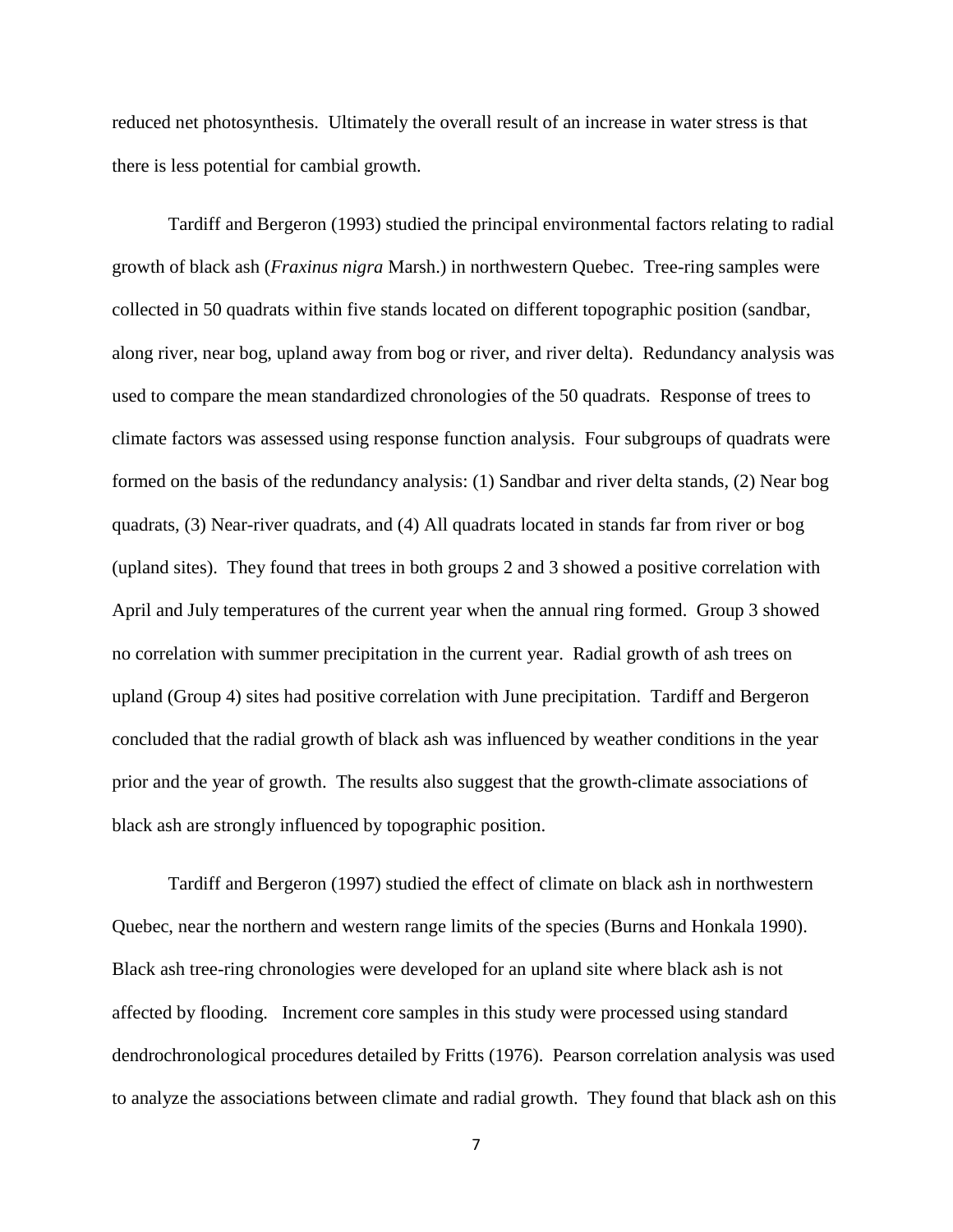site showed negative association with August temperature of the previous year and a positive association with August precipitation of the previous year. This suggests that water stress during the previous year causes trees to produce less radial growth the following year. They also found that black ash radial growth was negatively correlated with regional temperature during May of the current year and to Canadian Drought Code during June of the current year. This suggests that limited water availability during the early growing season negatively affects the radial growth of black ash on upland sites. While the growth-climate associations for black ash on the upland site were weak, the results indicate that water availability is a primary influencer of radial growth of black ash on these sites.

#### FUNCTIONAL GROUPING

Cook et. al (2001) introduced the hypothesis that functional groups of tree species comprised of species with similar biology will respond similarly to climate. They conducted a dendroclimatic study of trees species in Gulf Coastal Plain region of eastern Texas to test this hypothesis. The chronologies developed for this study were analyzed using rotated principal components analysis (RCPA) to determine phylogenetic groups. This analysis revealed three phylogenetic signals, which separated data into *Pinus* species, oak species in the black oak subgenus, and species in the white oak subgenus combined with *Fagus* species. Precipitation and maximum temperature data were then used to model the dendroclimate signals in the chronologies and the resulting correlations were subjected to RCPA. The phylogenetic groups that emerged from the climate correlations RCPA were the same as the RCPA results from the chronologies. The results suggest that similar genetics cause phylogenetic groups of trees to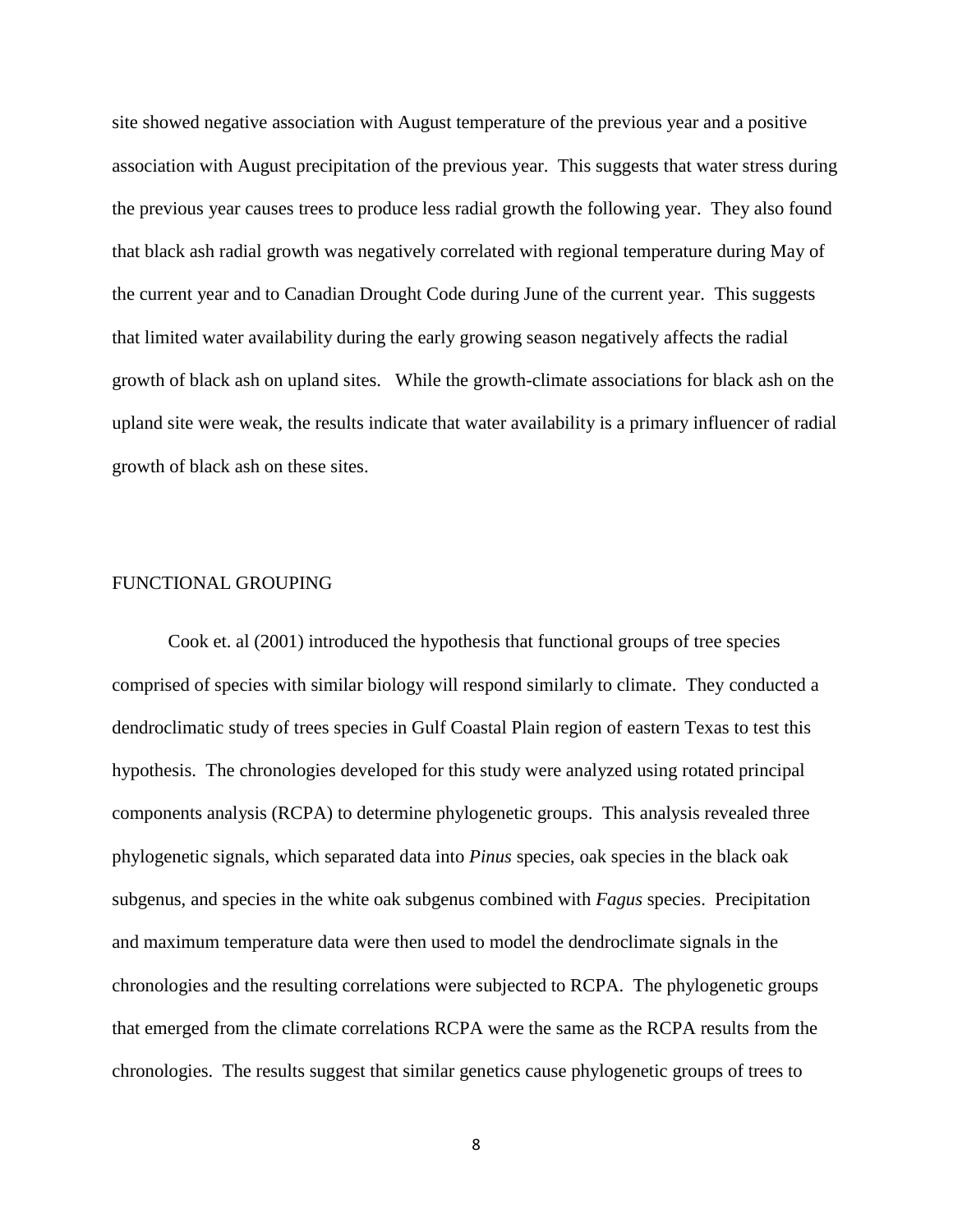respond similarly to climate. These results further suggest that functional groupings of tree species can be used in vegetation/climate models to realistically predict how forests will respond to future climate change.

LeBlanc and Terrell (2011) studied the growth-climate associations for northern red oak (*Quercus rubra* L.) and white oak (*Quercus alba* L.) at 82 sites across eastern North America. Samples were acquired from a combination of existing databases and field sampling, then crossdated. ARSTAN was used to compute a mean residual tree-ring index chronology for each site. They used simple Pearson product-moment correlation analyses between each site residual ring index chronology and monthly, seasonal, and annual climate variables. No significant differences were found between white oak and northern red oak in the proportion of sites where significant correlations were observed. An average of 83% agreement was observed between the species with regard to whether a climate variable was significantly correlated with radial growth. LeBlanc and Terrell hypothesized that the high degree of similarity in growth-climate relationships between white oak and northern red oak suggest that other species with similar biology/ecology (temperate zone ring-porous hardwood species) may respond similarly to climate variation. Studying climate variation responses by functional groups rather than for individual species could simplify forest simulation models.

Research conducted by Cherubini et al. (2003) suggests that radial growth of members of the genera *Fraxinus* and *Quercus* may respond similarly to climate variation. The study analyzed annual growth rings of *Arbutus unedo* L., *Fraxinus ornus* L.*, Quercus cerris* L. *, Q. ilex* L.*,* and *Q. pubescens* Willd. growing in Tuscany, Italy. *Fraxinus ornus*, *Q. pubescens* and *Q. cerris* are deciduous species with ring-porous wood that undergo a winter dormancy phase. The authors found that mean ring-width chronology patterns for these species are similar to

<sup>9</sup>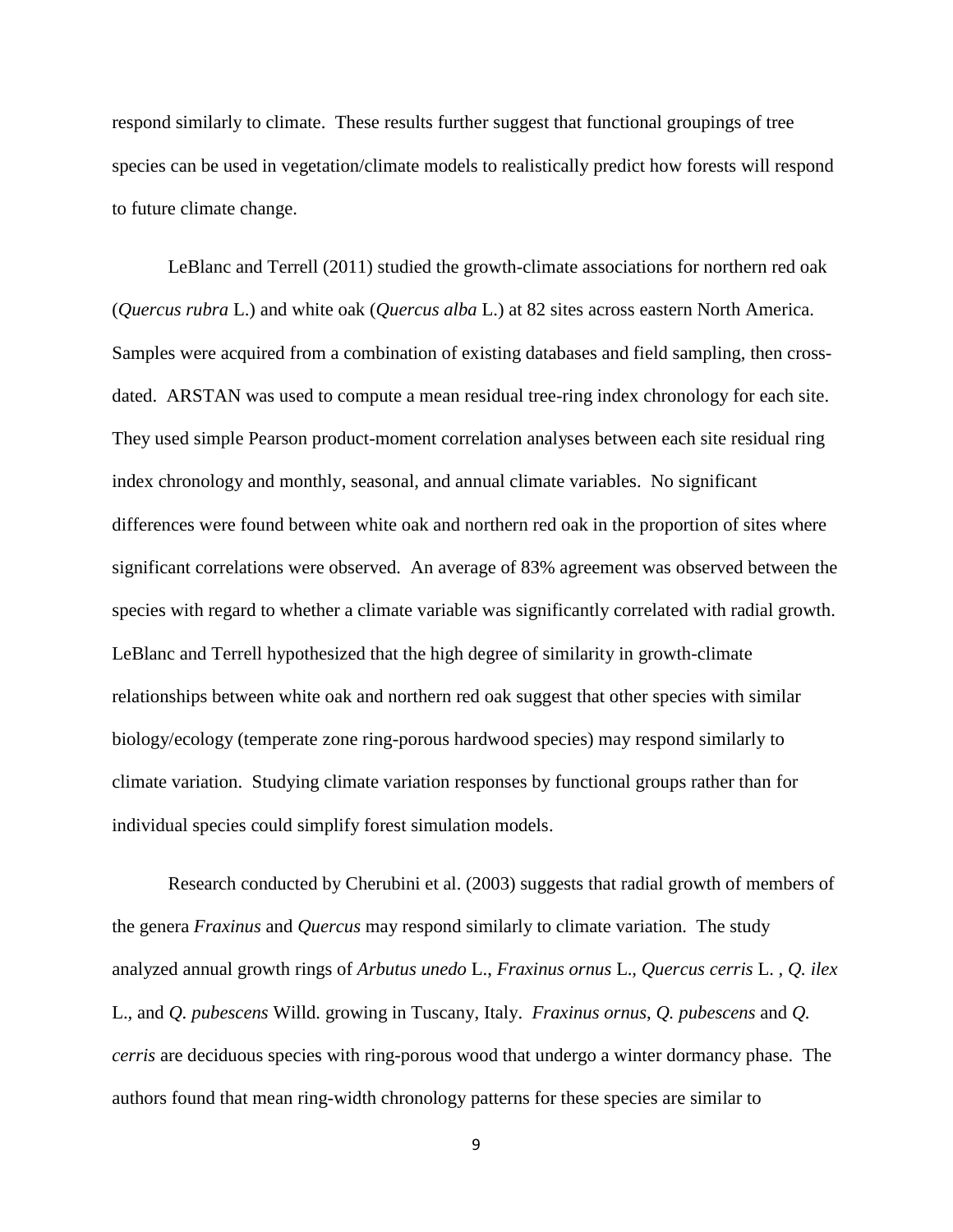precipitation patterns during dry periods. In addition the authors found the highest between species correlation of mean chronologies of the five species analyzed was between *F. ornus* and *Q. pubescens* (0.88) and correlations between these two species and the other winter deciduous oak species (*Q. cerris*) were greater than or equal to 0.8. Between species correlations were much lower (0.46 to 0.66) when evergreen hardwood species or diffuse-porous species were compared to deciduous ring-porous oak and ash species. This study supports the hypothesis that species with similar biology and ecology may respond similarly to variation in climate.

#### IMPLICATIONS

The information presented in this review focuses on several main points. A limited amount of existing literature documents the associations between climate variables and radial growth of species within the genus *Fraxinus*. Research suggests that radial growth is positively associated with precipitation variables and negatively associated with temperature variables. However, virtually no information exists about the growth-climate associations of white ash, one of the most common and widespread ash species in North America. Recent publications suggest that tree species with similar biology and ecology may respond similarly to climate variation, which would allow researchers to study climate responses of trees at a "functional group" level. A comparison of growth-climate associations between ash and oak species would represent a test of this hypothesis. However, the time available to study white ash growth-climate associations is limited due to widespread mortality caused by the current EAB outbreak.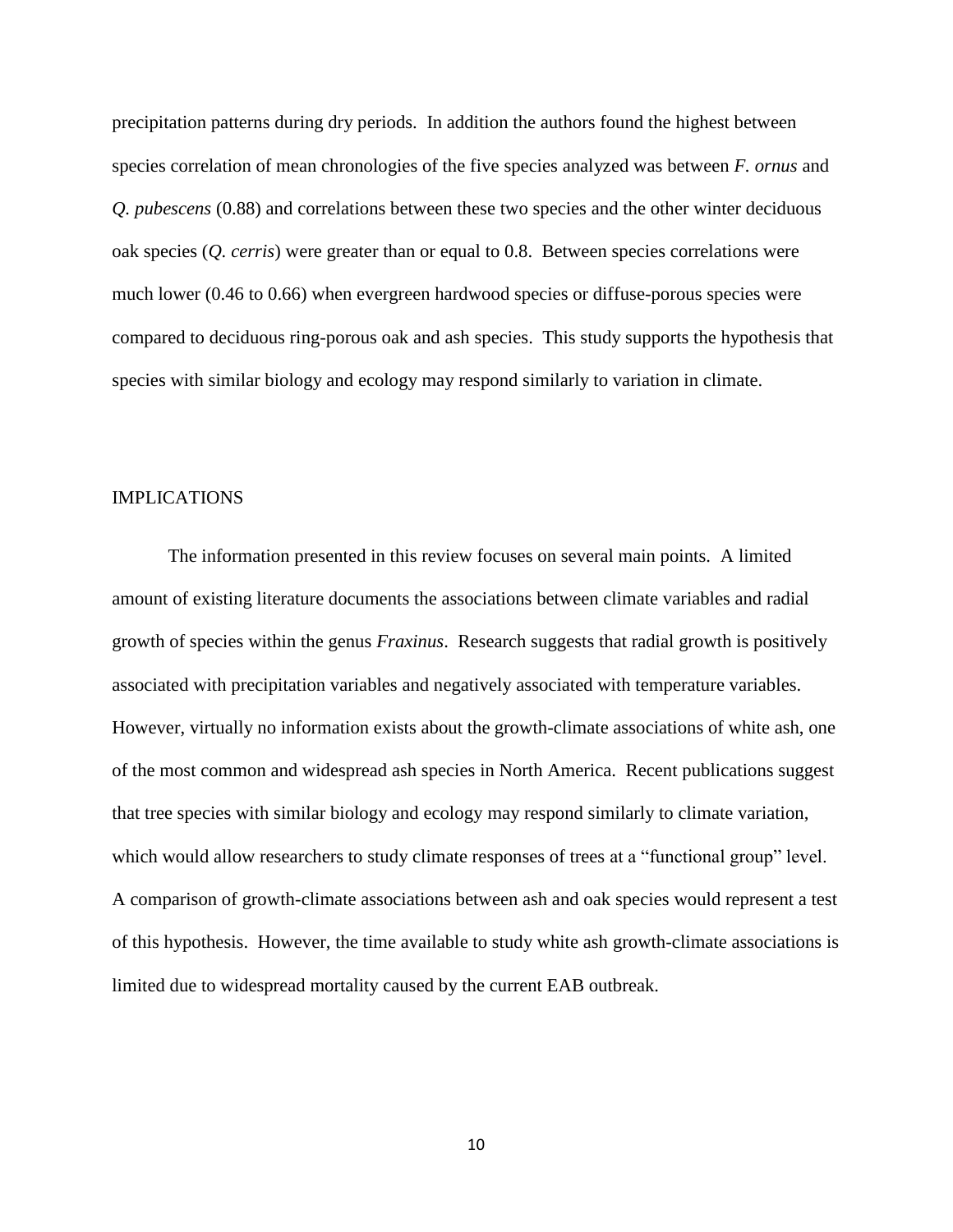#### **Chapter 2**

#### **WHITE ASH RADIAL GROWTH RESPONSE TO CLIMATE**

#### INTRODUCTION

The native range of white ash (*Fraxinus americana* L.) spans from Nova Scotia to northern Florida in the east, and from Minnesota to Texas in the west (Figure 1, Burns and Honkala 1990). A wide variety of soil types can support white ash, most of which are in the orders of Alfisols, Spodosols, and Iceptisols. White ash is particularly sensitive to soil moisture content. Moderately well drained soils in which roots can penetrate to a depth of 40 cm provide for the best growth. While it is rarely found in swamps, white ash is considered an intermediately flood-tolerant species. In the Central States it is most commonly found on slopes along major streams.

Literature regarding dendroecology of the genus *Fraxinus* is non-existent within the United States. Research for ash species in Canada and Europe suggests that members of the genus *Fraxinus* do exhibit correlations between radial growth and precipitation and temperature patterns (Tardiff and Bergeron 1993, 1997; Cherubini et al. 2003 ). Tardiff and Bergeron (1993) studied the principal environmental factors relating to radial growth of black ash (*Fraxinus nigra*  Marsh.) in northwestern Quebec, near the northern and western range limits of the species. Samples were collected in 50 quadrats within five stands in different topographic position (sandbar, along river, near bog, upland away from bog or river, and river delta). Redundancy analysis was used to compare the mean standardized chronologies of the 50 quadrats. Response of trees to climate factors was assessed using response function analysis. Four subgroups of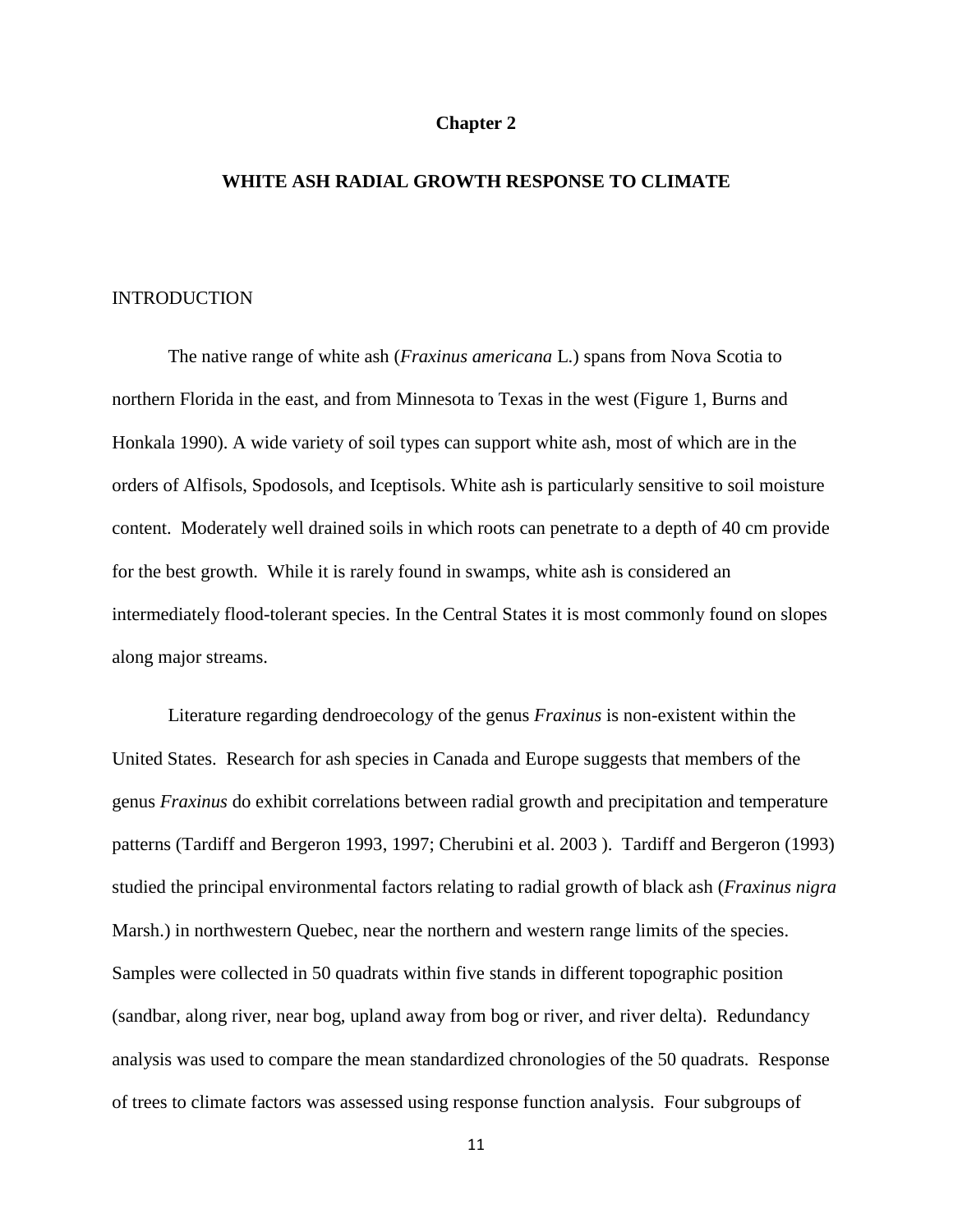quadrats were formed on the basis of the redundancy analysis: (1) Sandbar and river delta stands, (2) Near bog quadrats, (3) Near-river quadrats, and (4) All quadrats from stands far from river or bog (upland sites). They found that trees in both flood-prone habitats (groups 2 and 3) showed a positive correlation with April and July temperatures of the current year. Group 3 showed no correlation with summer precipitation in the current year. Radial growth of ash trees on upland sites (Group 4) had negative correlation with previous year October temperatures and positive correlation with precipitation during June of the current year. Tardiff and Bergeron concluded that the radial growth of black ash was influenced by weather conditions in the year prior and the year of growth. The results also suggest that the growth-climate associations of black ash are strongly influenced by topographic position. Tardiff and Bergeron (1997) continued to study the effect of climate on radial growth of black ash (*Fraxinus nigra*) in northwestern Quebec. Black ash tree-ring chronologies were developed for an upland site where black ash is not affected by flooding. Samples in this study were processed using standard procedures and Pearson correlation analysis was used to analyze the associations between climate and radial growth. They found that radial growth of black ash on this site was negatively correlated with August temperature of the previous year and positively correlated with August precipitation of the previous year. This suggests that water stress during the previous year causes trees to produce less radial growth the following year. They also found that black ash radial growth was negatively correlated with regional temperature during May of the current year and to Canadian Drought Code during June of the current year. These findings suggests that limited water availability during the early growing season negatively affects the radial growth of black ash on upland sites. While the growth-climate associations for black ash on the upland site were weak,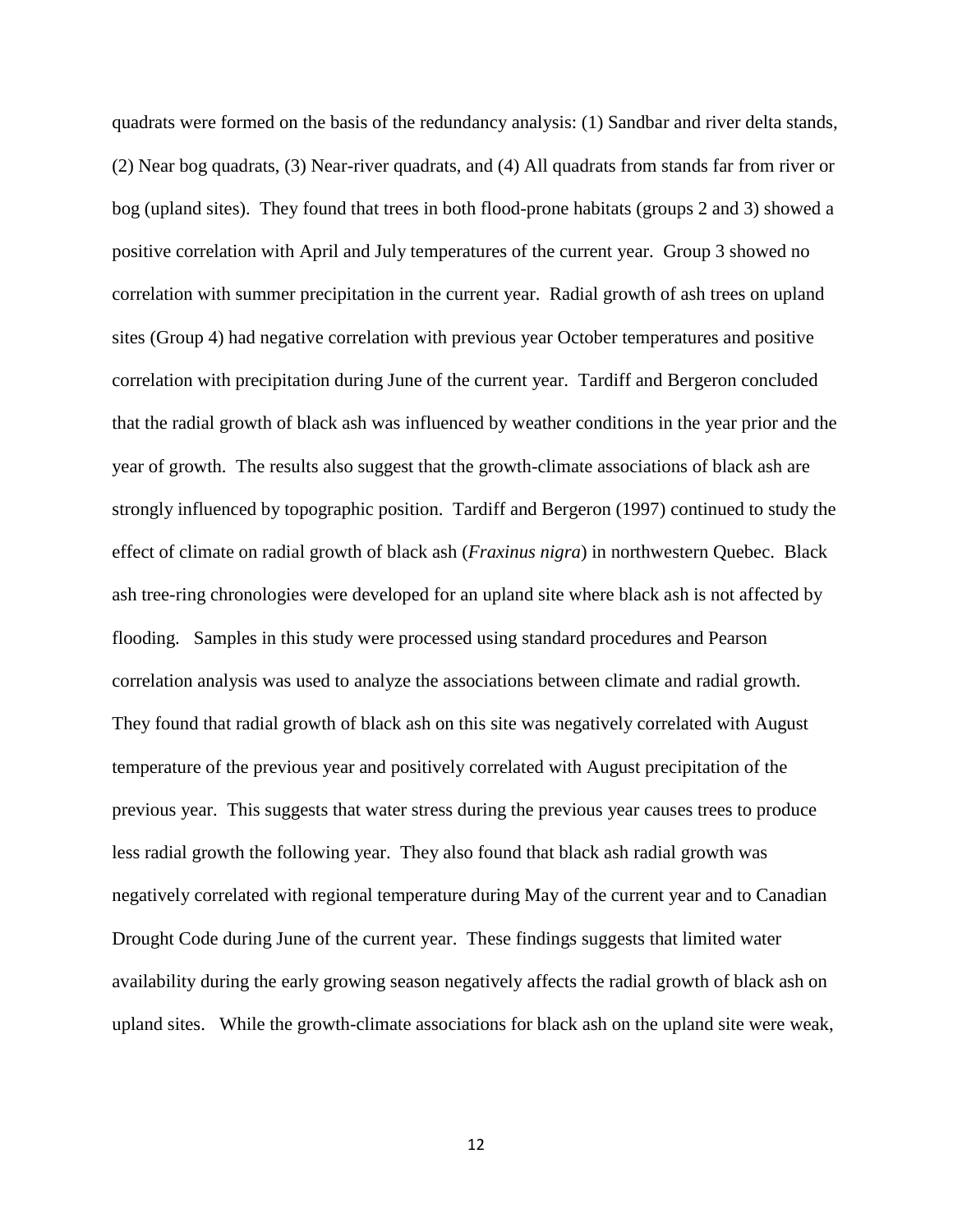the results indicate that water availability was a primary influencer of radial growth of black ash on these sites.

The current emerald ash borer (*Agrilus planipennis* Fairmaire, EAB) outbreak may have the potential to cause complete loss of native ash species in the United States (Bumgardner et al. 2007; Knight et al. 2010). Assuming the EAB continues its invasion at the current pace, a very large proportion of native ash population will be lost. Thus, there is a limited time-frame to acquire information about the growth-climate associations of this species. Once the current EAB outbreak has passed, forest managers may attempt to re-introduce ash to save the species from extinction. However, ongoing climate change means that managers will be introducing ash species under altered climate regimes (IPCC 2007). Detailed information about the climate tolerances of ash species will provide forest managers and researchers with knowledge that might be useful to predict how ash trees planted in future forests might respond to changes in climate. This study is an initial step to understanding the growth-climate relationships of white ash. This type of information may also be used more broadly to improve general predictions of future forest responses to climate change.

The purpose of this study is to identify and describe associations between climate variation (temperature and precipitation) and radial growth of white ash in central and southern Indiana, U.S.A. Specific study objectives were: (1) to describe radial growth-climate associations for white ash, (2) to determine how the production of earlywood and latewood is influenced by climate and (3) to observe any differences in the radial growth response of white ash between well-drained sites and poorly-drained sites.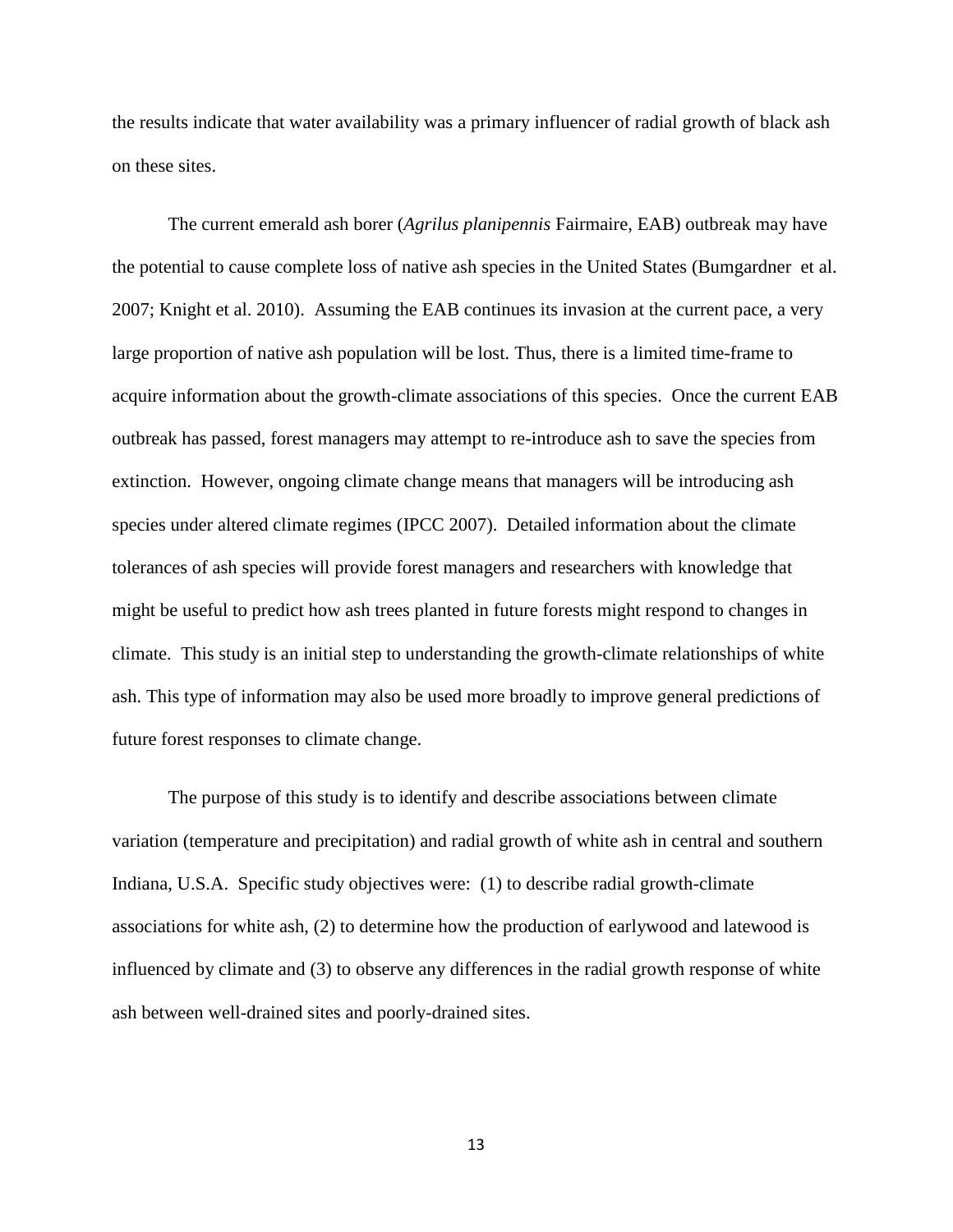#### **METHODS**

## STUDY SITES

Sites included in this study were all located in the state of Indiana and chosen to include a range of topographic position and soil drainage. Ginn Woods and Christy Woods were chosen as sites with flat topography, heavy soils, and poor drainage. Wilbur Wright Fish and Wildlife Area and Deam Wilderness area of Hoosier National Forest were chosen for hilly topography and well-drained soils. All sites have similar climate. Indiana is located near the center of the species geographic range (Figure 1).



**Figue 1.** Natural range of white ash in North America.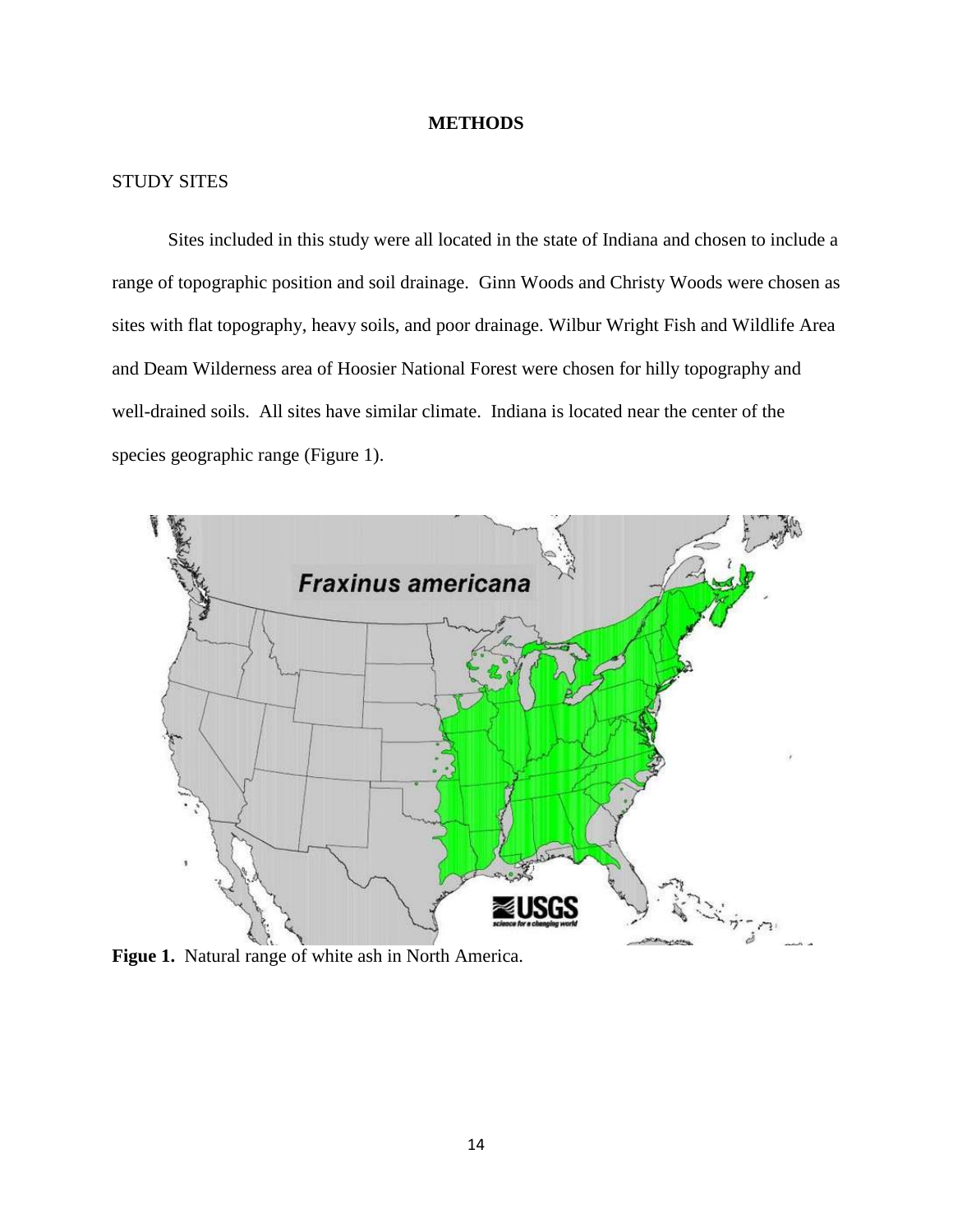#### Christy Woods: Poorly drained site

Christy woods is a 7.3 ha property located on the southwest corner of the Ball State University campus. The topography is relatively flat with a range of 2.5 m in elevation. Due to poor drainage widespread standing water often accumulates in low-lying areas in spring. The entirety of Christy Woods is poorly drained Blount silt loam. Approximately 75% of Christy Woods is covered by mature forest dominated by a mixture of oak, hickory, ash, walnut, and maple. The ash trees are currently under attack from the EAB and are being removed.

#### Ginn Woods: Poorly drained site

Ginn Woods is a 65 ha property owned by Ball State University, located in north-central Delaware County, Indiana. It contains the second largest stand of old-growth forest in the state (Ruch et al. 2004). The topography of Ginn Woods is flat, containing many closed depressions which form temporary wetlands. The soils of Ginn Woods are moderately well drained Glynwood silt loam, poorly drained Blount silt loam, poorly drained Pewamo silty clay loam, and very poorly drained Milford mucky silty clay (Figure 2). The mature forest is dominated by maple, beech, basswood, with smaller amounts of oak, elm, ash, and hickory. Ginn Woods provides the opportunity to study ash growth-climate associations in an area with little to no human disturbance on a relatively flat site with poor drainage.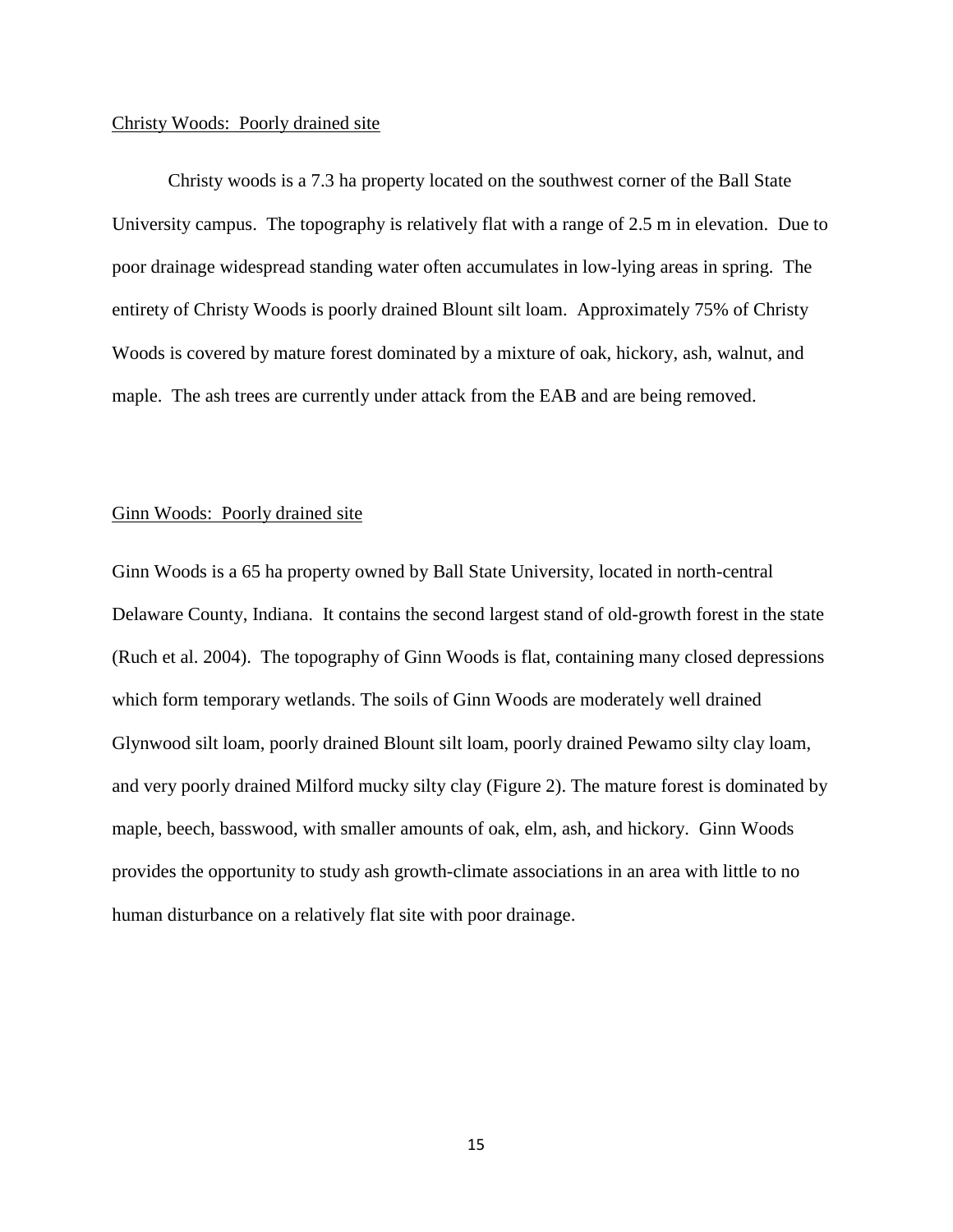

**Figure 2.** Ginn Woods soils map. Red line indicates forest perimeter.

## Wilbur Wright Fish and Wildlife Area: Well-drained site

The Wilbur Wright Fish and Wildlife Area contains 433 ha of river valleys and uplands (Figure 3). The upland forest area sampled in this area (Figures  $3 \& 4$ ) is dominated by Losantville silt loam soils (LeC) and includes white oak, northern red oak, white ash, as well as many other species.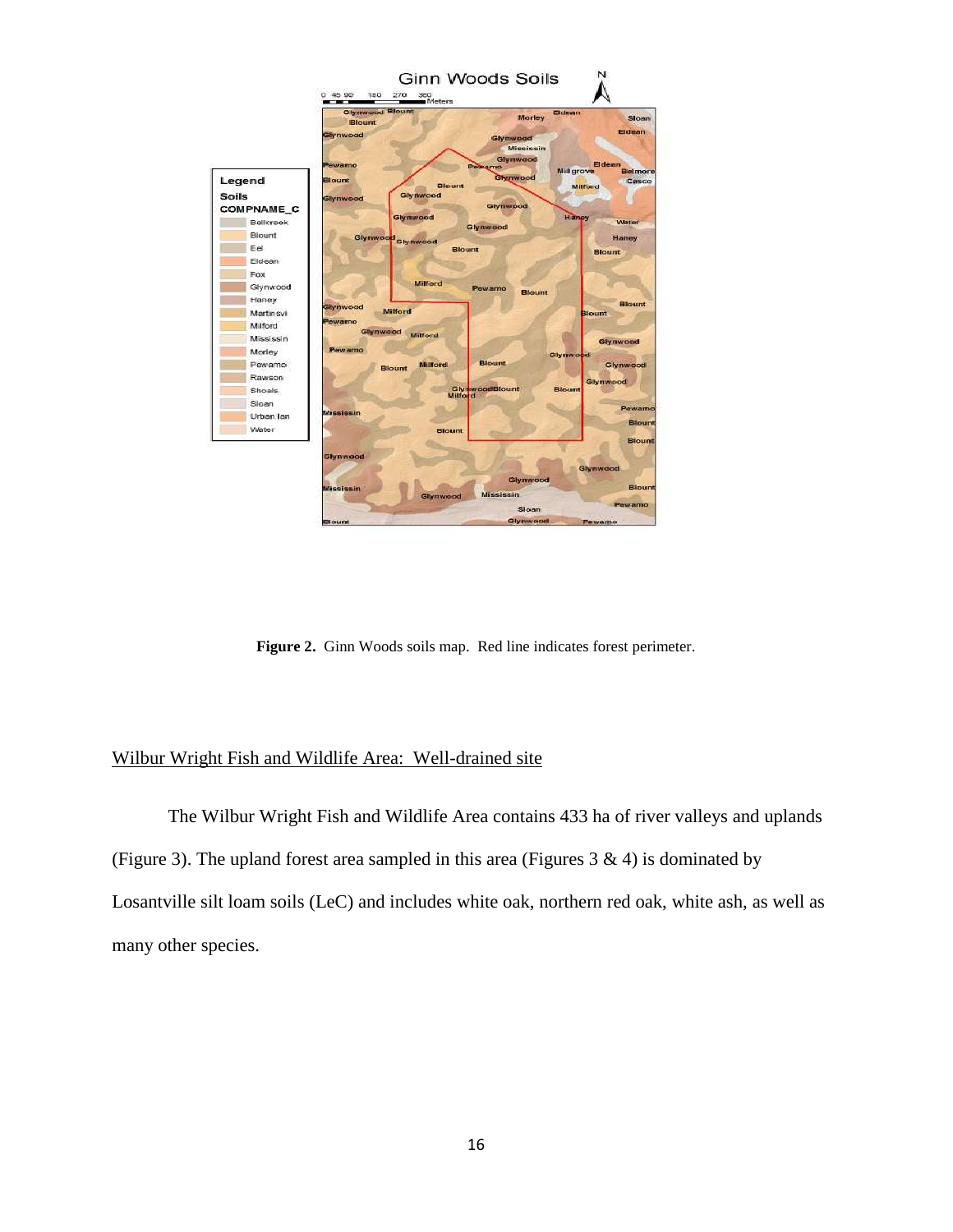

Figure 3. Wilbur Wright FWA soils map. Red rectangle indicates sampling area on upland Losantville silt loams (LeC).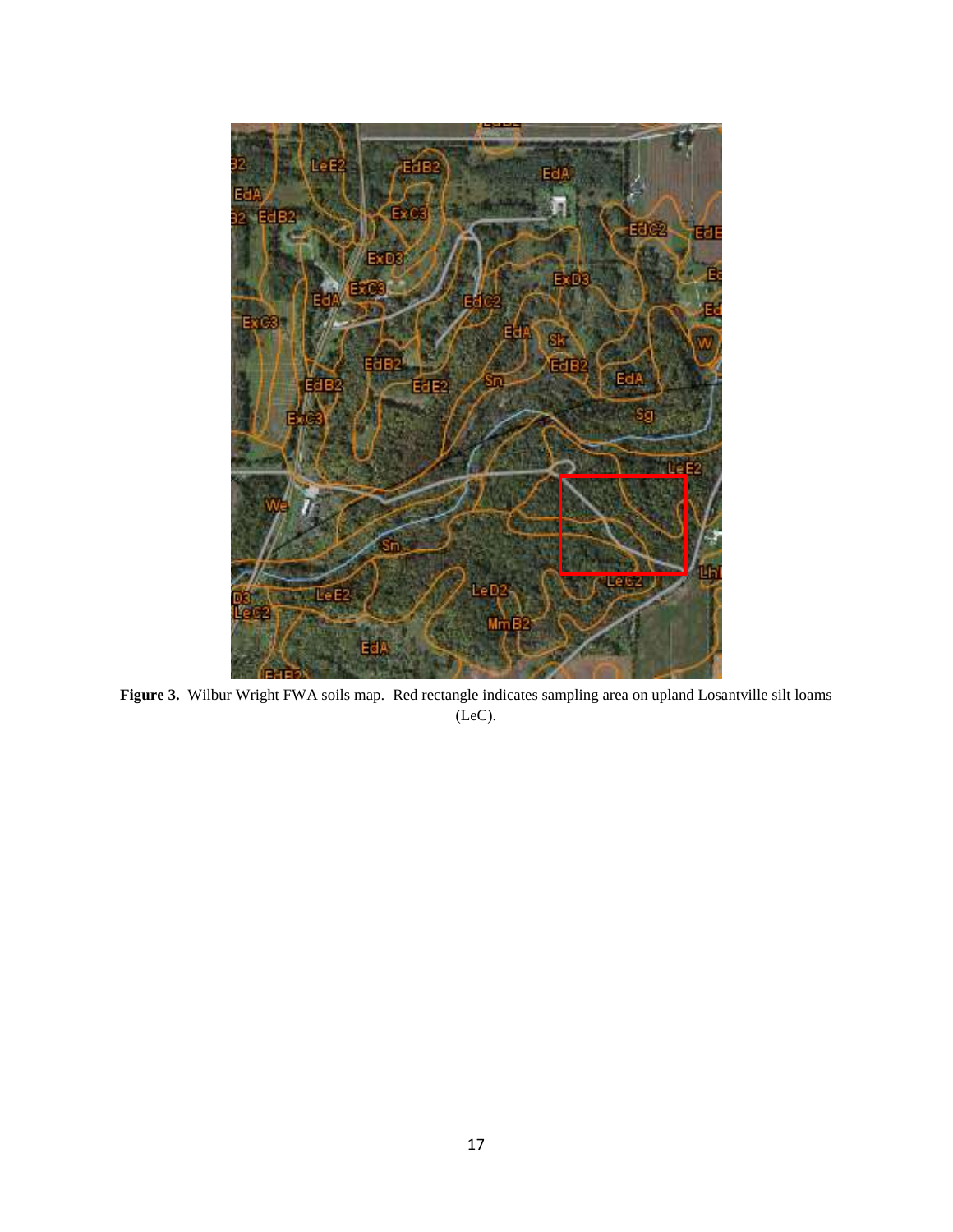

**Figure 4.** Wilbur Wright FWA topographic map. Red rectangle indicates sampling area.

## Hoosier National Forest – Pleasant Run Unit: Well drained site

#### *Terrill Ridge Area, Charles C. Deam Wilderness Area*

The Charles C. Deam Wilderness area is a 5,260 ha site located within the Hoosier National Forest in south central Indiana. The soils within this area were derived from weathered sandstones and siltstones and are dominated by Berks, Gilpin, and Weikert silt loams (Boerner and LeBlanc 1995). This site contained a diversity of micro-site types depending on aspect and slope position. Site-types included in this study were upper and lower slope positions (Figure 5).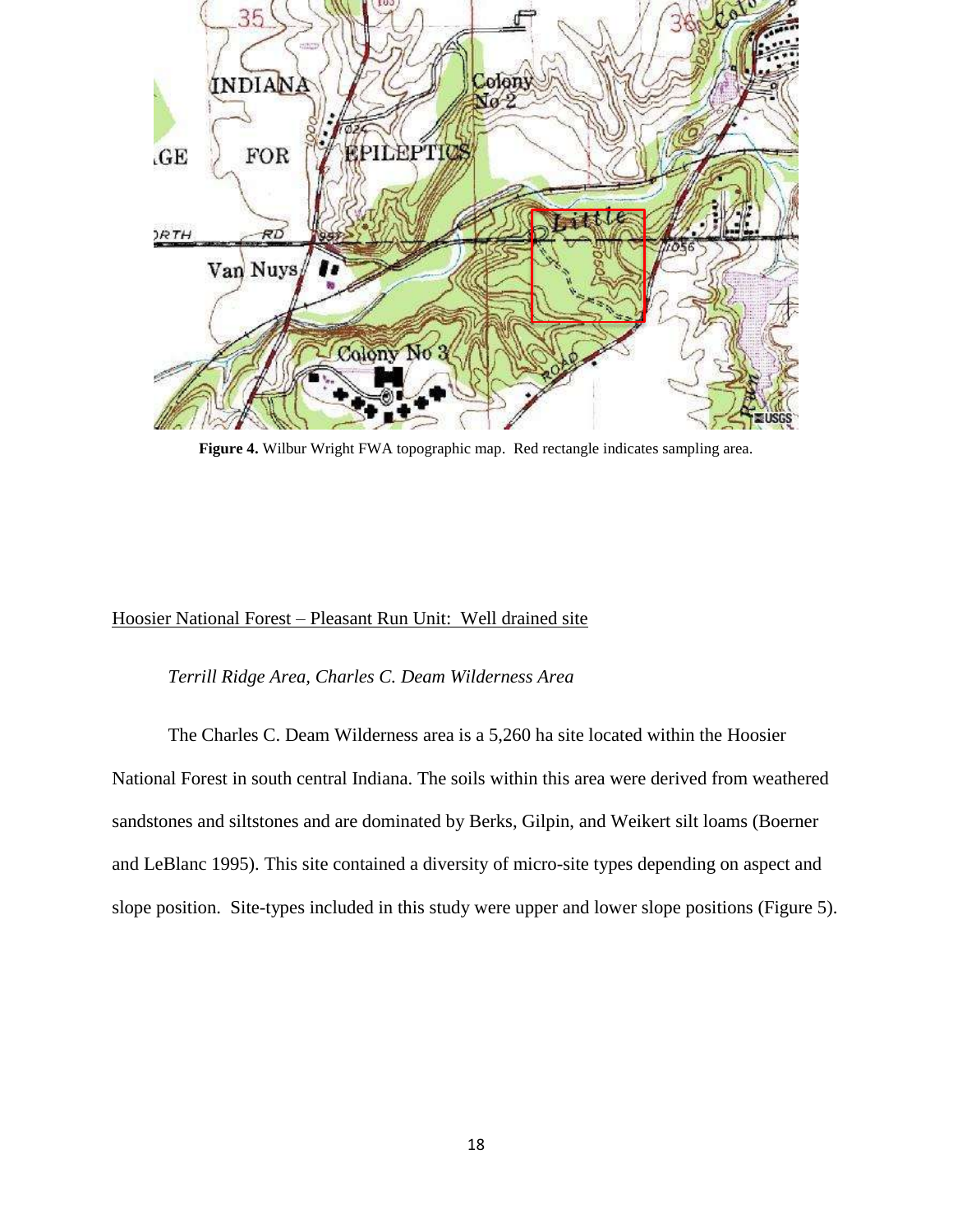

**Figure 5.** Deam Wilderness Area, Hoosier National Forest, Indiana topographic map. Red rectangle indicates slopes where white ash trees were sampled

## SAMPLING

Fifteen trees were sampled at each of the five study sites. Individual trees were selected based on the following criteria: (1) living or recently dead (fine twigs still present), (2) mature trees in the canopy with no obvious signs of physical damage, and (3) no indication of major competitive release or damage within the past 60 years as determined at time of coring. Two increment core samples were taken from each tree at 1.4m above the ground on opposite sides of the stem along an axis perpendicular to the slope. Cores were taken perpendicular to the longest diameter of the stem in trees located on flat topography.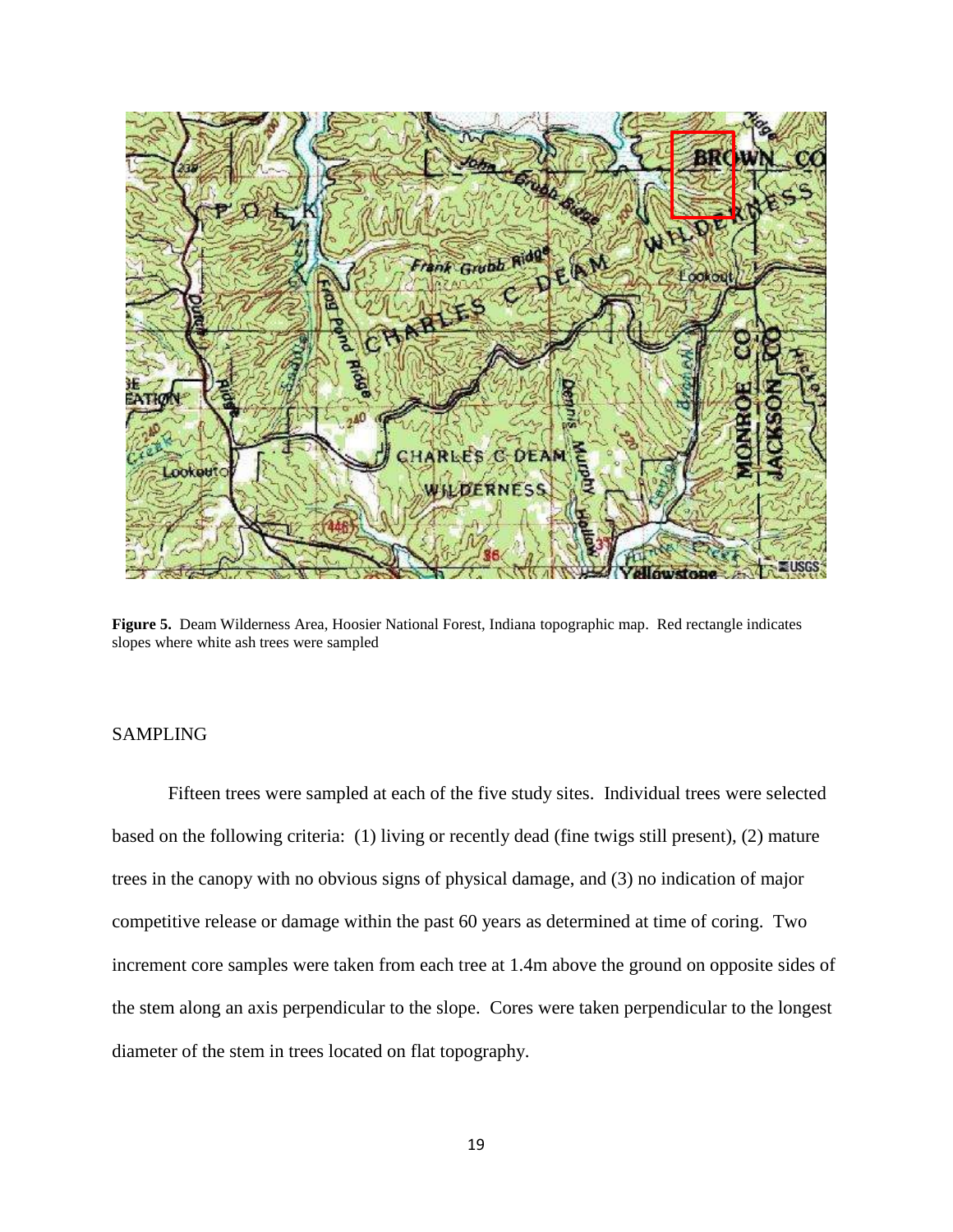#### MEASUREMENTS

Cores were air dried, mounted, sanded, and visually crossdated using marker rings (narrow growth rings formed by many trees in a region, often associated with regional drought). Annual ring width was measured to 0.01mm precision using a Velmex measuring table. These measurements included separate earlywood and latewood measurements. The computer program COFECHA (Holmes 1983) was used to verify visual crossdating and identify large measurement errors. COFECHA works by first creating an average master chronology for all cores from a site. Data for each core is split into smaller 20 yr segments and statistically correlated against the master chronology. Correlations below a specified level were cause for increased scrutiny to identify potential errors in initial visual crossdating and for large measurement errors.

#### CHRONOLOGY DEVELOPMENT

The ARSTAN program (Cook 1985) was used to calculate a mean tree-ring chronology for each site in a multistep process. First a cubic smoothing spline was applied to each of the two individual cores taken from each tree. ARSTAN takes the ring width and divides it by the model fit created by the cubic smoothing spline which results in an index value with the average of 1.0. This step removes much of the variance associated with tree aging and stand dynamics. ARSTAN then models temporal autocorrelation between successive annual ring indices and removes this to produce a chronology of statistically independent ring indices that reflect yearly variation in growth. A robust bi-weight mean function was used to calculate a master chronology of mean ring width index values by year to produce the residual ring index chronology for each site and site-type. This chronology was used in the analysis of growthclimate associations.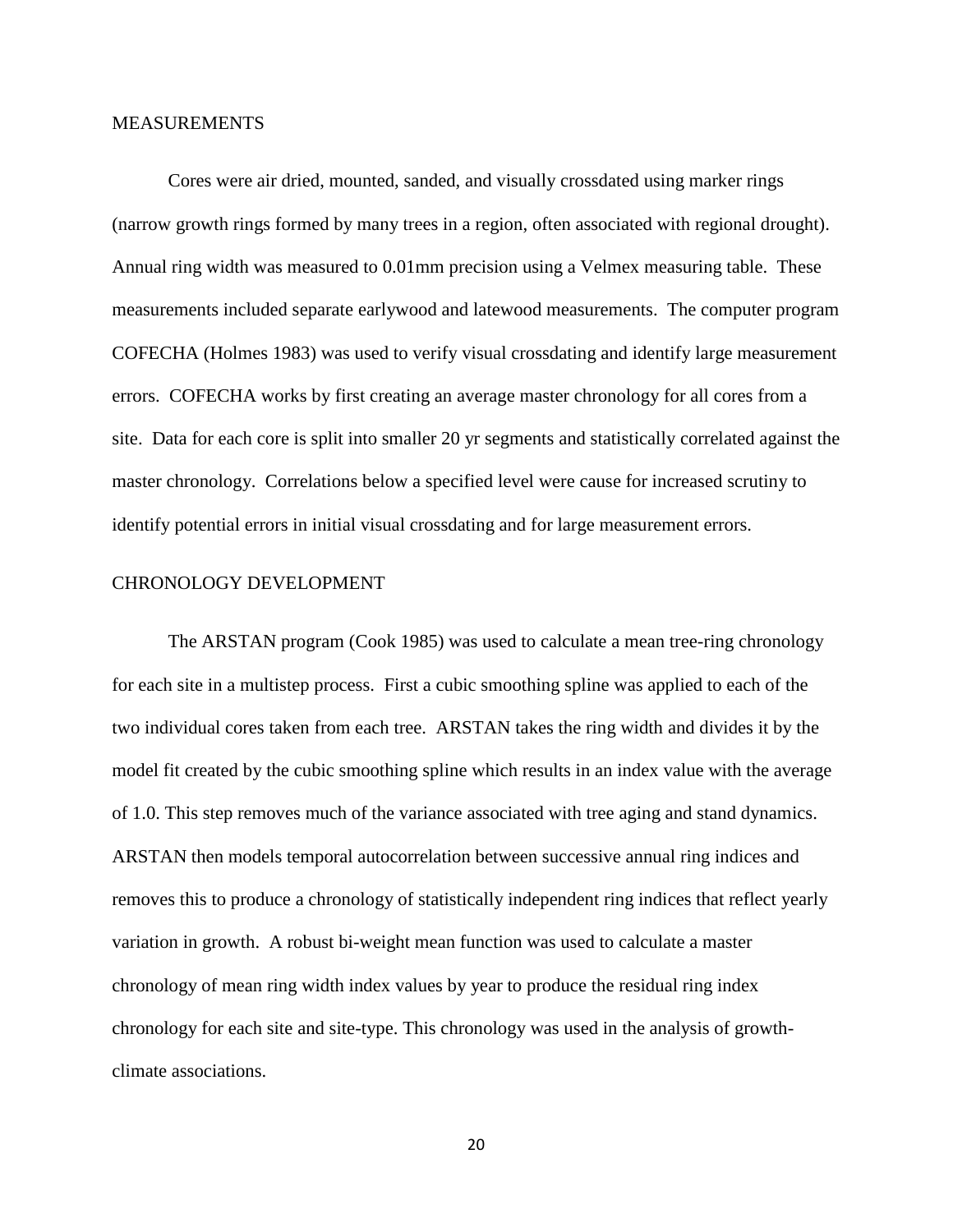ARSTAN was used to perform a common period analysis of tree-ring chronology statistics that are used to assess relative influence of climate on radial growth. Ring-width chronologies were shortened to a common time period shared across enough trees within a study sites to reach an expressed population signal (EPS) of at least 0.85. This EPS  $\geq$  0.85 criterion is widely used in dendroclimatology literature to determine the minimum sample size to compute a mean chronology that has adequate precision for analyzing growth-climate associations. ARSTAN produces a set of EPS values as a function of the number of cores in the sample. The mean chronology is shortened to the longest period of years that are common across increment

cores with different numbers of annual rings while still maintaining an EPS of at least 0.85. This ensures the dominant signal in the chronology is a coherent stand-level signal, rather than the individual tree-level signal. Based on this criterion, the time interval used for all common period analyses was 1943 to 2008.

## CLIMATE DATA

Climate data were obtained from existing databases. Mean monthly temperature, total monthly precipitation, and monthly Palmer Drought Severity Index data for state climate divisions were obtained from the National Climate Data Center (NCDC 1994). Data for state climate division 8 (south central Indiana) were used for the sites in the Hoosier National Forest and for state climate division 6 (east central Indiana) were used for Chrisy Woods, Ginn Woods, and Wilbur Wright FWA sites. Mean monthly maximum temperature data was obtained from the United States Historical Climatology Network (Easterling et al. 1999). Since this data was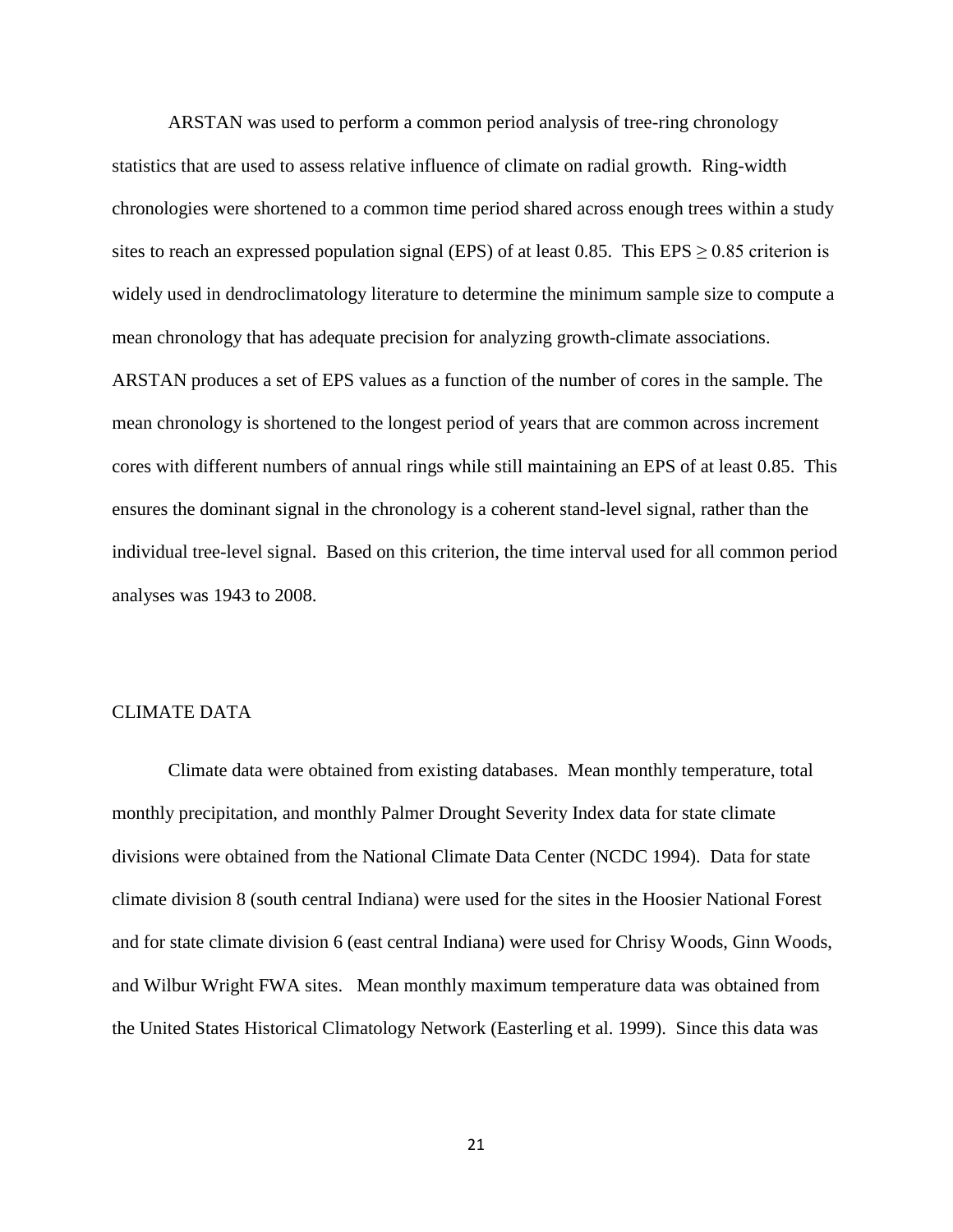recorded from individual weather stations it was averaged across the multiple stations that were in the same state climate divisions as the study sites.

#### DATA ANALYSIS

Simple Pearson's product-moment correlation analyses was performed between the ARSTAN residual chronologies computed for each of the study sites and monthly climate variables for the period beginning with June of the year prior to ring formation through October of the year when the ring was produced. Monthly climate variables included mean temperature, mean maximum temperature, precipitation, and Palmer Drought Severity Index. Correlation analyses were also performed using seasonal and annual averages of the same climate variables. Seasons were defined as prior year summer (June-August), prior year autumn (September-November), prior year winter (December-February), spring (March-April prior to annual ring formation), and early growing season (May-July when most of the annual ring is formed).

Growth-climate correlations were compared across site types (poorly-drained versus well-drained). Where consistent differences were found the Fisher z-transformation and a twosample t-test were used to determine the significance of the differences (Zar 1996).

ARSTAN chronology common period statistics (mean sensitivity, percent variance in the first principal component, expressed population signal, and between tree correlation) were compared among tree ring width variables and across different site types. Mean sensitivity is a measure of year-to-year variation in a chronology. Percent variance is the percentage of variation that is due to the common signal among trees in the sample. Expressed population signal (EPS) is an expression of the strength of the common signal in the stand. Between-tree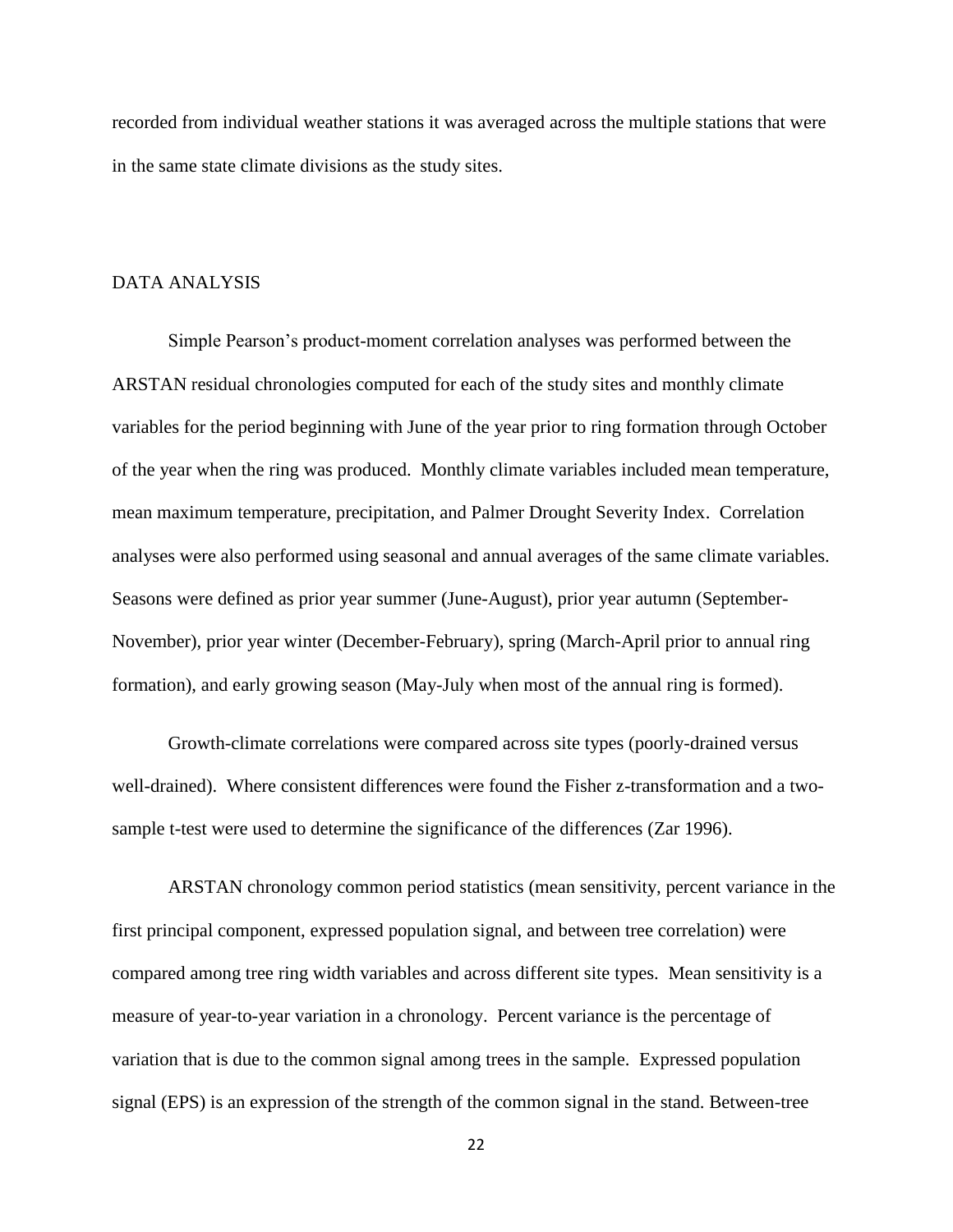correlation (r-bar) is used to evaluate the signal-to-noise ratio throughout the chronology. Larger values for all of these statistics indicate a stronger climate signal in the chronology.

#### **RESULTS**

#### CORRELATIONS WITH CLIMATE VARIABLES

Correlation analysis was performed in two steps: first correlations between radial growth and climate variables at each site were analyzed, then significant correlations were averaged among sites to determine which climate variables were consistently significantly correlated with radial growth across study sites (Figures  $6 \& 7$ ). Climate variables for June of the year the annual ring was formed were most consistently significantly correlated with ash radial growth. Positive correlations were found between ash total ring width and June precipitation and June PDSI at all sites. Negative correlation was found between ash total ring width and June mean temperature and June mean maximum temperature at all sites. Significant positive correlations were found between ash total ring width and PDSI and precipitation in the months of May and July at several sites. Growth-climate correlations were virtually identical for latewood width and total ring width. Ash earlywood was significantly correlated with some monthly climate variables prior to the growing season however the specific months were not consistent across any sites. Correlations between ash radial growth and mean monthly temperature variables are not presented because the monthly and seasonal patterns of correlations were the same as for mean monthly maximum temperature, but the correlations were weaker.

Consistent correlations were also found between ash radial growth and seasonal climate variables. Total ring width and latewood were significantly positively correlated with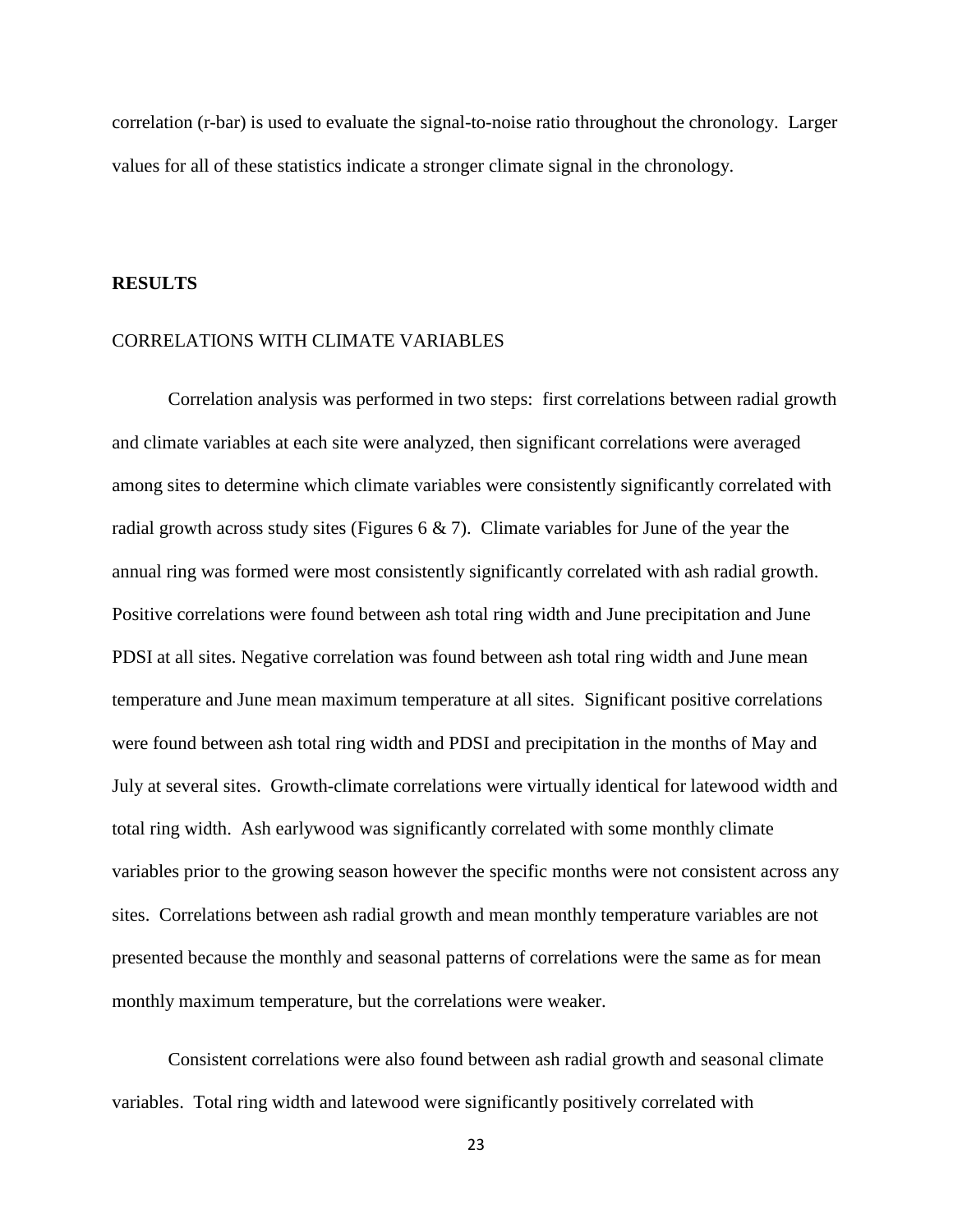precipitation and negatively correlated with maximum temperature during the current year early growing season (Sum) at all sites (Figure 6). Earlywood was correlated with prior growing season precipitation and PDSI, but not consistently across sites. There were no significant correlations between earlywood width and any current growing season variables after May.



**Figure 6**. Correlations between white ash total ring width, latewood, and earlywood and monthly, seasonal, and annual maximum temperature (MxT) and precipitation (precip.). Months on the X-axis range from June of year prior to ring formation (pJ) to October of year when ring was formed (O). Seasons range from summer of prior year ( $pSm$ ) to summer of current year (Sum). Lines with symbols indicate the mean of significant correlations ( $p < 0.01$ ). Histogram bars indicate number of sites (out of 5) where a significant correlation was observed.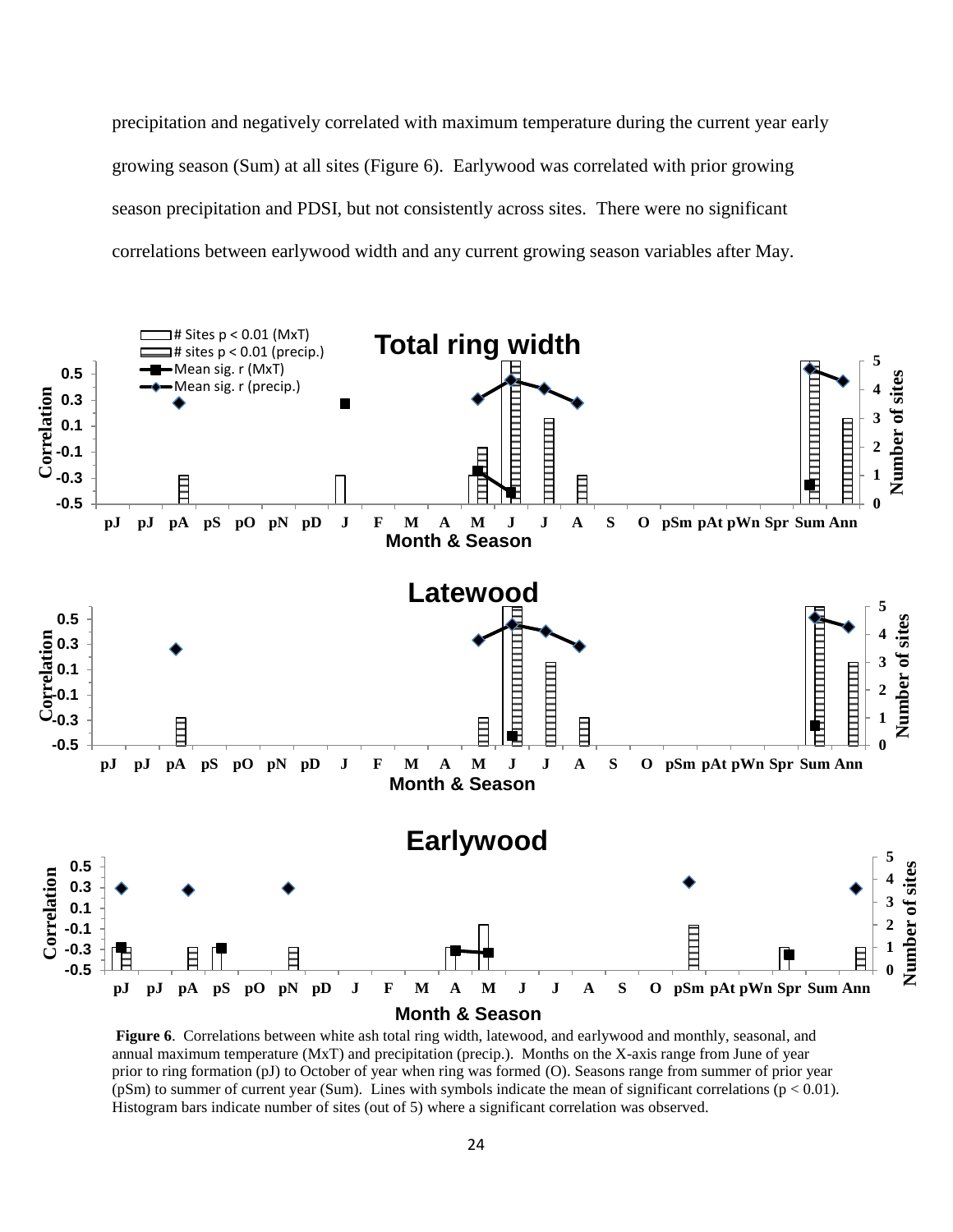

**Figure 7.** Correlations between white ash total ring width, latewood, and earlywood and monthly, seasonal, and annual Palmer drought severity index (PDSI). Months on the X-axis range from June of year prior to ring formation (pJ) to October of year when ring was formed (O). Seasons range from summer of prior year (pSm) to summer of current year (Sum). Lines with symbols indicate the mean of significant correlations ( $p < 0.01$ ). Histogram bars indicate number of sites (out of 5) where a significant correlation was observed.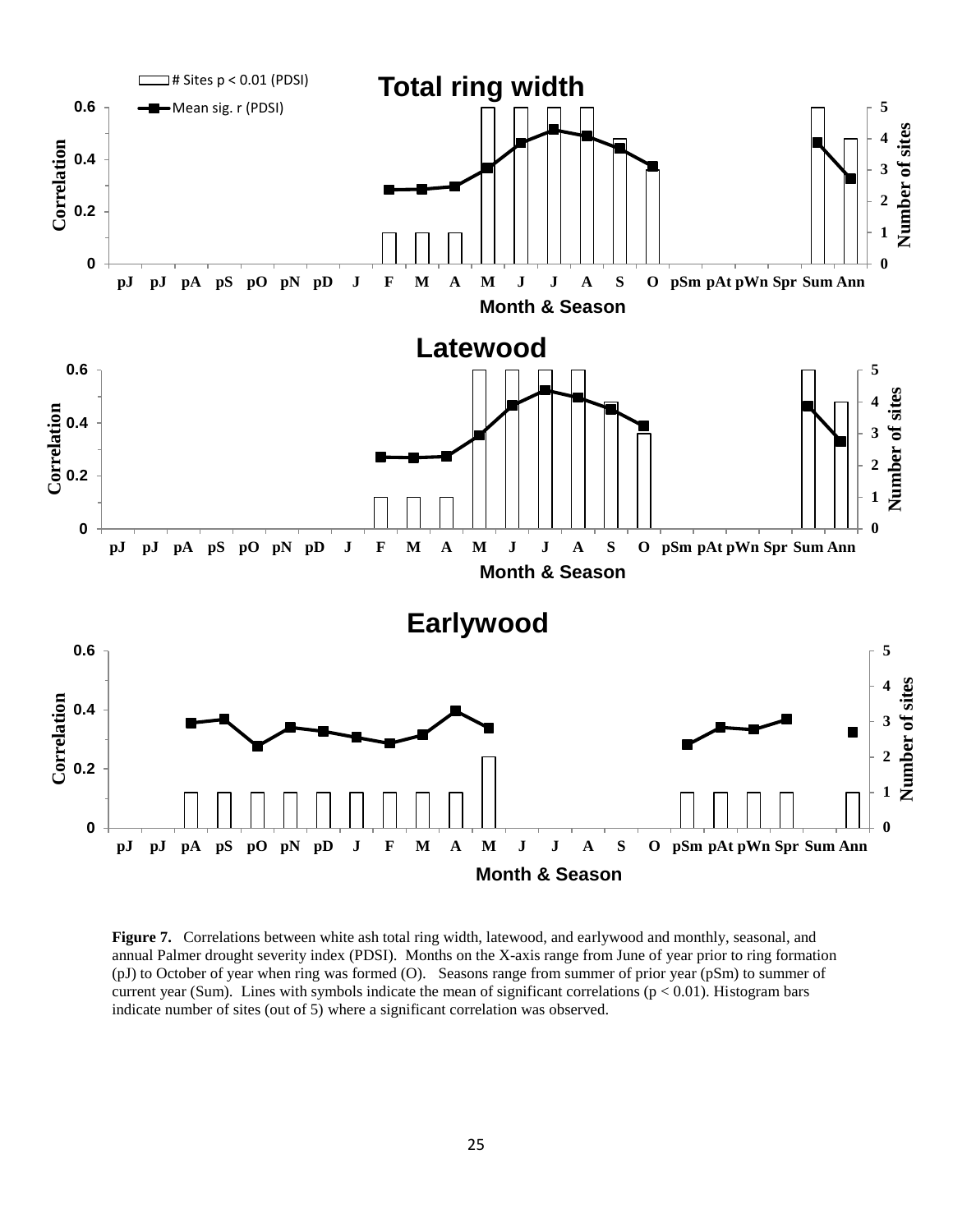## GROWTH-CLIMATE ASSOCIATIONS ON SITES WITH DIFFERENT DRAINAGE

Comparisons of radial growth-climate correlations between well-drained sites and poorly-drained sites did not indicate any consistent differences attributable to site drainage (Tables 1 & 2). Significant correlations between June climate variables and both total ring width and latewood were similar across all sites (Table1). Correlations between earlywood and seasonal climate variables were inconsistent across sites with different drainage (Table 1). Earlywood was positively correlated with precipitation and PDSI prior to the current growing season at two of three well-drained sites, but correlations with these variables were weak or nonsignificant for poorly-drained sites. None of the between-site differences were statistically significant.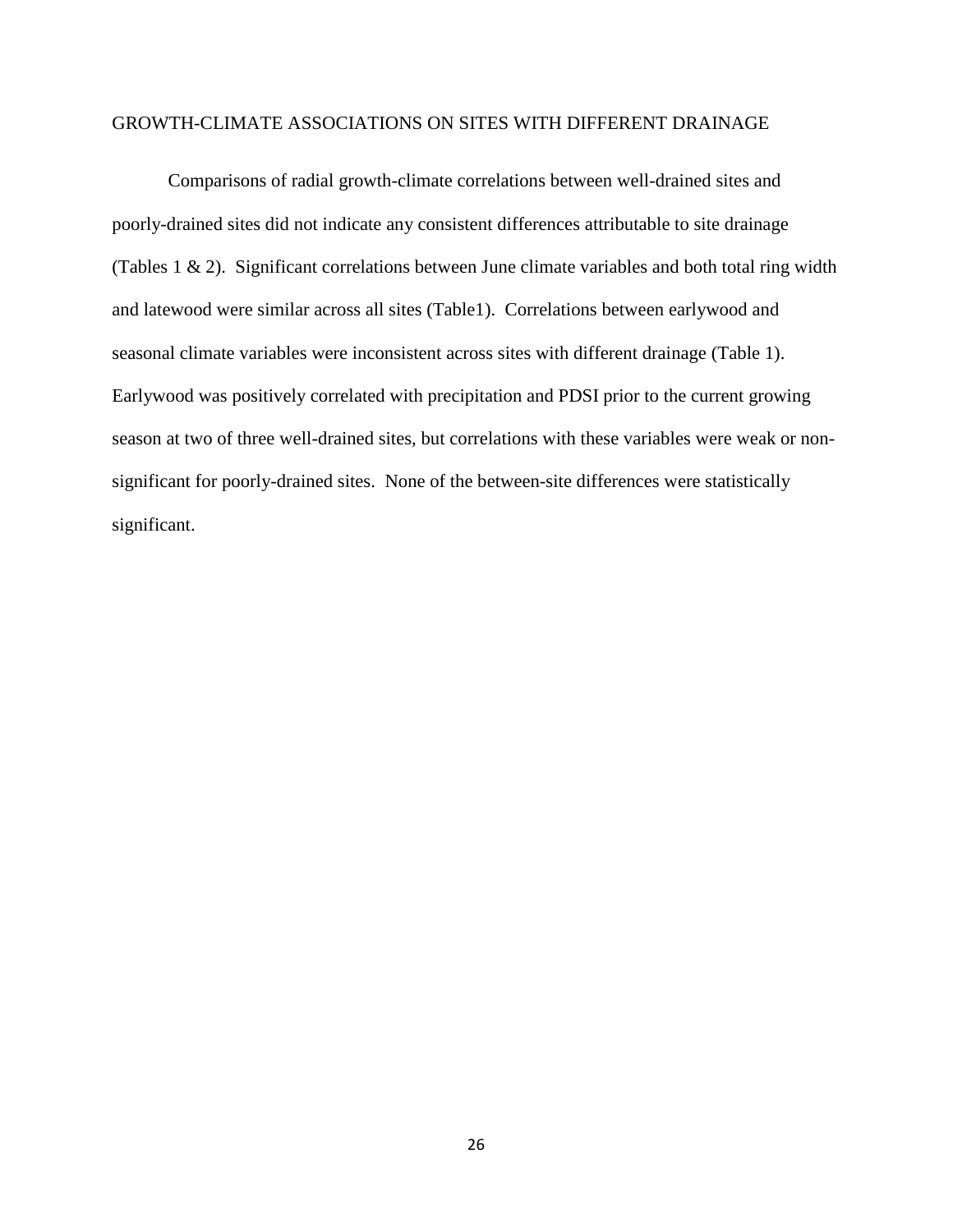| <b>Climate</b><br>variables | <b>Well-drained</b><br>sites |               |               | Poorly-drained<br>sites |              |
|-----------------------------|------------------------------|---------------|---------------|-------------------------|--------------|
| <b>Total Ring</b>           | <b>Wilbur</b>                | $DW - Upper$  | DW-Lower      | <b>Christy</b>          | <b>Ginn</b>  |
| <b>Width</b>                | Wright                       | <b>Slopes</b> | <b>Slopes</b> | <b>Woods</b>            | <b>Woods</b> |
|                             |                              |               |               |                         |              |
| <b>June MxT</b>             | $-0.47**$                    | $-0.41**$     | $-0.38**$     | $-0.33**$               | $-0.45**$    |
| <b>June P</b>               | $0.37**$                     | $0.42**$      | $0.43**$      | $0.53**$                | $0.49**$     |
| <b>June PDSI</b>            | $0.46**$                     | $0.36**$      | $0.43**$      | $0.56**$                | $0.50**$     |
| <b>Sum MxT</b>              | $-0.41**$                    | $-0.35**$     | $-0.36**$     | $-0.28**$               | $-0.35**$    |
| <b>SumP</b>                 | $0.51**$                     | $0.40**$      | $0.35**$      | $0.67**$                | $0.59**$     |
| <b>Sum PDSI</b>             | $0.49**$                     | $0.33**$      | $0.41**$      | $0.57**$                | $0.52**$     |
| <b>Latewood</b>             |                              |               |               |                         |              |
|                             |                              |               |               |                         |              |
| <b>June MxT</b>             | $-0.50**$                    | $-0.41**$     | $-0.38**$     | $-0.36**$               | $-0.47**$    |
| <b>June P</b>               | $0.43**$                     | $0.42**$      | $0.44**$      | $0.55**$                | $0.51**$     |
| <b>June PDSI</b>            | $0.50**$                     | $0.34**$      | $0.42**$      | $0.57**$                | $0.50**$     |
| <b>Sum MxT</b>              | $-0.40**$                    | $-0.34**$     | $-0.34**$     | $-0.30**$               | $-0.34**$    |
| <b>SumP</b>                 | $0.54**$                     | $0.38**$      | $0.37**$      | $0.68**$                | $0.60**$     |
| <b>Sum PDSI</b>             | $0.51**$                     | $0.30**$      | $0.40**$      | $0.59**$                | $0.52**$     |
| <b>Early Wood</b>           |                              |               |               |                         |              |
| pSm MxT                     | 0.09                         | $-0.23*$      | 0.13          | $-0.07$                 | 0.11         |
| pAt MxT                     | $-0.04$                      | $-0.02$       | $-0.13$       | 0.07                    | 0.06         |
| pWn MxT                     | 0.11                         | 0.12          | $0.21*$       | 0.18                    | 0.10         |
| <b>Spr MxT</b>              | $-0.04$                      | $-0.35**$     | $-0.10$       | $-0.12$                 | $-0.20$      |
|                             |                              |               |               |                         |              |
| pSm P                       | $0.29**$                     | $0.42**$      | $-0.08$       | $0.24*$                 | $-0.01$      |
| pAt P                       | 0.15                         | 0.18          | $-0.01$       | $-0.06$                 | $-0.08$      |
| pWn P                       | $-0.01$                      | 0.04          | 0.08          | $-0.06$                 | $-0.20$      |
| <b>Spr P</b>                | 0.09                         | $0.24*$       | 0.16          | $0.25*$                 | 0.14         |
| pSm PDSI                    | $0.19*$                      | $0.28**$      | 0.04          | $0.22*$                 | $-0.03$      |
| <b>PAt PDSI</b>             | $0.24*$                      | $0.34**$      | $-0.02$       | 0.09                    | $-0.14$      |
| <b>PWn PDSI</b>             | $0.20*$                      | $0.33**$      | 0.03          | 0.05                    | $-0.15$      |
| <b>Spr PDSI</b>             | 0.18                         | $0.37**$      | 0.14          | 0.05                    | 0.01         |

**Table 1.** Correlations between white ash total ring width, latewood, and earlywood, and monthly and seasonal climate variables ranging from summer of year prior to annual ring formation (pSm) to summer of year of ring formation (Sum) for sites with different drainage. Asterisks after correlation coefficient indicate level of significance (\*, p < 0.05; \*\*p < 0.01).

ARSTAN common period statistics showed similar results for total ring width and latewood, but a much lower common signal for earlywood across all sites (Table 2). Mean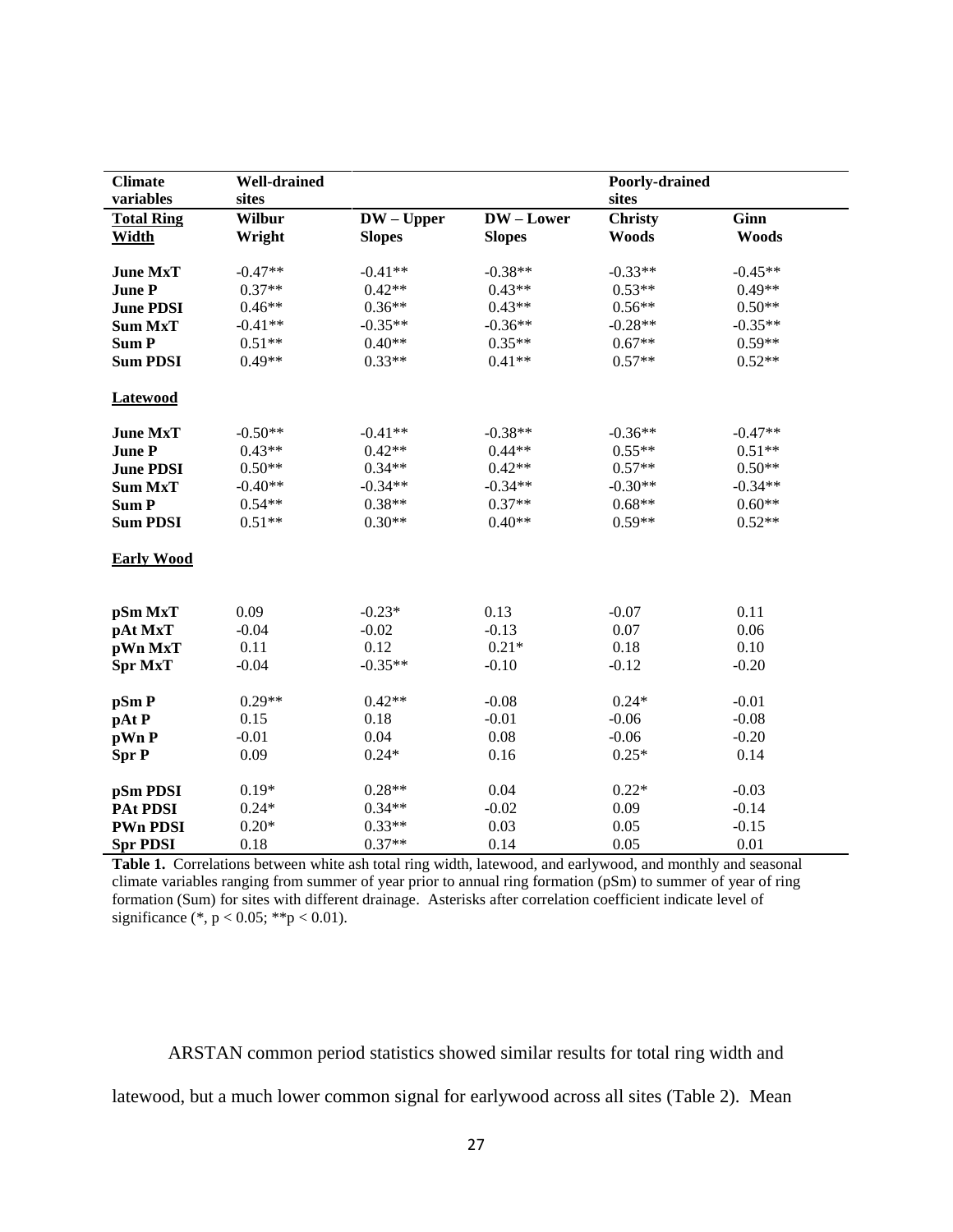sensitivity, mean between tree correlation, percent variance in the first principal component, and expressed population signal values were consistently higher in ash latewood than earlywood. Chronology statistic values for ash latewood were higher or nearly identical to total ring width values across all sites. Mean sensitivity, mean between tree correlation, percent variance, and expressed population signal values were consistently higher among well-drained sites (Table 2). However, these differences were often small and no statistical tests of significance exist for comparing these statistics.

| <b>Chronology</b> | <b>Well-drained</b> |               |               | Poorly-drained |              |
|-------------------|---------------------|---------------|---------------|----------------|--------------|
| <b>Statistic</b>  | sites               |               |               | sites          |              |
| <b>Total Ring</b> | <b>Wilbur</b>       | $DW - Upper$  | $DW$ – Lower  | <b>Christy</b> | Ginn         |
| Width             | Wright              | <b>Slopes</b> | <b>Slopes</b> | Woods          | <b>Woods</b> |
| Mean Sensitivity  | 0.250               | 0.276         | 0.274         | 0.250          | 0.233        |
| <b>T</b> between  | 0.416               | 0.405         | 0.406         | 0.371          | 0.231        |
| % Variance        | 0.446               | 0.458         | 0.455         | 0.423          | 0.307        |
| <b>EPS</b>        | 0.953               | 0.949         | 0.948         | 0.941          | 0.853        |
| Latewood          |                     |               |               |                |              |
| Mean Sensitivity  | 0.414               | 0.389         | 0.426         | 0.397          | 0.364        |
| $r_{between}$     | 0.452               | 0.439         | 0.437         | 0.376          | 0.324        |
| % Variance        | 0.483               | 0.477         | 0.486         | 0.423          | 0.390        |
| <b>EPS</b>        | 0.959               | 0.952         | 0.954         | 0.942          | 0.900        |
| Earlywood         |                     |               |               |                |              |
| Mean Sensitivity  | 0.178               | 0.153         | 0.160         | 0.159          | 0.165        |
| $r_{between}$     | 0.192               | 0.156         | 0.168         | 0.069          | 0.081        |
| % Variance        | 0.239               | 0.207         | 0.223         | 0.123          | 0.156        |
| <b>EPS</b>        | 0.870               | 0.821         | 0.842         | 0.676          | 0.630        |

**Table 2.** Summary of common period chronology statistics generated by ARSTAN for total ring width, latewood, and earlywood.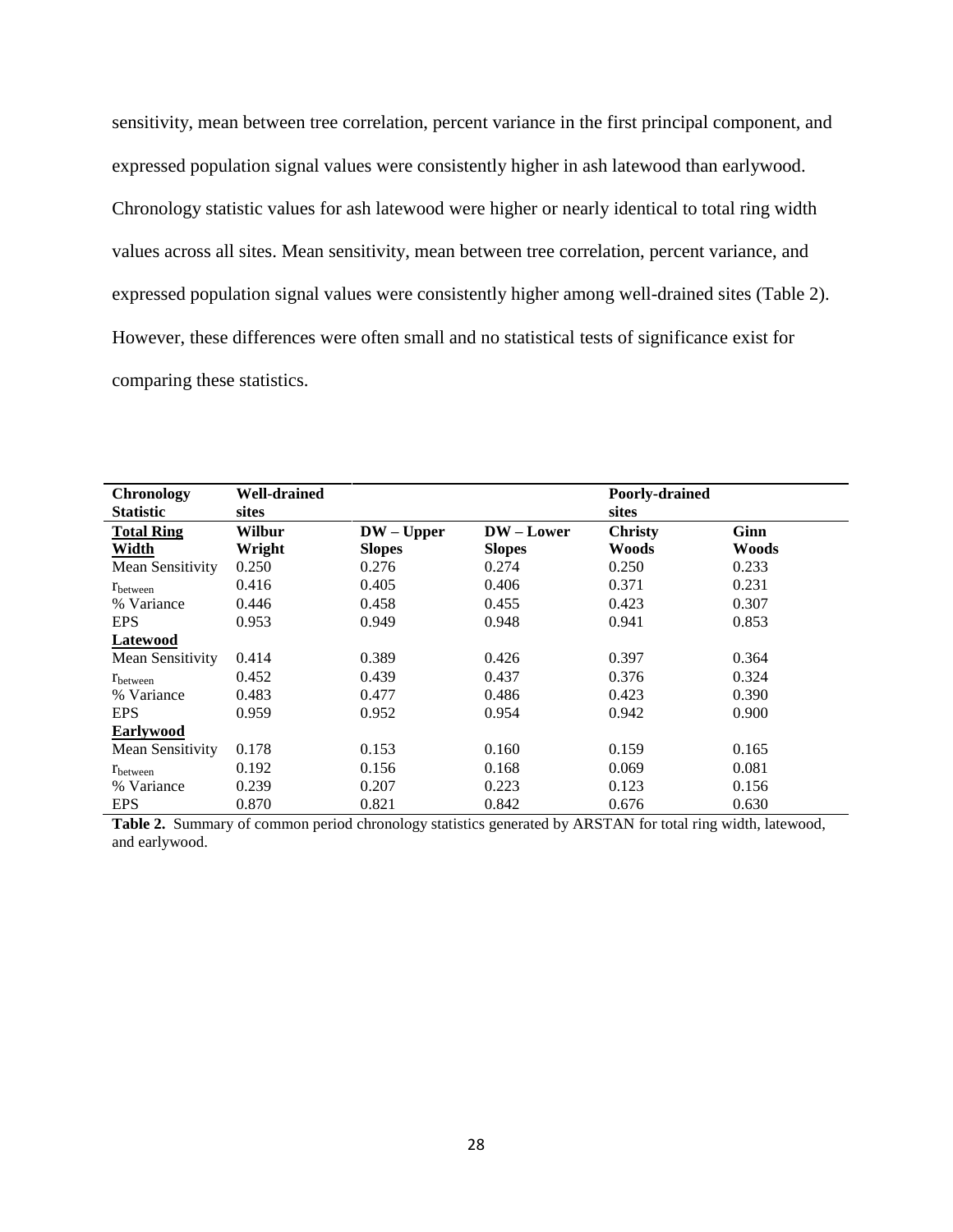#### **DISCUSSION**

This analysis suggests that the radial growth of white ash is most strongly influenced by temperature and water availability during the current growing season, specifically in the month of June. While significant correlations between radial growth and climate variables for months other than June (most often May and/or July), were found at some sites, June correlations were strongest and most consistent across all sites. Significant correlations in May or July across several sites are likely the reason for significant correlations with the seasonal climate variables for early growing season (Sum) at all sites. These results are consistent with other studies of the radial growth response for members of the genus *Fraxinus* (Tradif et al. 1993, 1997).

Earlywood growth is weakly influenced by climate during the months and seasons prior to the current growing season, but there were no correlations with current growing season climate variables. These observations are further supported by the ARSTAN chronology statistics that indicate a much lower common signal that might be related to climate responses in the earlywood compared to latewood and total ring width. This suggests that the variation in annual ring width due to climate influence is almost exclusively due to variation in the latewood.

The results did not consistently support the hypothesis that white ash radial growth responds to climate differently on well-drained sites versus poorly drained sites. A possible explanation is the higher sensitivity to drought of trees on wetland sites to drought due to a reduced ability of the roots to penetrate soil (Phipps et al. 1979; Good and Patrick 1987). Shallow root systems can result in trees losing access to water during droughts when the surface water is depleted. For example, Phipps et al. (1979) reported a direct correlation between precipitation and radial growth of selected trees in swamps. Relative to mesic sites, both wetland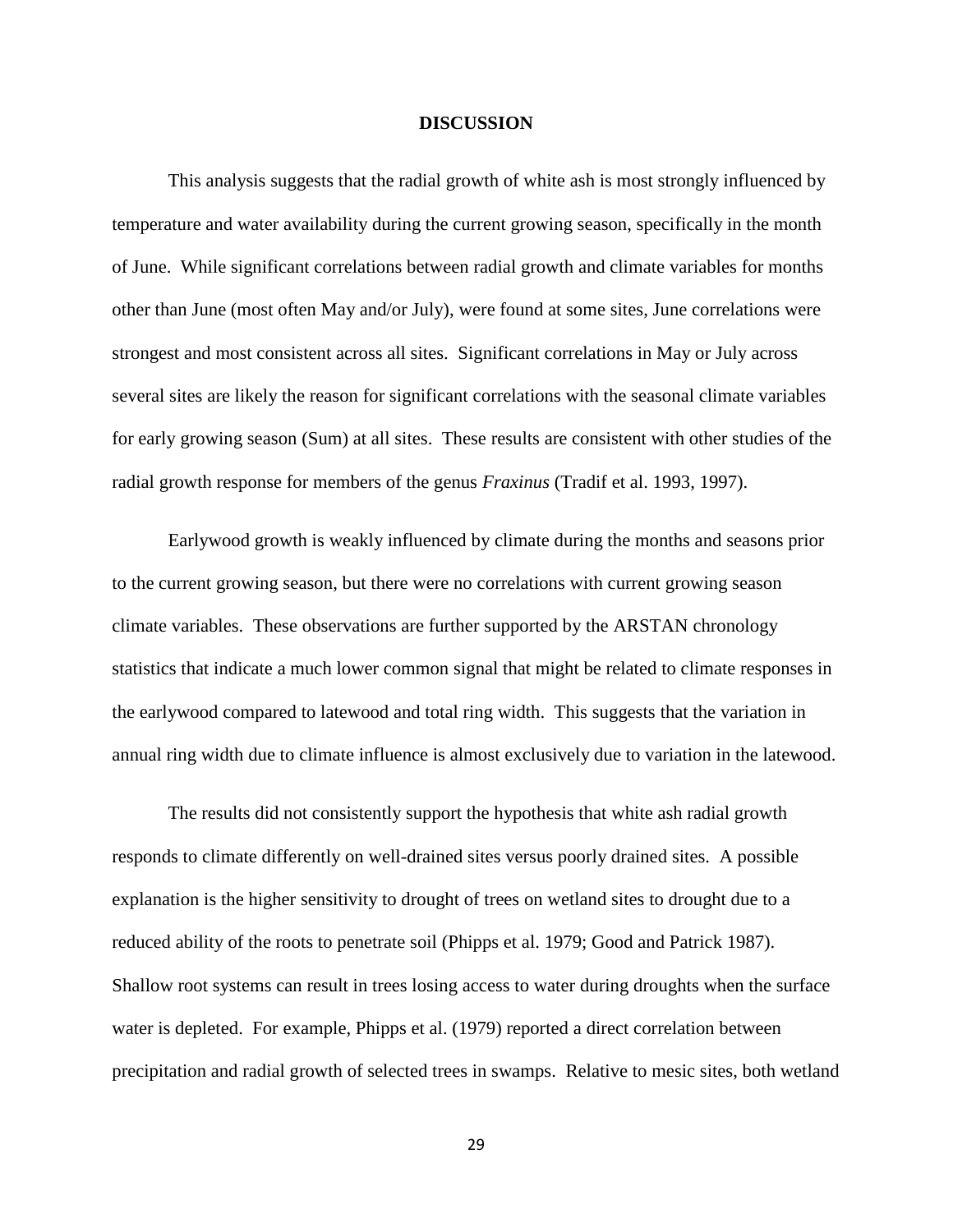and dry sites tend to produce chronologies with increased ring-to-ring variation and stronger correlations with climate variables (Fritts 1976; Phipps et al. 1979).

The results of this study identify and describe the specific climate variables that influence the radial growth of white ash. These results are consistent with studies of other temperate ringporous species (Tradif et al. 1993, 1997; LeBlanc and Terrell 2009 and 2011) and suggest that the radial growth-climate response of white ash is similar to other temperate zone hardwood species with ring-porous wood anatomy.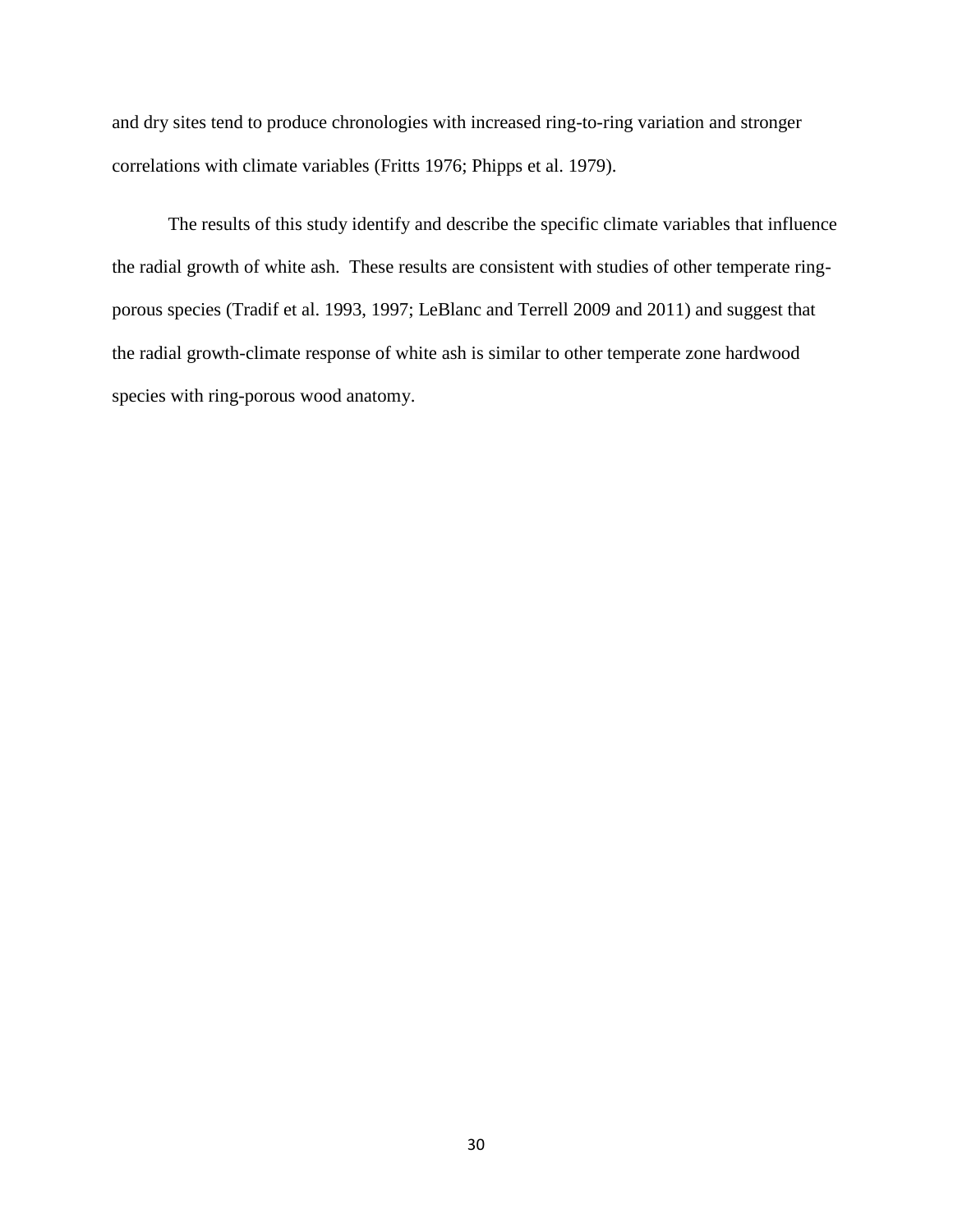#### **Chapter 3**

# **COMPARISONS OF GROWTH-CLIMATE ASSOCIATIONS BETWEEN WHITE ASH (***FRAXINUS AMERICANA* **L.) AND WHITE OAK (***QUERCUS ALBA* **L.) INTRODUCTION**

Analyses that relate historical variation in width of tree annual growth rings to past variation in climate variables provide a direct means to improve simulation models that are used to predict tree and forest responses to potential climate change (Cook et al. 2001; LeBlanc and Foster1993; Graumlich 1993; LeBlanc and Terrell 2009, 2011). Recent publications suggest that similar tree species may respond similarly to climate variation, which would allow researchers to study climate responses of trees at a "functional group" level. Cook et. al (2001) demonstrated that radial growth of tree species within phylogenetic groups respond to climate in similar ways. The chronologies developed for this study were analyzed using rotated principal components analysis (RCPA). This analysis revealed three distinct phylogenetic signals; *Pinus* species, oak species in the black oak subgenus, and species in the white oak subgenus combined with *Fagus* species. Precipitation and maximum temperature data were used to model the dendroclimate signals in the chronologies and the resulting correlations were subjected to RCPA. The phylogenetic groups that emerged from the climate correlations RCPA were the same as the RCPA results from the chronologies. The results suggest that there is a genetic mechanism that determines how phylogenetic groups of trees respond to climate. These results further suggest that functional groupings of tree species can be used in vegetation/climate models to realistically predict how forests will respond to future climate change.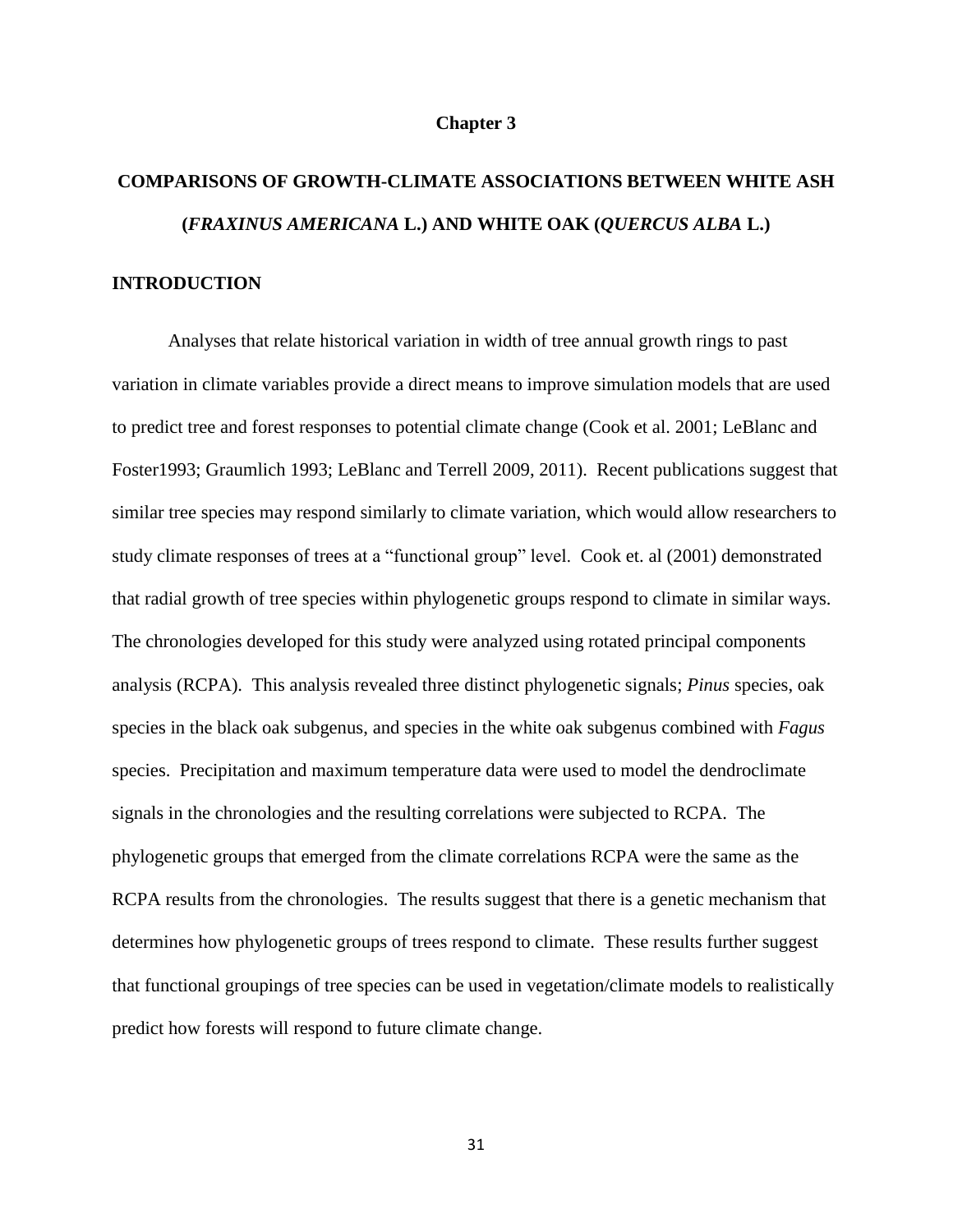Research conducted by Cherubini et al. (2003) suggests that radial growth of members of the genera *Fraxinus* and *Quercus* may respond similarly to climate variation. The study analyzed annual growth rings of *Arbutus unedo* L., *Fraxinus ornus* L.*, Quercus cerris* L. *, Q. ilex*  L.*,* and *Q. pubescens* Willd. growing in Tuscany, Italy. *Fraxinus ornus*, *Q. pubescens* and *Q. cerris* are deciduous species with ring-porous wood that undergo a winter dormancy phase. The authors found that mean ring-width chronology patterns for both species are similar to precipitation patterns during dry periods. In addition the authors found the highest between species correlation of mean chronologies of the five species analyzed was between *F. ornus* and *Q. pubescens* (0.88) and correlations between these two species and the other winter deciduous oak species (*Q. cerris*) were greater than or equal to 0.8. Between species correlations were much lower (0.46 to 0.66) when evergreen hardwood species or diffuse-porous species were compared to deciduous ring-porous oak and ash species. This study supports the hypothesis that species with similar biology and ecology may respond similarly to variation in climate.

LeBlanc and Terrell (2009) described mechanistic growth-climate relationships for white oak (*Quercus alba* L.). This study indicated soil water balance during the early growing season has the greatest influence on white oak radial growth throughout its range. The results were consistent with other dendroecological studes of white oak in eastern North America (Graumlich 1993; Tardif et al. 2006). LeBlanc and Terrell (2011) studied the growth-climate associations for northern red oak (*Quercus rubra* L.) across eastern North America and compared these to the same associations in white oak. The high degree of similarity in growth-climate relationships between white oak and northern red oak suggest that other species with similar biology/ecology (temperate zone, hardwood, ring-porous species) may respond similarly to climate variation.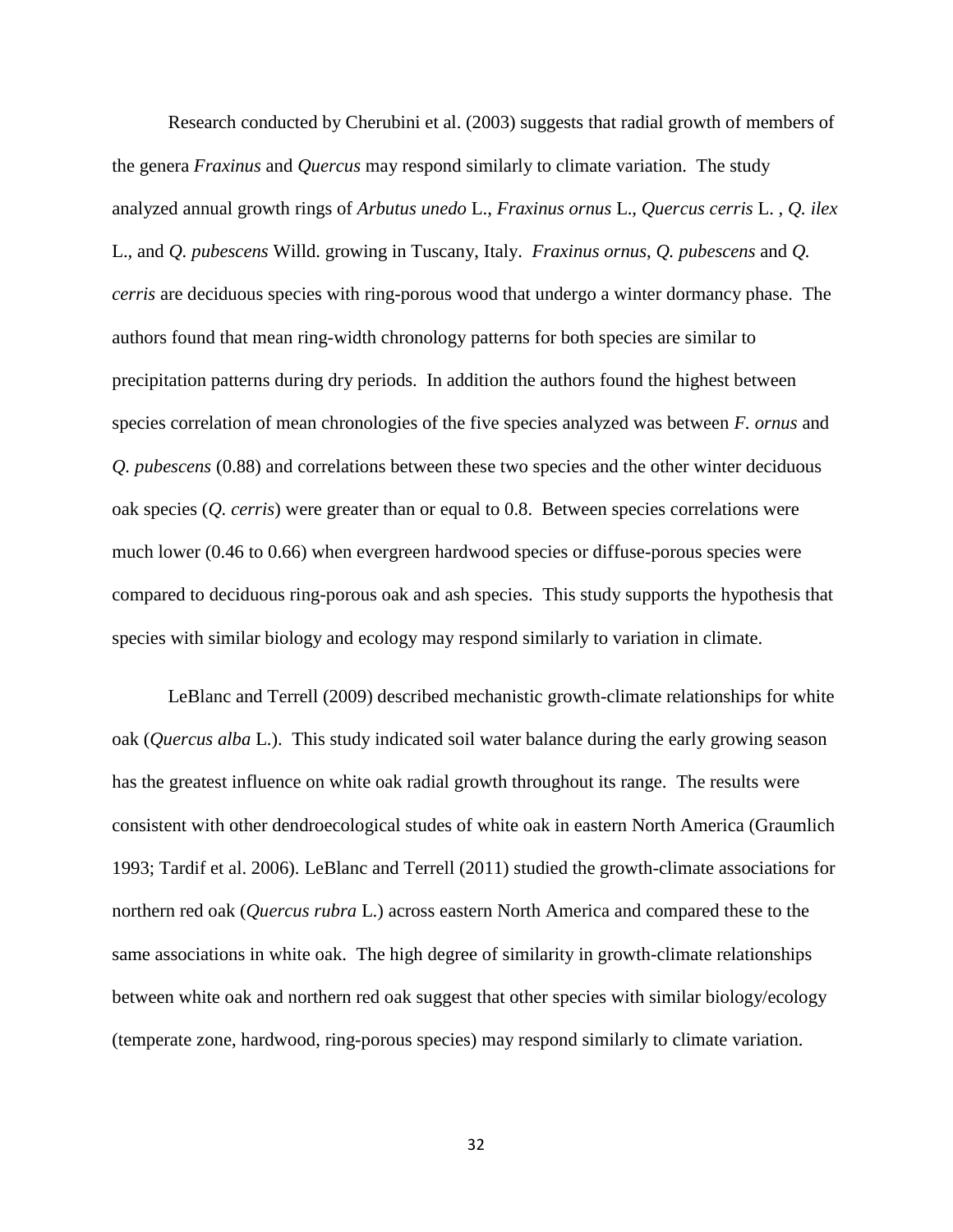They proposed that studying climate variation responses by functional groups rather than for individual species could simplify forest simulation models.

This study tested the hypothesis proposed by LeBlanc and Terrell (2009 and 2011), that temperate zone deciduous tree species with preformed apical growth patterns and ring-porous wood anatomy should have similar growth responses to climate. White ash has biological and ecological characteristics similar to white oak (temperate zone, winter deciduous, hardwood, ring-porous), and they might be expected to have similar growth responses to climate. Demonstrating that similar species can be placed into "functional groups" based on these biological and ecological characteristics could provide a basis to simplify forest simulation models used to predict effects of future climate change.

#### **METHODS**

This study used white oak tee-ring width data collected by LeBlanc and Terrell (2009) and white ash tree-ring width data for trees sampled at the same sites. The sampling protocols, measurement, and data quality protocols used to create white ash tree-ring chronologies for this study were the same as those used by LeBlanc and Terrell.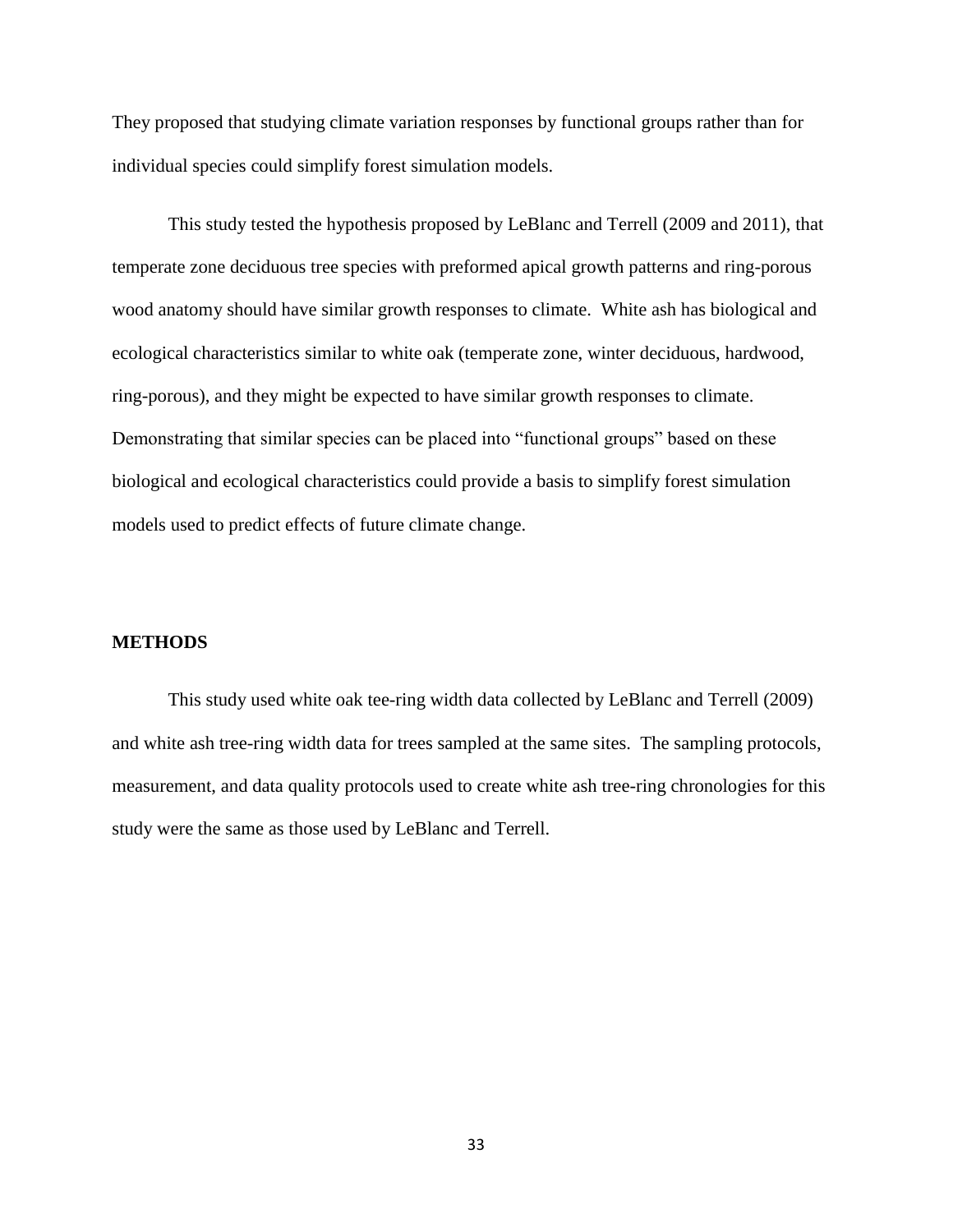Ginn Woods and Christy Woods sites were chosen as sites with poor drainage, while Wilbur Wright Fish and Wildlife Area and Deam Wilderness area of Hoosier National forest were chosen as well-drained sites. All sites are within the state of Indiana, and all have similar climate. Indiana is located approximately in the center of the white ash geographic range (Figure 1; Burns and Honkala 1990).



**Figure 1**. Natural range of white ash in North America.

#### Christy Woods: Poorly drained site

Christy woods is a 7.3 ha property located on the southwest corner of the Ball State University campus. The topography is relatively flat with a range of 2.5 m in elevation. Due to poor drainage widespread standing water often accumulates in low-lying areas in spring. The entirety of Christy Woods is poorly drained Blount silt loam. Approximately 75% of Christy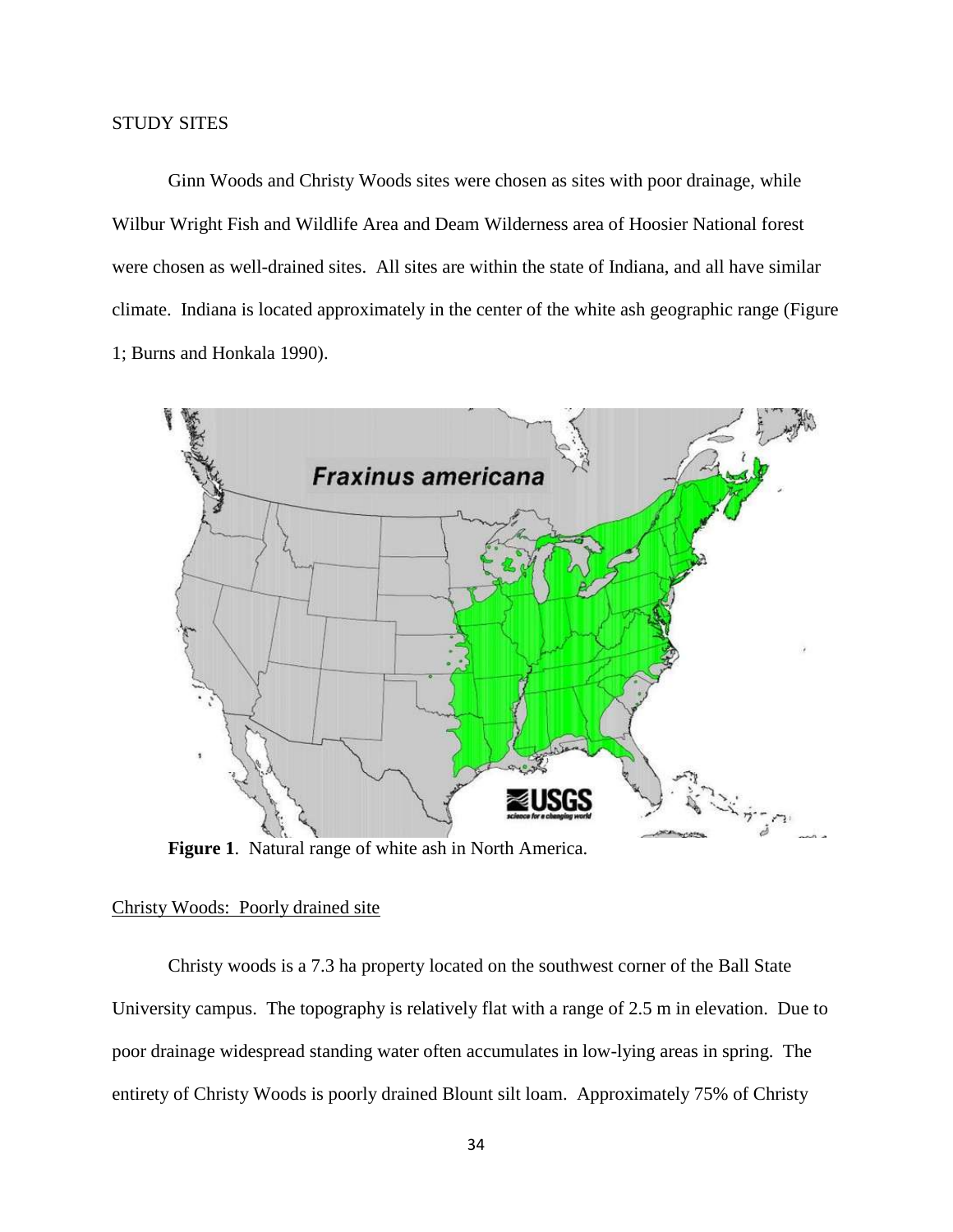Woods is covered by mature forest dominated by a mixture of oak, hickory, ash, walnut, and maple. The white ash trees are currently under attack from the EAB and are being removed.

#### Ginn Woods: Poorly drained site

Ginn Woods is a 65 ha property owned by Ball State University, located in north-central Delaware County, Indiana. It contains the second largest stand of old-growth forest in the state (Ruch et al. 2004). The topography of Ginn Woods is flat, containing many closed depressions which form temporary wetlands. The soils of Ginn Woods are moderately well drained Glynwood silt loam, poorly drained Blount silt loam, poorly drained Pewamo silty clay loam, and very poorly drained Milford mucky silty clay (Figure 2). The mature forest is dominated by maple, beech, basswood, with smaller amounts of oak, elm, ash, and hickory. Ginn Woods provides the opportunity to study ash growth-climate associations in an area with little to no human disturbance on a relatively flat site with poor drainage.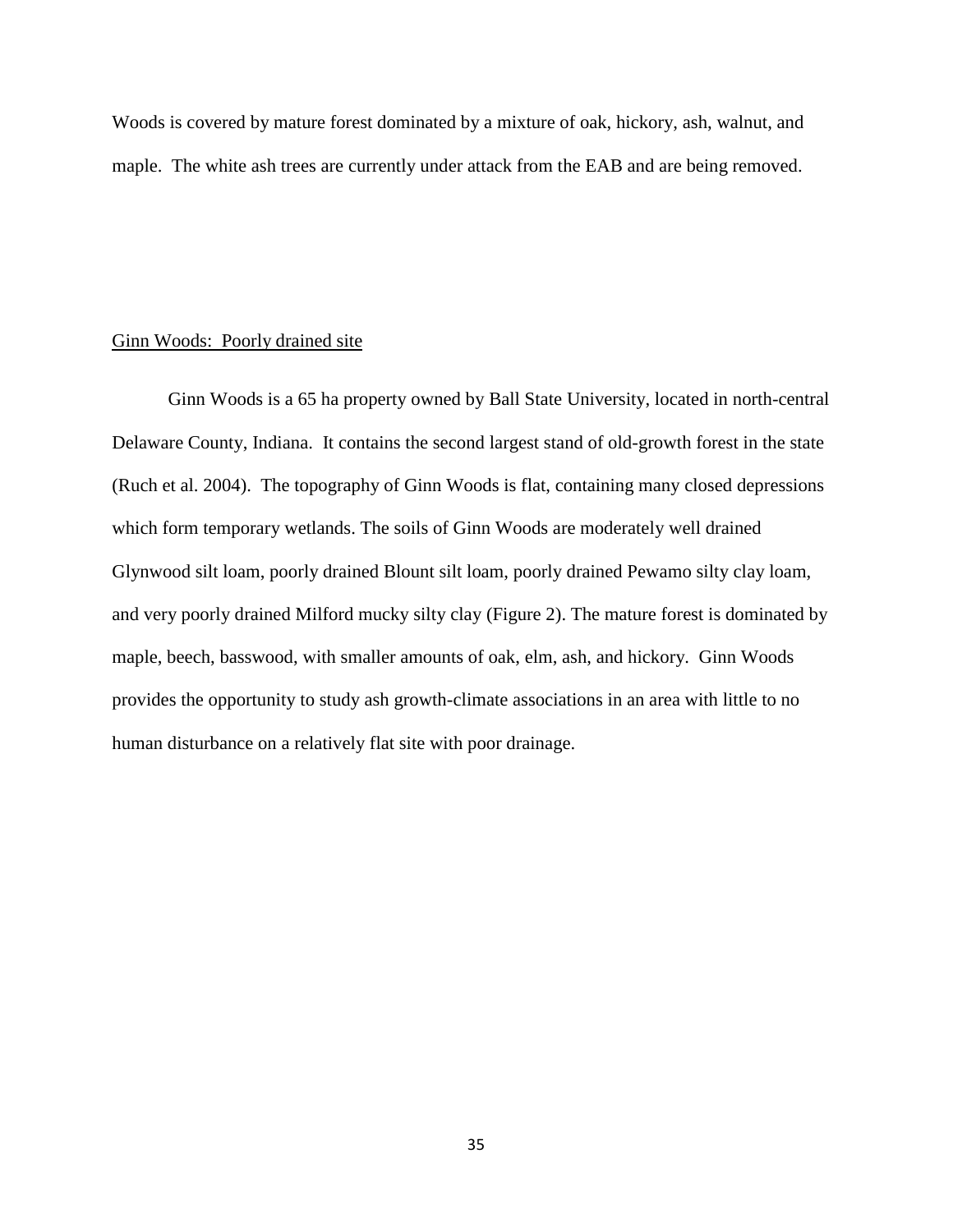

**Figure 2.** Ginn Woods soils map. Red outline indicates forest perimeter.

## Wilbur Wright Fish and Wildlife Area: Well-drained site

The Wilbur Wright Fish and Wildlife Area contains 433 ha of river valleys and uplands (Figure 3). The upland forest area sampled in this area (Figures  $3 \& 4$ ) is dominated by Losantville silt loam soils (LeC) and includes white oak, northern red oak, white ash, as well as many other species.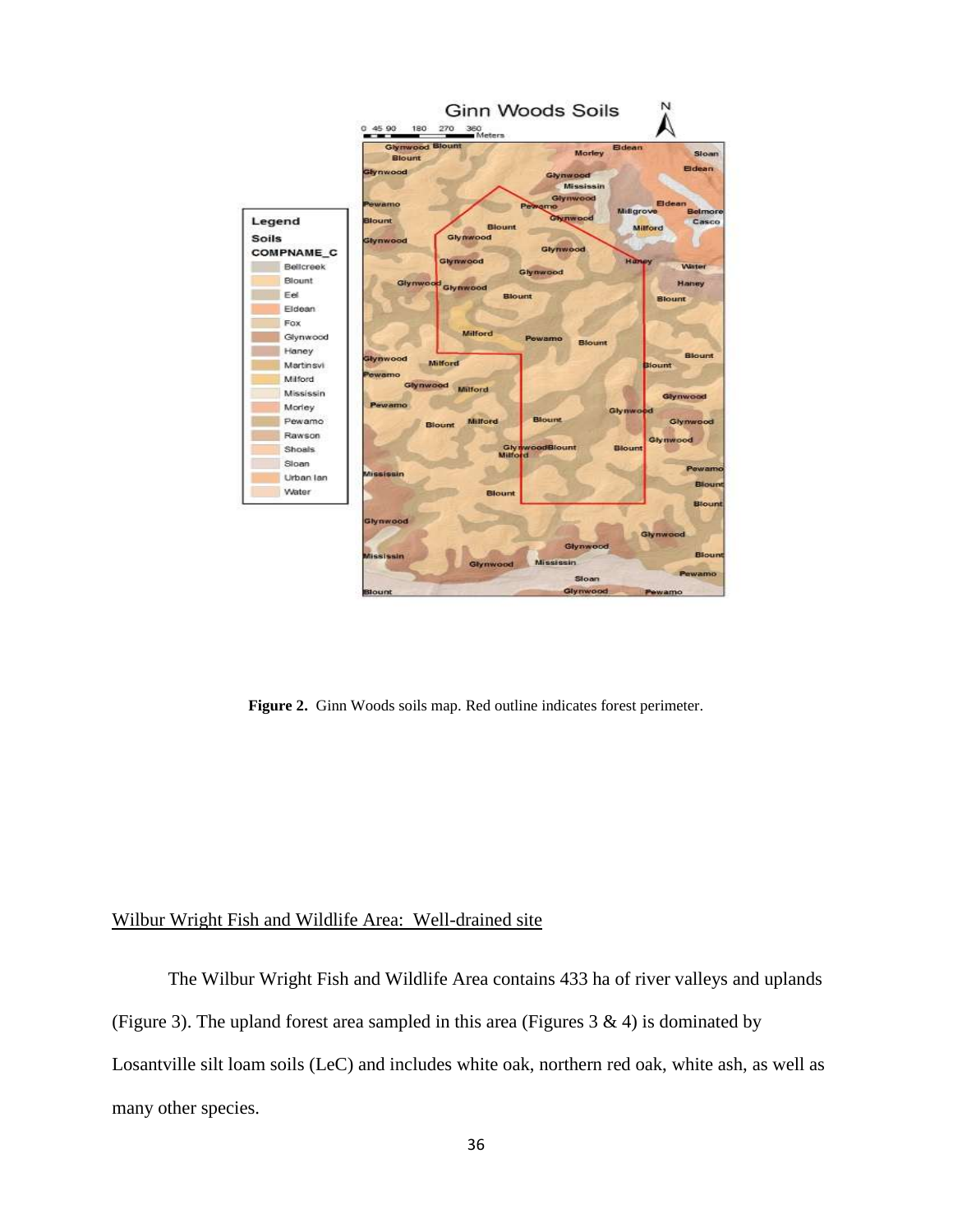

**Figure 3.** Wilbur Wright Fish and Wildlife Area soils map indicating Losantville silt loams (LeC). The red rectangle indicates sampling area.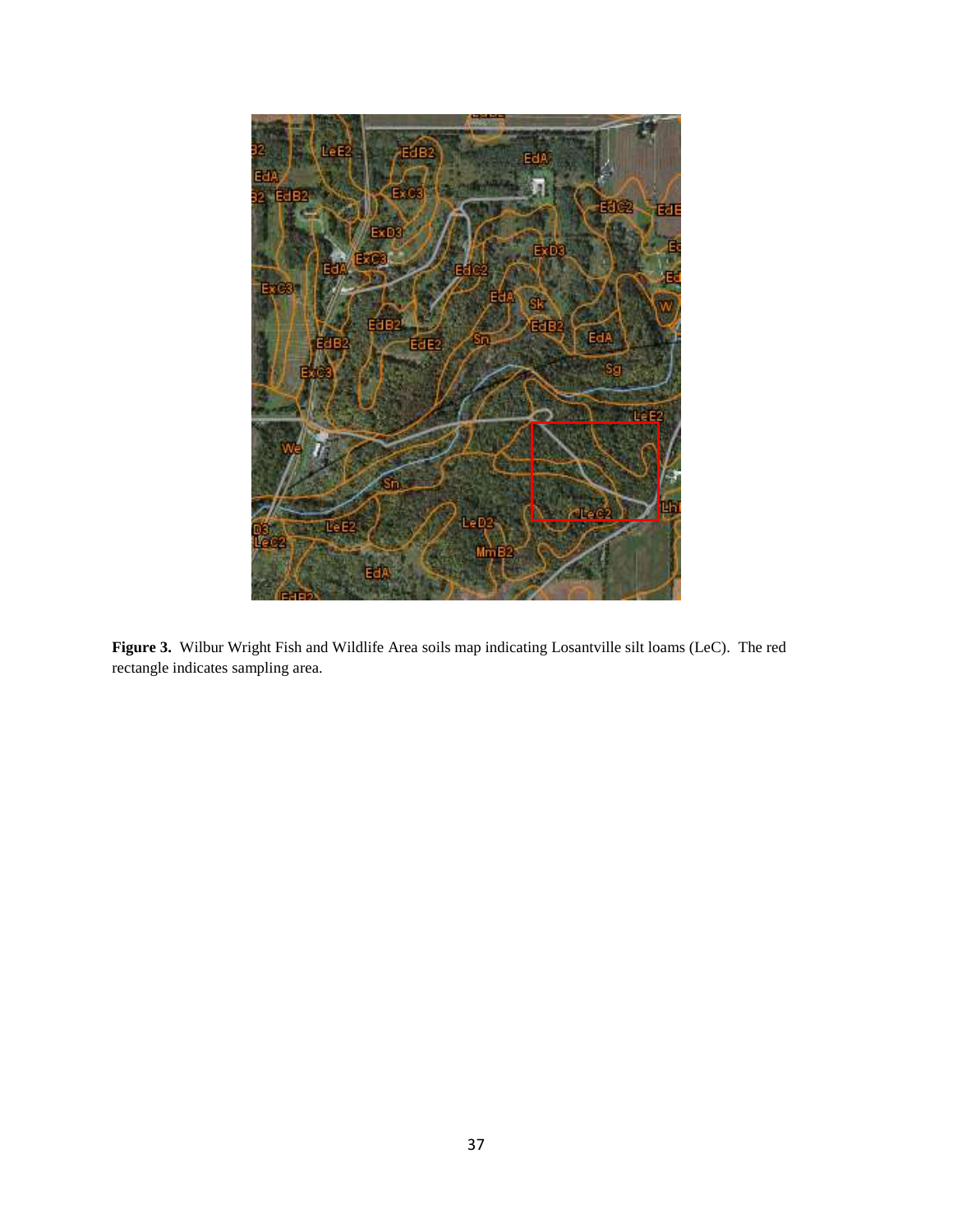

**Figure 4.** Wilbur Wright Fish and Wildlife Area topographic map. Red Rectangle indicates sampling area.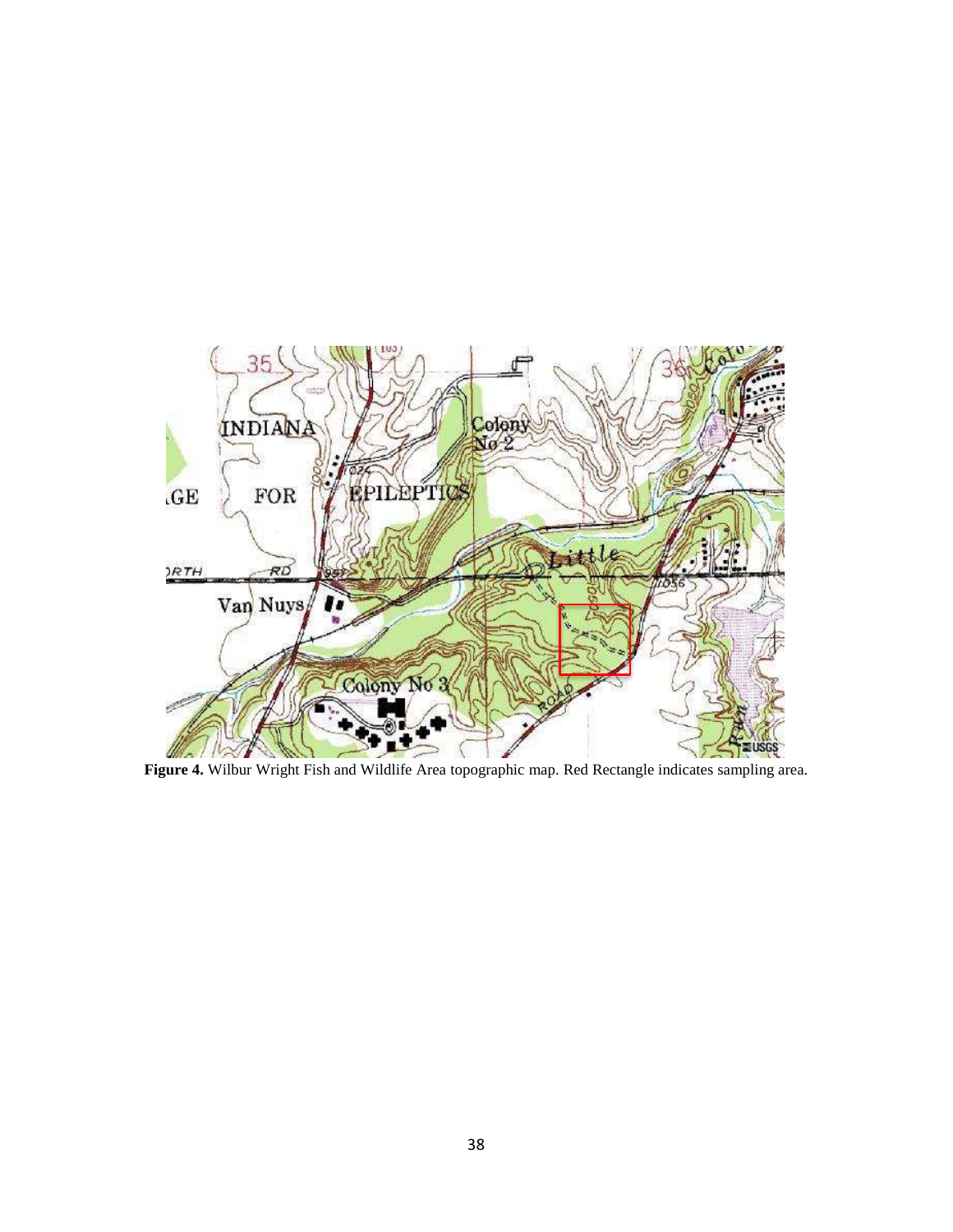#### Hoosier National Forest – Pleasant Run Unit: Well drained site

The Charles C. Deam Wilderness area is a 5,260 ha site located within the Hoosier National Forest. The soils within this area were derived from weathered sandstones and siltstones and are dominated by Berks, Gilpin, and Weikert silt loams (Boerner and LeBlanc 1995). This site contained a diversity of micro-site types depending on aspect and slope position. Site-types included in this study were upper and lower slope positions (Figure 5).



**Figure 5.** Deam Wilderness Area, Hoosier National Forest, Indiana topographic map. Red rectangle indicates slopes where white ash trees were sampled.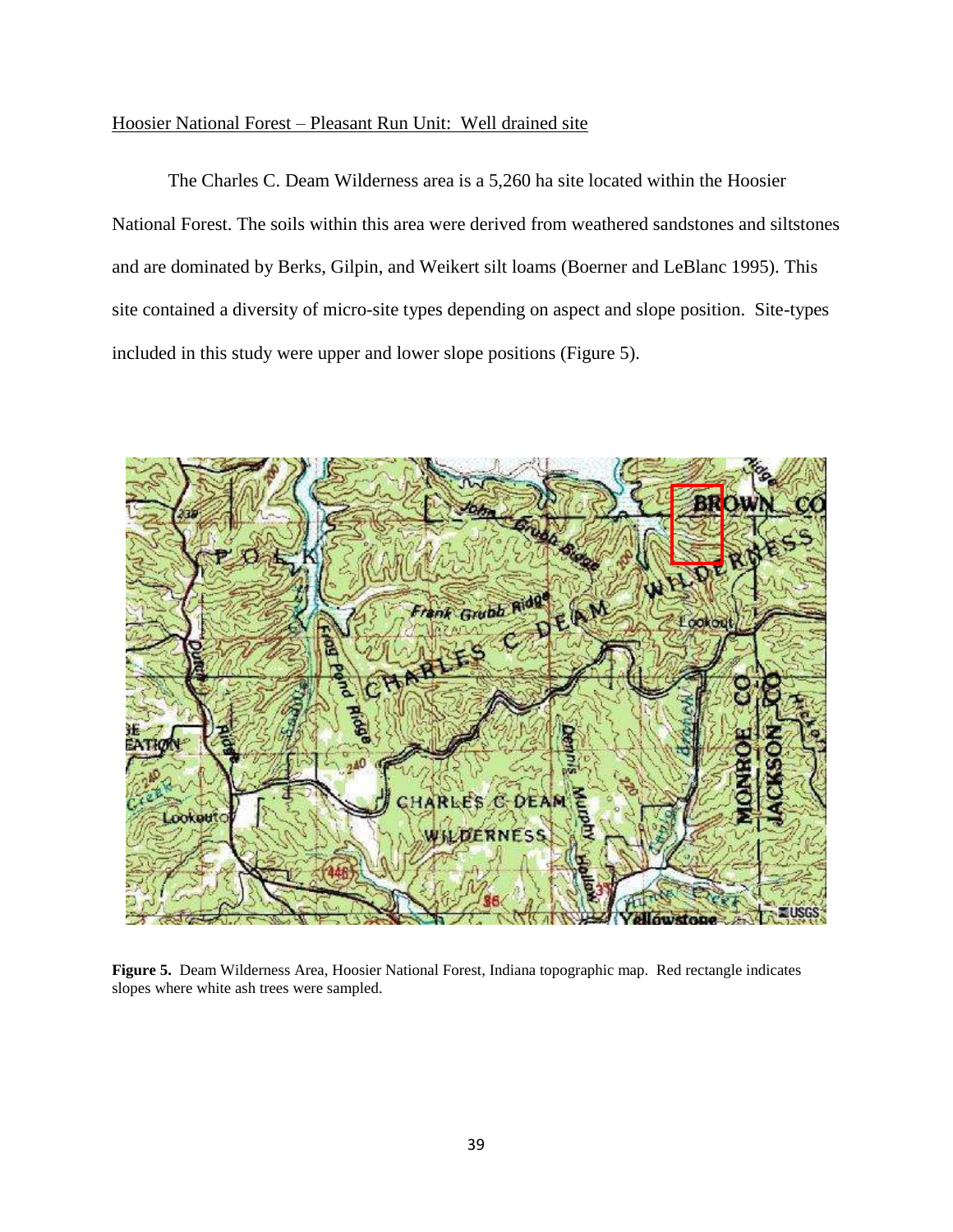#### SAMPLING

Fifteen trees were sampled at each of the five study sites. Individual trees were selected based on the following criteria: (1) living or recently dead (within last year), (2) mature trees in the canopy with no obvious signs of physical damage, (3) no indication of major competitive release or damage within the past 60 years at time of coring. Two increment core samples were taken from each tree at 1.4 m above ground on opposite sides of the stem along an axis perpendicular to the slope. Cores were taken perpendicular to the longest diameter of the stem in trees located on flat topography.

#### MEASUREMENTS

Cores were air dried, mounted, sanded, and visually crossdated using marker rings (narrow growth rings formed by many trees in a region, often associated with regional drought). Annual ring widths were measured to 0.01mm precision using a Velmex measuring table. These measurements included separate earlywood and latewood measurements. The computer program COFECHA (Holmes 1983) was used to verify visual crossdating and identify large measurement errors. COFECHA works by first creating an average master chronology for cores from a site. Data for each core to be analyzed is split into smaller 20 yr segments and statistically correlated against the master chronology. Correlations below a specified level were cause for increased scrutiny to identify potential errors in initial visual crossdating and for large measurement errors.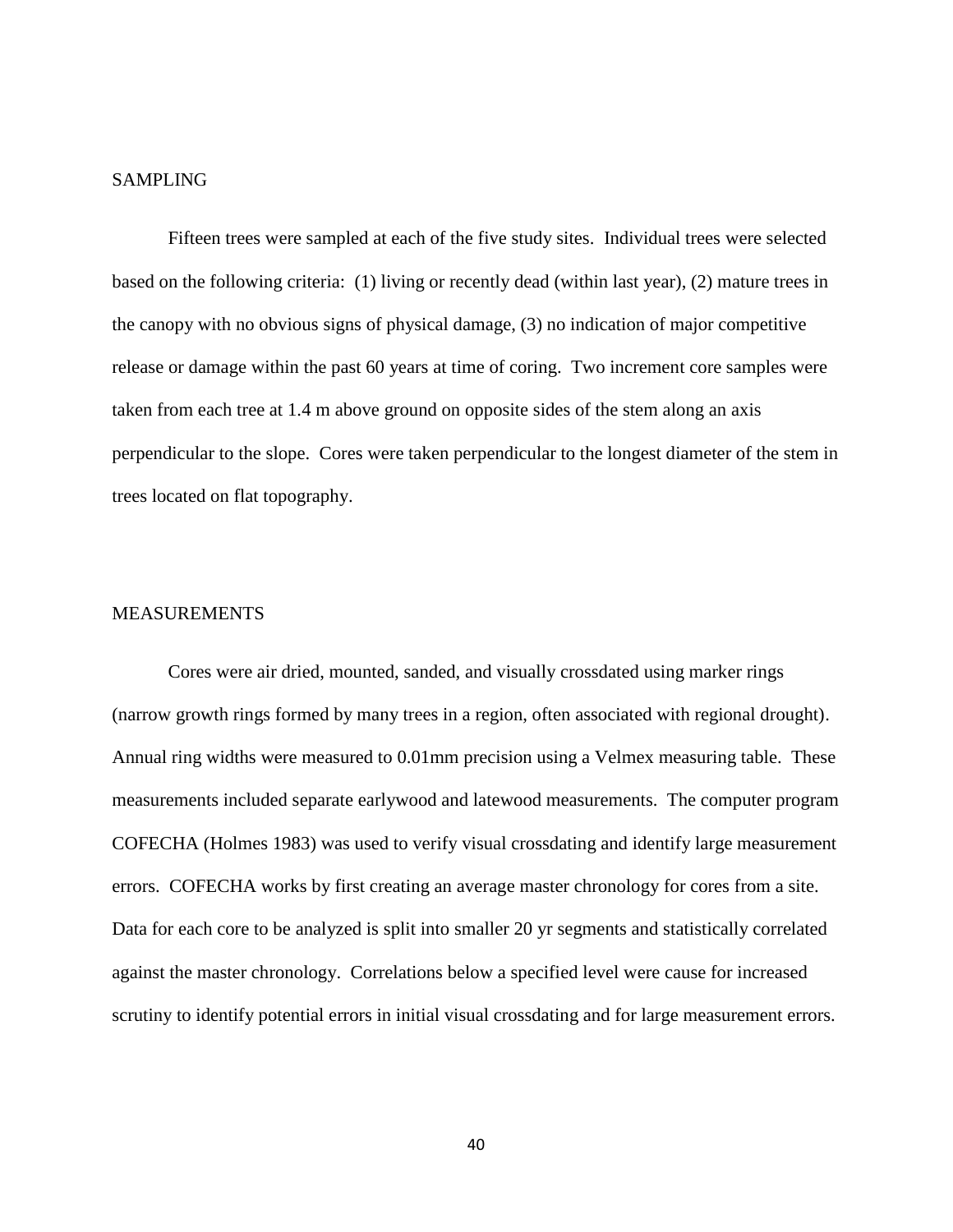#### CHRONOLOGY DEVELOPMENT

The ARSTAN program (Cook 1985) was used to calculate a mean tree-ring chronology for each site in a multistep process. First a cubic smoothing spline was applied to each of the two individual cores taken from each tree. ARSTAN takes the ring width and divides it by the model fit created by the cubic smoothing spline which results in an index value with the average of 1.0. This step removes much of the variance associated with tree aging and stand dynamics. ARSTAN then models temporal autocorrelation between successive annual ring indices and removes this to produce a chronology of statistically independent ring indices that reflect yearly variation in growth. A robust bi-weight mean function was used to calculate a master chronology of mean ring width index values by year to produce the residual ring index chronology for each site and site-type. This chronology was used in the analysis of growthclimate associations.

ARSTAN was used to perform a common period analysis of tree-ring chronology statistics that are used to assess relative influence of climate on radial growth. Ring-width chronologies were shortened to a common time period shared across enough trees within a study sites to reach an expressed population signal (EPS) of at least 0.85. This  $EPS \ge 0.85$  criterion is widely used in dendroclimatology literature to determine the minimum sample size to compute a mean chronology that has adequate precision for analyzing growth-climate associations. ARSTAN produces a set of EPS values as a function of the number of cores in the sample. The mean chronology is shortened to the longest period of years that are common across increment cores with different numbers of annual rings while still maintaining an EPS of at least 0.85. This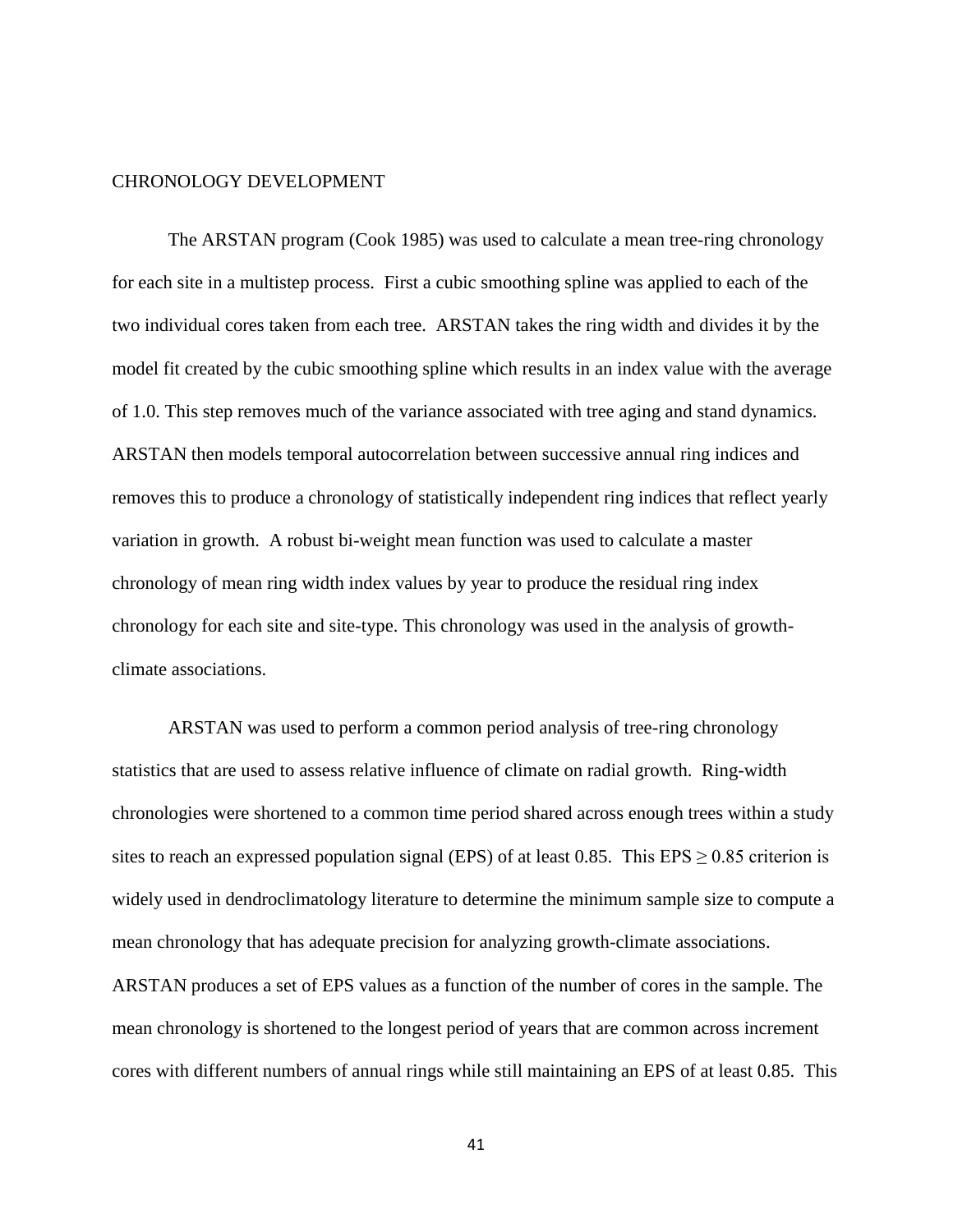ensures the dominant signal in the chronology is a coherent stand-level signal, rather than the individual tree-level signal. Based on this criterion the time interval used for all common period analyses was 1943 to 1992.

All sampling methods and chronology development methods were the same for both white ash and white oak data.

#### CLIMATE DATA

Climate data were obtained from existing databases. Mean monthly temperature, total monthly precipitation, and monthly Palmer Drought Severity Index data for state climate divisions were obtained from the National Climate Data Center (NCDC 1994). Data for state climate division 8 (south central Indiana) were used for the sites in the Hoosier National Forest and for state climate division 6 (east central Indiana) were used for Christy Woods, Ginn Woods, and Wilber Wright FWA sites. Mean monthly maximum temperature data was obtained from the United States Historical Climatology Network (Easterling et. al 1999). Since this data was recorded from individual weather stations it was averaged from multiple stations that were in the same state climate divisions as the study sites.

#### DATA ANALYSIS

Simple Pearson's product-moment correlation analyses was performed between the ARSTAN residual chronologies computed for each of the study sites and monthly climate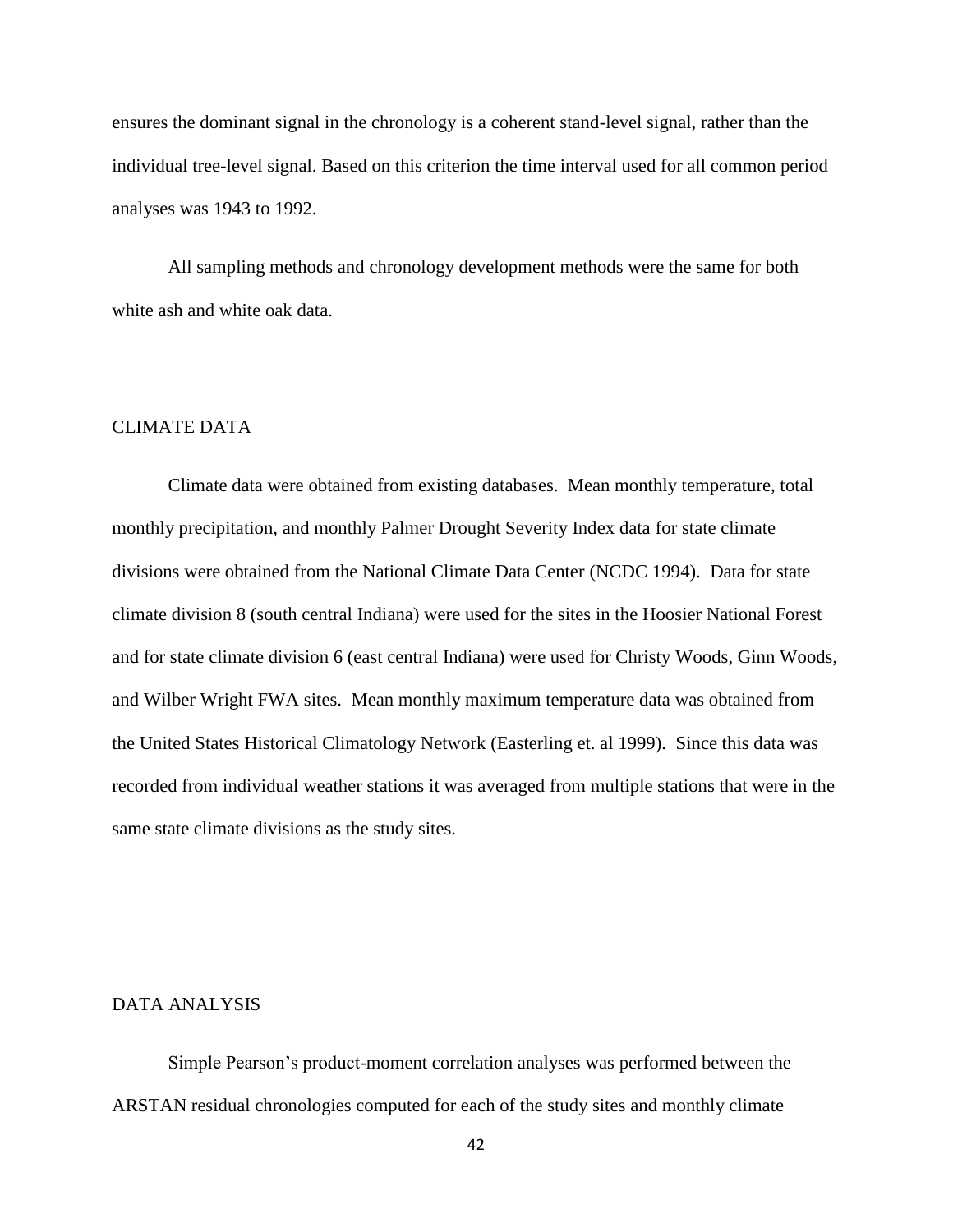variables for the period beginning with June of the year prior to ring formation through October of the year when the ring was produced. Monthly climate variables included mean temperature, mean maximum temperature, precipitation, and Palmer Drought Severity Index. Correlation analyses were also performed using seasonal and annual averages of the same climate variables. Seasons were defined as prior year summer (June-August), prior year autumn (September-November), prior year winter (December-February), spring (March-April prior to annual ring formation), and early growing season (May-July when most of the annual ring is formed).

ARSTAN chronology common period statistics (mean sensitivity, percent variance in the first principal component, expressed population signal, and between tree correlation) were compared between white ash and white oak and between well-drained and poorly-drained site types. Mean sensitivity is a measure of year-to-year variation in a chronology. Percent variance in the first principal component is the percentage of variation that is due to the common signal among trees in the sample. Expressed population signal (EPS) is an expression of the strength of the common signal in the stand. Between-tree correlation (r-bar) is a measure of the common signal strength and is used to evaluate the signal-to-noise ratio throughout the chronology. Larger values for all of these statistics indicates a stronger climate signal in the chronology.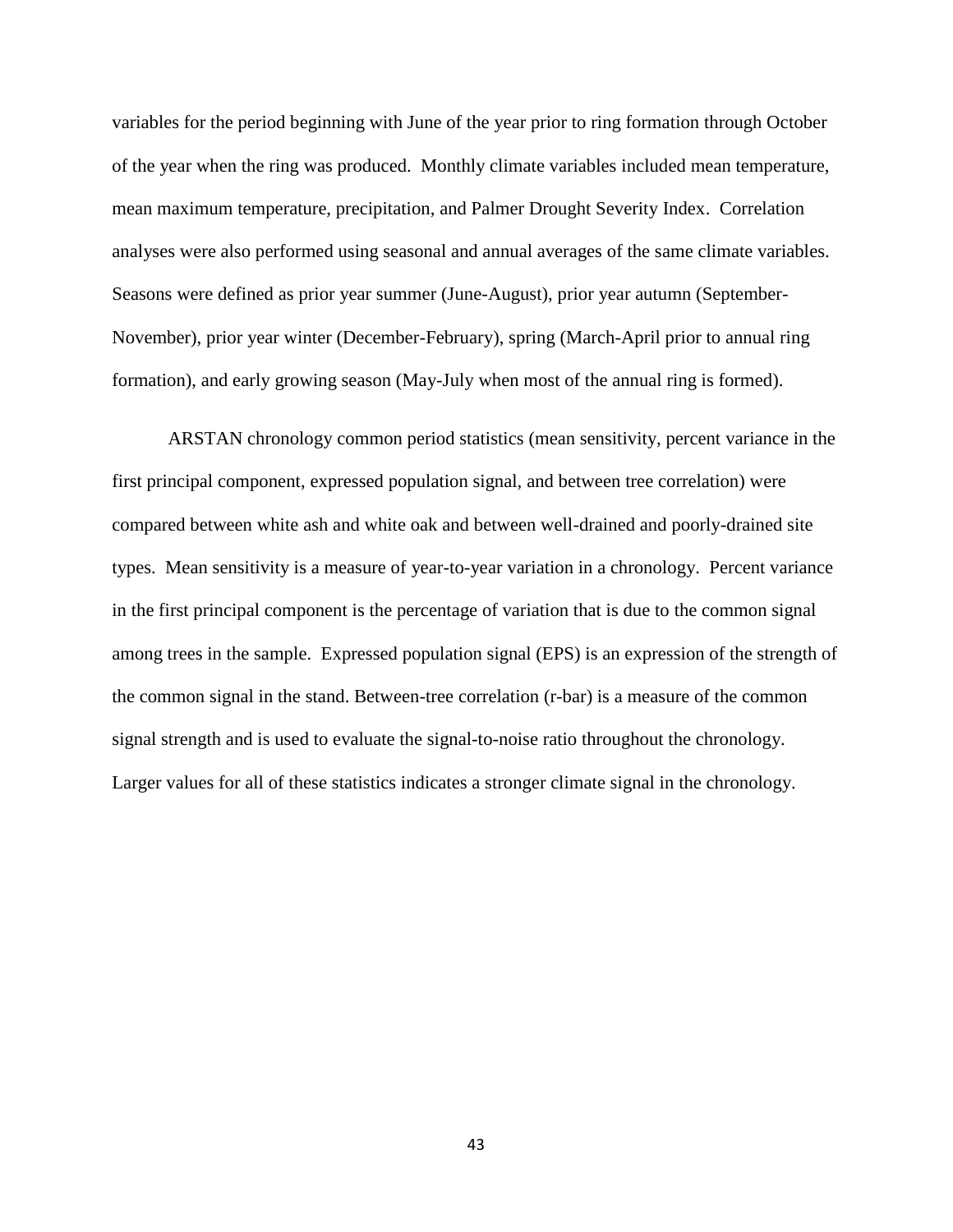#### **RESULTS**

#### CORRELATIONS WITH CLIMATE VARIABLES

Correlation analysis was performed in two steps: first correlations between radial growth and climate variables at each site were analyzed, then significant correlations for each species were averaged among sites to determine which climate variables were consistently significantly correlated with radial growth across study sites (Figure 6). This summarization was done separately for each of the two tree species.

Maximum temperature in the month of June was negatively correlated with white ash and white oak radial growth at all sites. Significant negative correlations were observed between maximum temperature and white oak radial growth at multiple sites in the months of July and August, but not for white ash. Negative correlations between early growing season (Sum) maximum temperature and radial growth for both species were observed at three of four sites.

Monthly precipitation was positively correlated with radial growth of both species at all sites in the month of June (Figure 6). Positive correlations were also observed between precipitation and white oak radial growth at all sites in the month of July and at three of four sites for white ash. Radial growth of both species was correlated with May precipitation at multiple sites. Early growing season and annual precipitation were strongly correlated with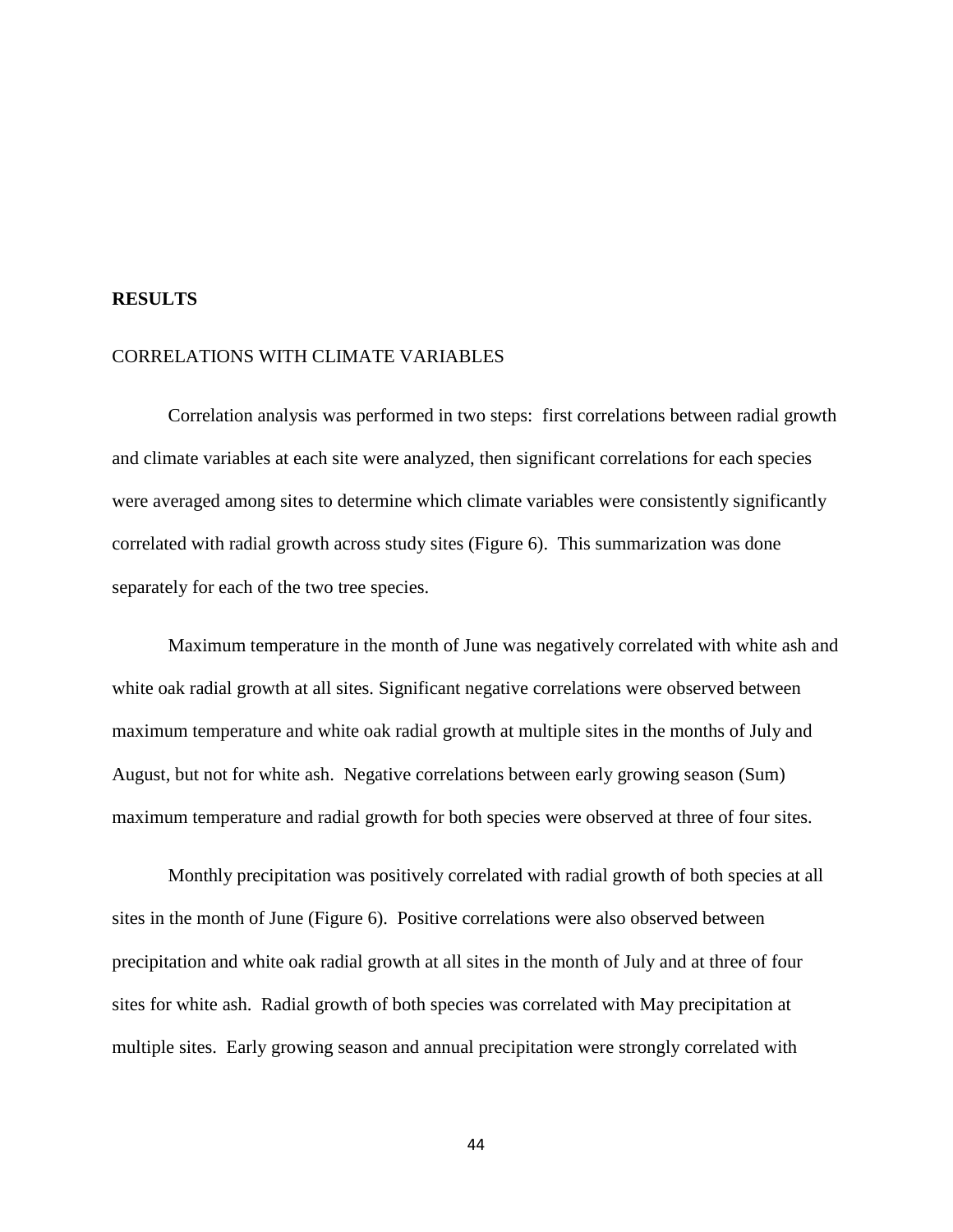radial growth of both species. Mean significant r values were nearly identical between the two species in months when significant correlations were observed at multiple sites.

Palmer drought severity index (PDSI) was consistently positively correlated with radial growth of both species across sites for the months of June, July and August (Figure 6). PDSI is calculated using a running sum of precipitation additions, which can cause autocorrelation among successive monthly values and may explain the strong positive correlations observed for both species in the months of July, August, and September (Leblanc and Terrell 2009). Radial growth of both species was also correlated with early growing season and annual PDSI.

White ash and white oak responded similarly to climate variables during the early growing season and particularly the month of June. No consistent differences in growth-climate correlations were observed between the two species during any other month or season (Table 1). Also no consistent differences were observed in growth-climate correlations of either species growing on well-drained versus poorly drained sites.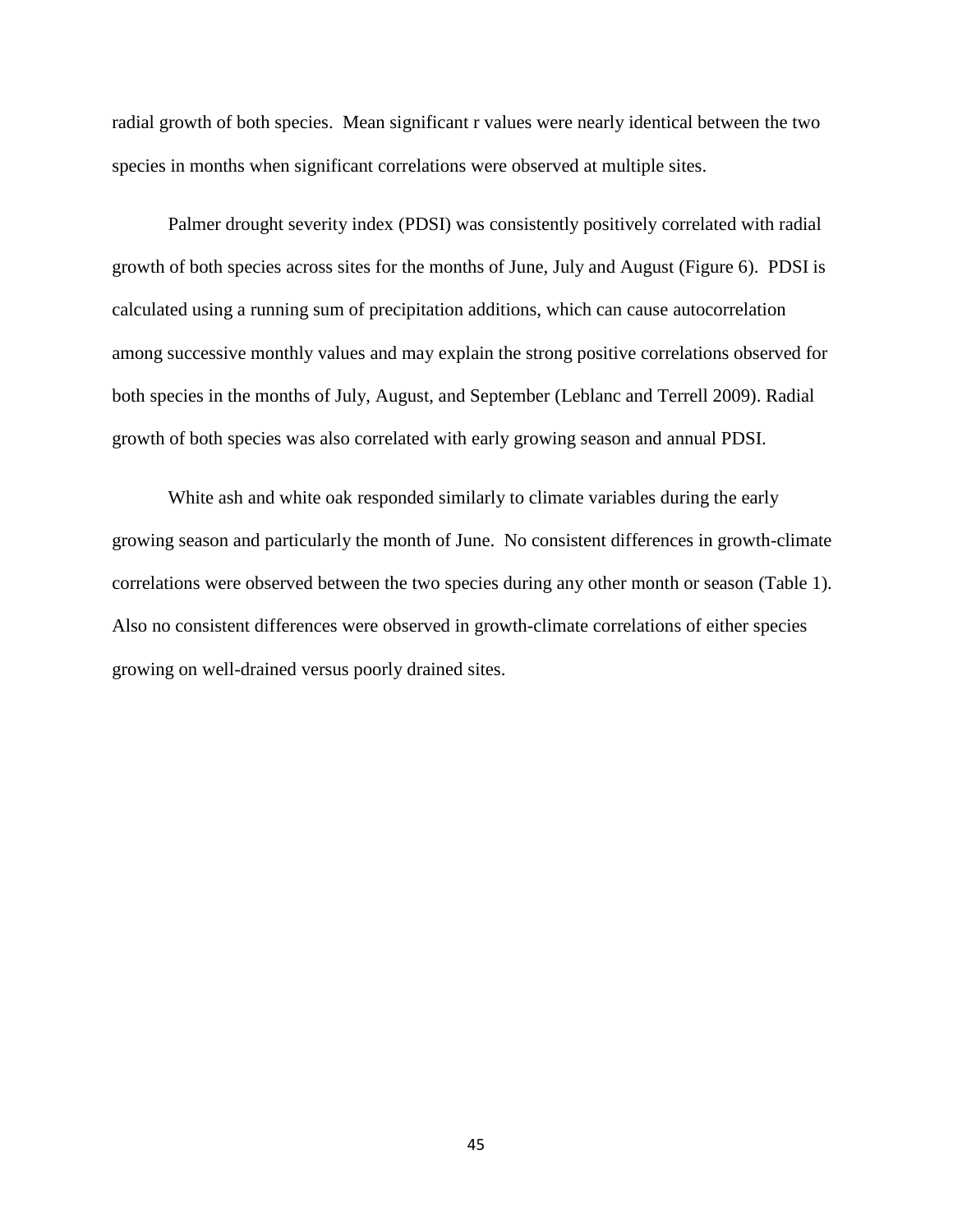**Figure 6.** Analysis of correlations between white oak and white ash total ring width residual chronologies and climate variables for the period beginning in June of the year prior to annual ring formation (pJ) through October of the year when the right was formed (O). Seasons range from summer of the prior year (pSm) to summer of the current year (Sum). Histogram bars represent number of sites (out of 4) where significant correlations ( $p < 0.01$ ) where observed. Lines and symbols indicate the mean significant correlation.

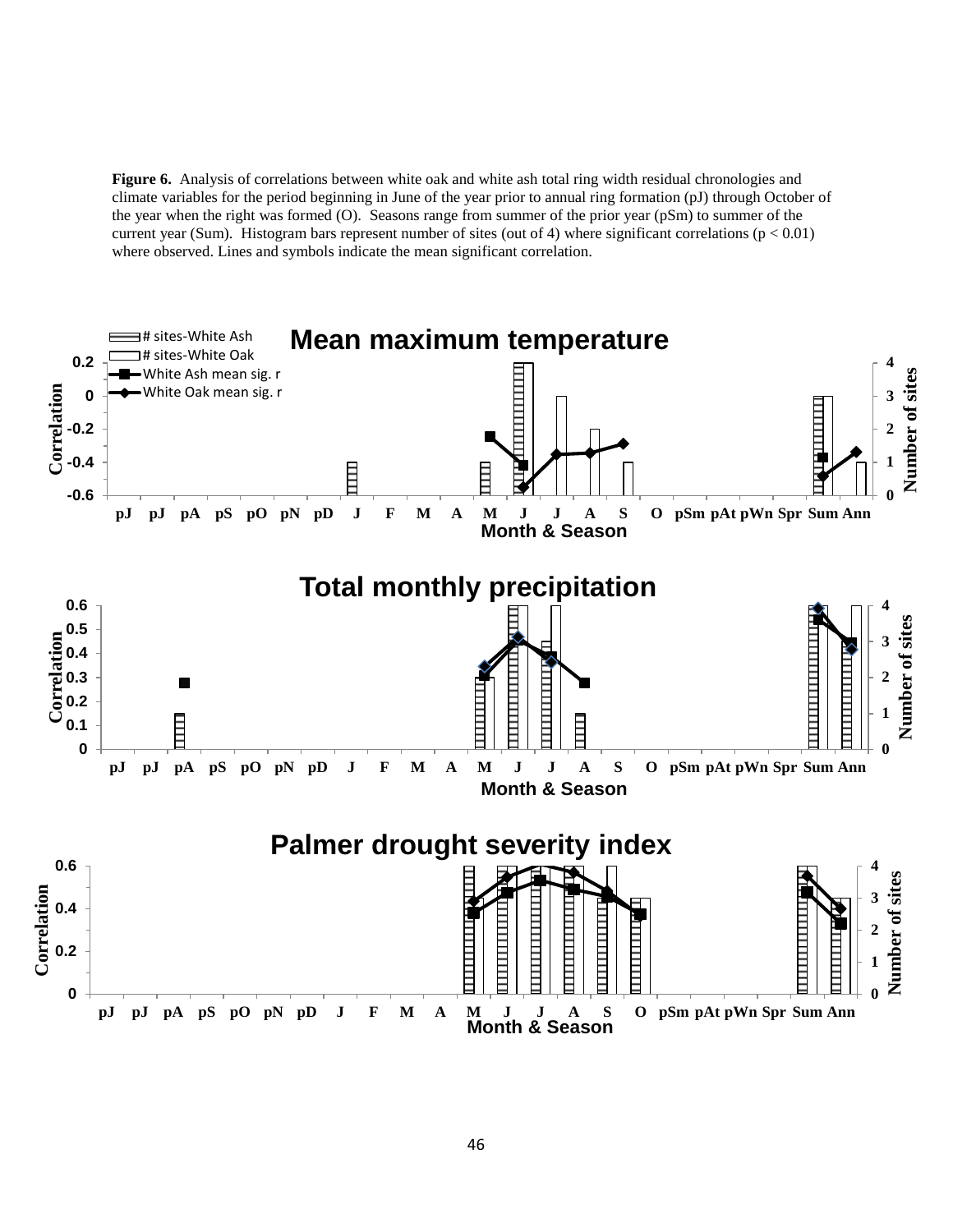| <b>Climate</b>     | <b>Well-drained</b>  |                        | Poorly-drained |              |
|--------------------|----------------------|------------------------|----------------|--------------|
| variables          | sites                |                        | sites          |              |
|                    | <b>Wilbur Wright</b> | <b>Deam Wilderness</b> | <b>Christy</b> | Ginn         |
| <b>Monthly</b>     | <b>FWA</b>           | Area                   | <b>Woods</b>   | <b>Woods</b> |
| <b>June P</b>      |                      |                        |                |              |
| White Ash          | 0.37                 | 0.42                   | 0.53           | 0.49         |
| White Oak          | 0.47                 | 0.40                   | 0.50           | 0.50         |
| <b>June PDSI</b>   |                      |                        |                |              |
| White Ash          | 0.46                 | 0.36                   | 0.56           | 0.50         |
| White Oak          | 0.57                 | 0.38                   | 0.63           | 0.55         |
| <b>June MxT</b>    |                      |                        |                |              |
| White Ash          | $-0.47$              | $-0.41$                | $-0.33$        | $-0.45$      |
| White Oak          | $-0.61$              | $-0.55$                | $-0.45$        | $-0.52$      |
|                    | <b>Wilbur Wright</b> | <b>Deam Wilderness</b> | <b>Christy</b> | Ginn         |
| <b>Seasonal</b>    | <b>FWA</b>           | Area                   | <b>Woods</b>   | <b>Woods</b> |
| <b>Summer P</b>    |                      |                        |                |              |
| White Ash          | 0.51                 | 0.40                   | 0.67           | 0.59         |
| White Oak          | 0.63                 | 0.53                   | 0.66           | 0.55         |
| <b>Summer PDSI</b> |                      |                        |                |              |
| White Ash          | 0.49                 | 0.33                   | 0.57           | 0.52         |
| White Oak          |                      |                        |                |              |
|                    | 0.58                 | 0.36                   | 0.64           | 0.57         |
| <b>Summer MxT</b>  |                      |                        |                |              |
| White Ash          | $-0.41$              | $-0.35$                | $-0.28*$       | $-0.35$      |
| White Oak          | $-0.53$              | $-0.46$                | $-0.31*$       | $-0.39$      |

**Table 1.** Summary of June and summer growth-climate correlations for white ash and white oak separated by site. All correlations are significant ( $p < 0.01$ ) with the exception of asterisked values (\*) which are significant at the  $p <$ .05 level.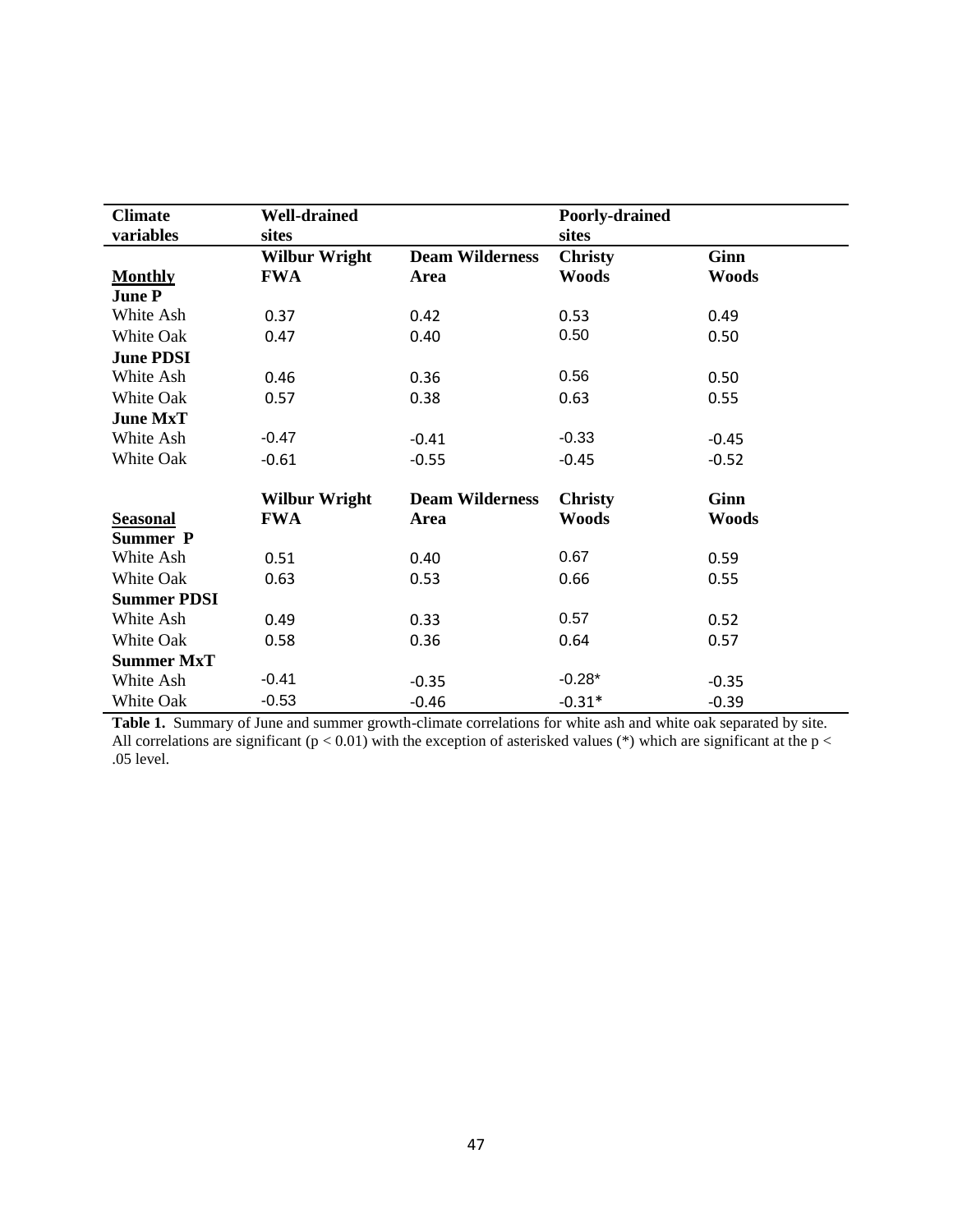## CHRONOLOGY STATISTICS

White oak and white ash chronologies showed similar common signals likely related to climate influences in the common period chronology statistics (Table 2). Common period for analysis was from 1943 to 1992. No consistent differences were found between white ash and white oak mean sensitivity. Between-tree correlation, percent variance in the first principle component, and expressed population signal were all consistently higher in white oak than white ash. However, These differences were often small and no statistical tests exists for comparing these statistics. No consistent differences were observed between well-drained sites and poorlydrained sites.

| <b>Chronology</b><br><b>Statistic</b> | <b>Well-drained</b><br>sites       |                                | Poorly-drained<br>sites        |                             |
|---------------------------------------|------------------------------------|--------------------------------|--------------------------------|-----------------------------|
|                                       | <b>Wilbur Wright</b><br><b>FWA</b> | <b>Deam Wilderness</b><br>Area | <b>Christy</b><br><b>Woods</b> | <b>Ginn</b><br><b>Woods</b> |
| <b>Mean Sensitivity</b>               |                                    |                                |                                |                             |
| White Ash                             | 0.250                              | 0.276                          | 0.250                          | 0.233                       |
| <b>White Oak</b>                      | 0.222                              | 0.245                          | 0.239                          | 0.267                       |
| <i>E</i> between                      |                                    |                                |                                |                             |
| White Ash                             | 0.416                              | 0.405                          | 0.371                          | 0.231                       |
| <b>White Oak</b>                      | 0.419                              | 0.447                          | 0.475                          | 0.343                       |
| % variance                            |                                    |                                |                                |                             |
| White Ash                             | 0.446                              | 0.458                          | 0.423                          | 0.307                       |
| <b>White Oak</b>                      | 0.467                              | 0.480                          | 0.512                          | 0.410                       |
| EPS                                   |                                    |                                |                                |                             |
| White Ash                             | 0.953                              | 0.948                          | 0.941                          | 0.853                       |
| White Oak                             | 0.954                              | 0.962                          | 0.957                          | 0.899                       |

**Table 2.** Summary of ARSTAN chronology common period statistics for white ash and white oak separated by site.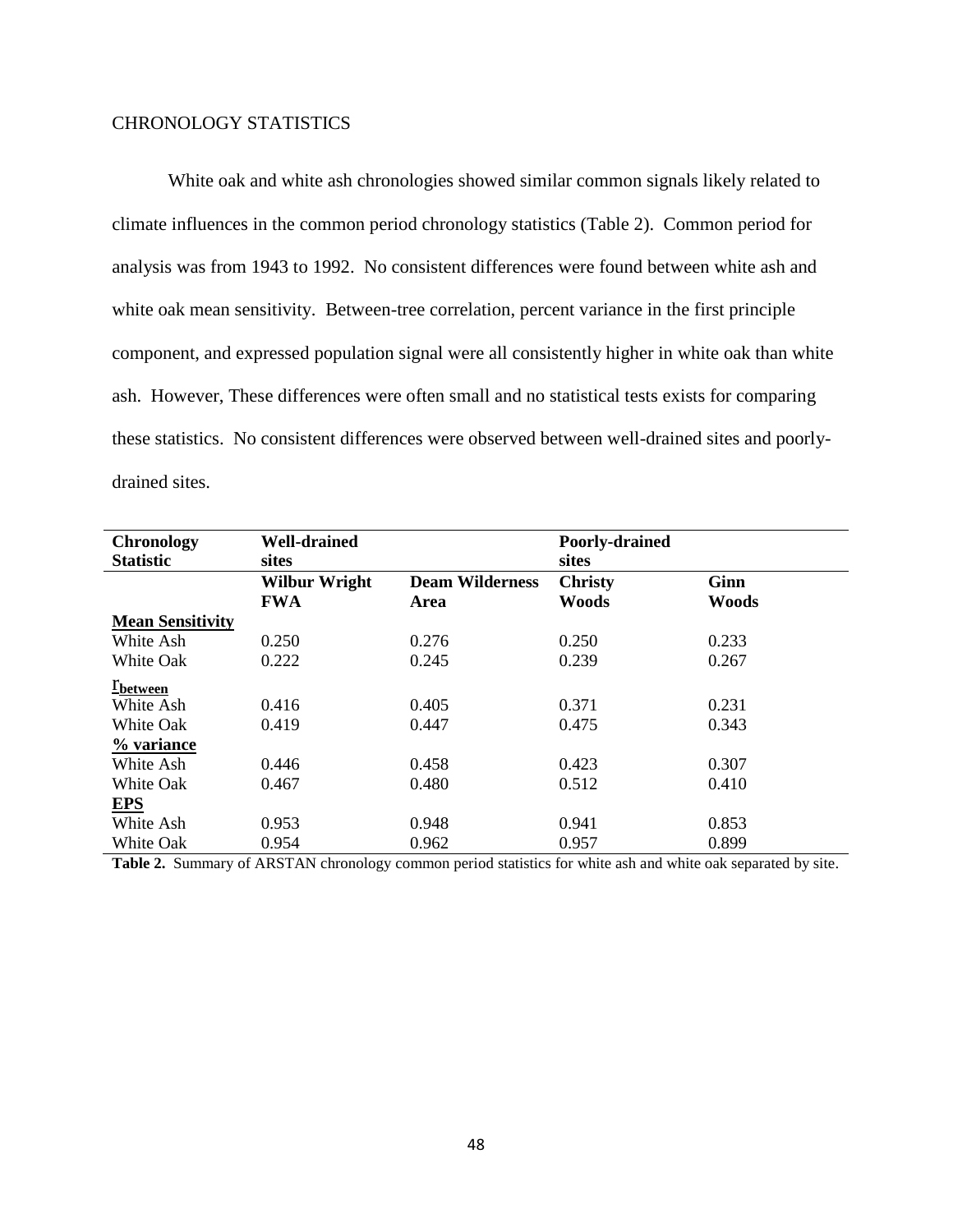#### **DISCUSSION**

Growth-climate correlations observed at these sites were nearly identical between white ash and white oak. The findings for white oak were similar to other studies of its growth-climate relationships (Cherubini et al. 2003; Cook et. al 2001); and the high degree of similarity between white ash radial growth and white oak radial growth suggests that these species respond similarly to variation in climate.

White oak and white ash radial growth was most strongly influenced by climate during the months of the early growing season (May-July). Radial growth for both species was most strongly and consistently correlated with climate variables during the month of June. Strong positive correlations with precipitation and PDSI and strong negative correlations with maximum temperature indicate that soil water balance during the early growing season is a primary influence on the radial growth of both white ash and white oak.

Oak ecophysiological studies have demonstrated that oak trees undergo a shift in carbon allocation from radial growth to carbohydrate storage during the late growing season (McLaughlin et al. 1980; Barboux and Breda 2002; Zweifel et al. 2006; LeBlanc and Terrell 2009 and 2011). Similarly high correlations between radial growth and climate variables during the early growing season, and low and inconsistent correlations during the late growing season for both species suggest that white ash undergoes a similar shift in carbon allocation from current growth to storage during the late growing season.

The results of this study support the hypothesis that white ash and white oak respond similarly to climate. Similar analyses for other temperate zone, hardwood, ring-porous species would provide stronger evidence for defining a functional group that includes other species with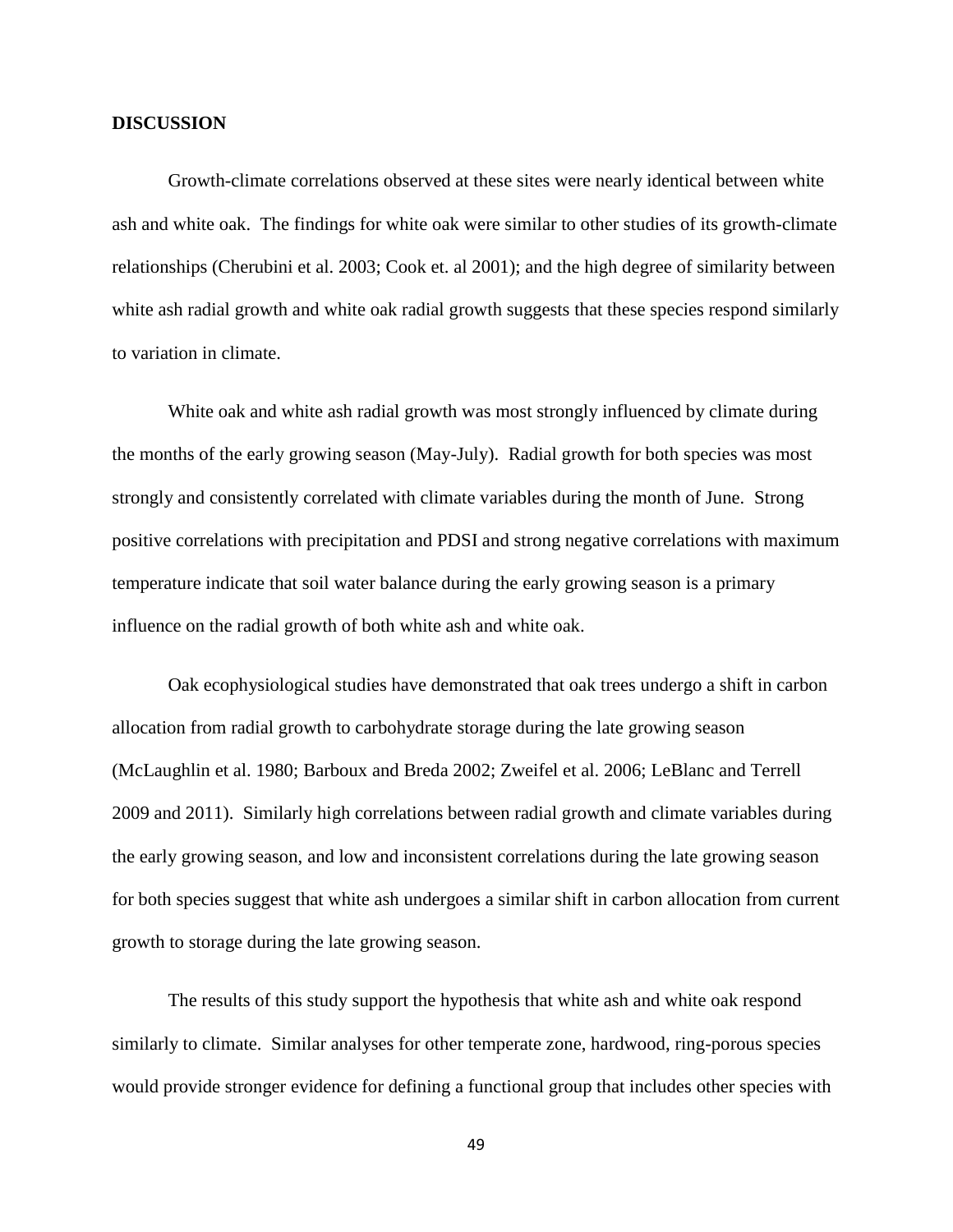similar biology and ecology. Furthermore, the results of this study support the conclusion of Cook et al. (2001) that functional groups of tree species with similar responses to climate exist, and they may have the potential to simplify forest simulation models. Additional studies comparing growth-climate associations for similar species are needed to expand on the potential for using functional groups to simplify forest simulation models.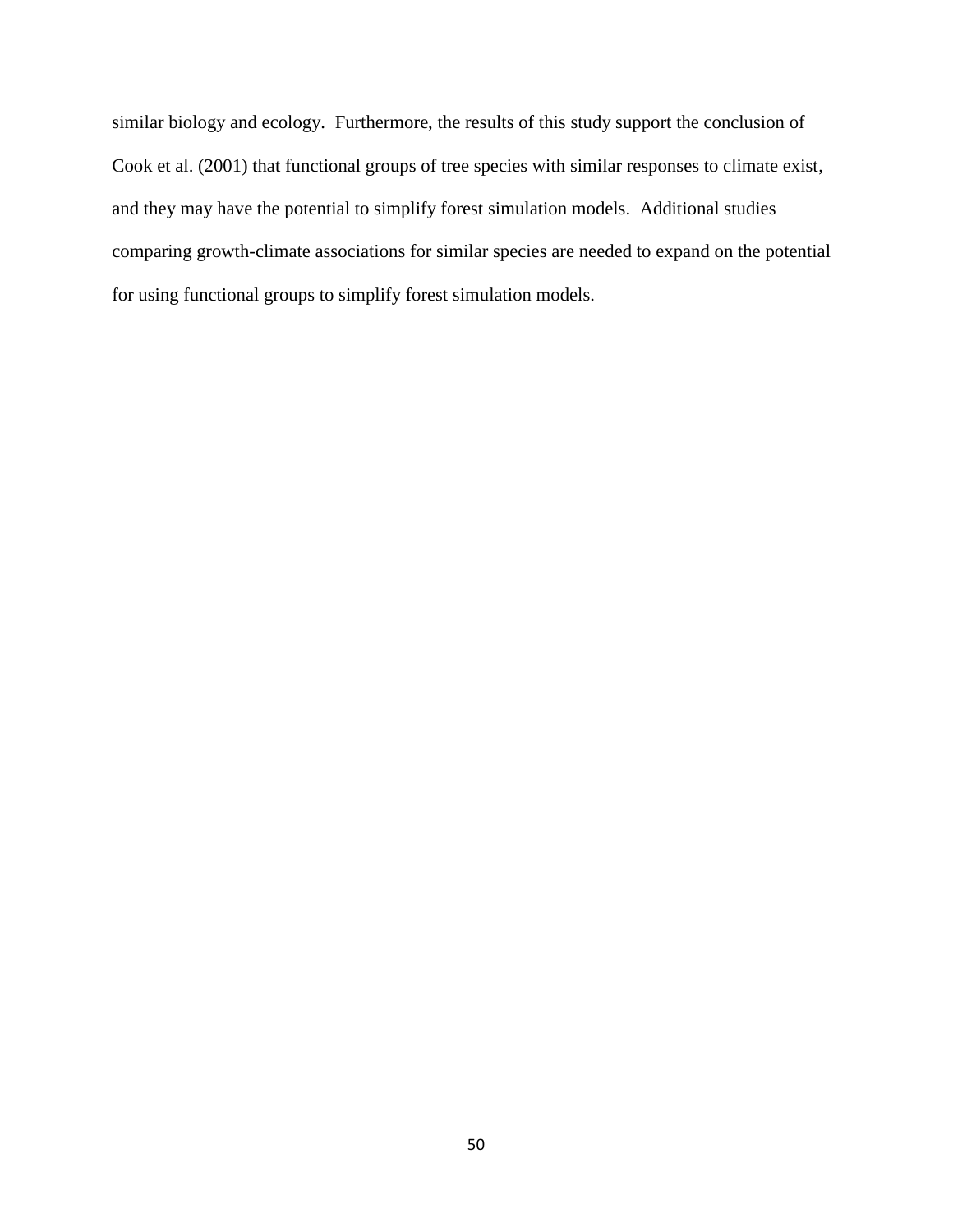#### **REFERENCES**

- Barbaroux, C., and Breda, N. 2002. Contrasting distribution and seasonal dynamics of carbohydrate reserves in stem wood of adult ring-porous sessile oak and diffuse-porous beech trees. Tree Physiol. **22**(17): 1201-1210.
- Boerner, E.J.R., LeBlanc, D.C. 1995. Landscape position, substrate quality, and nitrate deposition effects on forest soil nitrogen dynamics in the Hoosier National Forest. Applied Soil Ecology. **2:** 243-251
- Bumgardner, M., Todd, A., Sydnor, T.D. 2007. The Potential Economic Impacts of Emerald Ash Borer (*Agrilus planipennis*) on Ohio, U.S., Communities. Arboriculture & Urban Forestry 2007. **33**(1):48-54.
- Burns, R.M., and B.H. Honkala. Silvics of North America. Volume 2. Hardwoods. *Agriculture Handbook (Washington)* 654 (1990).
- Cherubini, P., Gartner, B. L., Tognetti, R., Bräker, O. U., Schoch, W., & Innes, J. L. 2003. Identification, measurement and interpretation of tree rings in woody species from Mediterranean climates. Biological Reviews, **78**(01): 119-148.
- Cook, E.R. 1985. A time series analysis approach to tree ring standardization. Ph.D. dissertation, University of Arizona, Tuscon, Ariz.
- Cook, E. R., Glitzenstein, J. S., Krusic, P. J., & Harcombe, P. A. 2001. Identifying functional groups of trees in west Gulf Coast forests (USA): a tree-ring approach. Ecological applications, **11(**3), 883-903.
- Dougherty, P.M., Teskey, R.O., Phelps, J.E., and Hinkley, T.M. 1979. Net photosynthesis and early growth trends of a dominant white oak (*Quercus alba* L.). Plant Physiol. **64**(6): 930-935
- Easterling, D.R, Karl, T.R., Lawrimore, J.H., and Del Greco, S.A. 1999. United States historical climatology network daily temperature, precipitation and snow data for 1871 – 1997. ORNL/CDIAC-118, NDP-070. Carbon Dioxide Information Analysis Center, Oak Ridge National Laboratory, US Department of Energy, Oak Ridge, Tenn.
- Fritts, H.C. 1976. Tree Rings and Climate Data*.* Academic Press, New York, NY.
- Foster, J.R., LeBlanc, D.C. 1993. A physiological approach to dendroclimatic modeling of oak radial growth in the midwestern United States. Canadian Journal of Forest Research **23.5**: 783-798.
- Good, B.J., Patrick, W.H. JR. 1987. Gas composition and respiration of water oak (*Quercus nigra* L.) and green ash (*Fraxinus pennsylvanica* Marsh.) roots after prolonged flooding. Plant and Soil. **97:** 419-427.
- Graumlich, L.J. 1993. Response of tree growth to climate variation in the mixed conifer and deciduous forests of the upper Great Lakes Region. Can. J. For. Res. **23** (2): 133-143.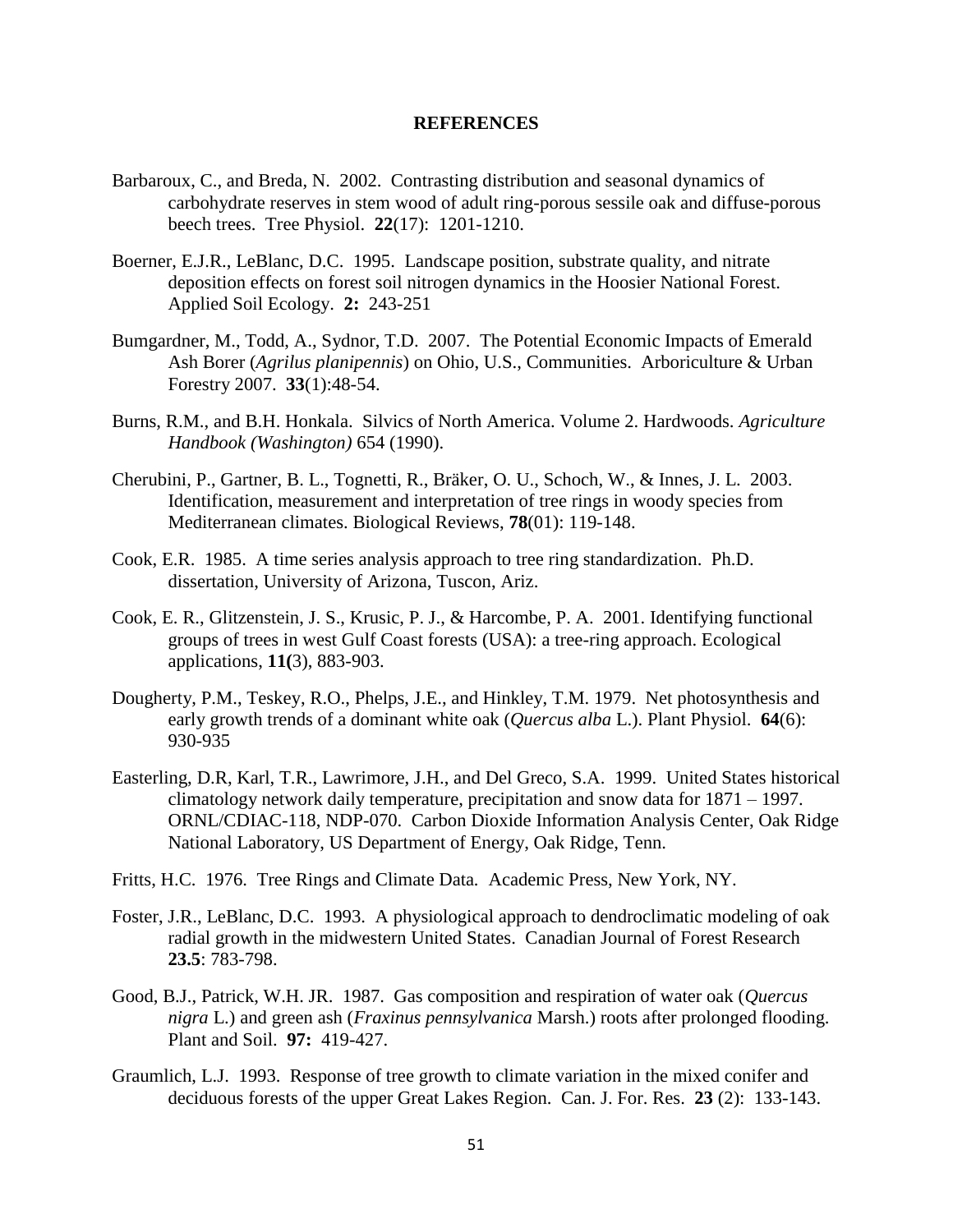- Holmes, R.L. 1983. Computer-assisted quality control in tree-ring dating and measurement. Tree-Ring Bull. **43:** 69-75.
- IPCC. 2007. Climate Change 2007: Synthesis Report. Available from http://www.ipcc.ch/publications and data/ar4/syr/en/mains1.html#1-1 [Accessed 8 March 2013].
- Knight, K.S., Herms, D.A., Cardina, J., Long, R., Rebbeck, J., Gandhi, K.J.K., Smith, A., Klooster, W.S., Herms, C.P., Royo, A.A. 2010. Emerald ash borer aftermath forests: The dynamics of ash mortality and the response of other plant species. In: Michler, C.H. ; Ginzel, M.D., eds. 2010 Proceedings Symposium on Ash in North America; 2010 March 9-11; West Lafayette, IN. Gen. Tech. Rep. NRS-P-72. Newton Square, PA: U.S. Department of Agriculture, Forest Servece, Northern Research Station: 11.
- LeBlanc, D.C., Foster, J.R. 1993. Predicting effects of global warming on growth and mortality of upland oak species in the midwestern United States: a physiologically based dendroecological approach. Can. J. For. Res. **22** (11): 1739-1752
- LeBlanc, D.C., Terrell, M. 2009. Radial growth response of white oak to climate in eastern North America. Can. J. For. Res. **39:** 2180-2192.
- LeBlanc, D.C., Terrell, M.A. 2011. Comparison of growth-climate relationships between northern red oak and white oak across eastern North America. Can. J. For. Res. **41:** 1- 12.
- McLaughlin, S.B., McConathy, R.K., Barnes, R.L., and Edwards, N.T. 1980. Seasonal changes in energy allocation by white oak (*Quercus alba*). Can. J. For. Res. **10**: 379-388.
- NCDC. 1994. Time bias corrected divisional temperature-precipitation-drought index. Documentation for dataset TD-9640. Available from DMB, NCDC, NOAA, Federal Building, 37 Battery Park Avenue, Asheville, NC 28801-12733, USA
- Phipps, Richard L., D. L. Ierley, and C. P. Baker. 1979. Tree rings as indicators of hydrologic change in the Great Dismal Swamp, Virginia and North Carolina. U. S. Geological Survey Water Resources Investigations. 78-136
- Ruch, D.G., C.R. Reidy, B.G. Torke, K.S. Badger, and R.E. Rothrock. 2004. Additions to the Flora of Ginn Woods, Delaware County, Indiana. Proceedings of the Indiana Academy of Science **113**(1):1-6.
- Siegert, N. W., McCullough, D. G., Liebhold, A. M., Telewski, F. W. (2014), Dendrochronological reconstruction of the epicentre and early spread of emerald ash borer in North America. Diversity and Distributions. doi: 10.1111/ddi.12212
- Tardif, J., Bergeron, Y. 1993. Radial growth of *Fraxinus nigra* in a Canadian Boreal Flooplain in Response to Climatic and Hydrological Fluctuations. Journal of Vegetation Science. **4**(6): 751-758